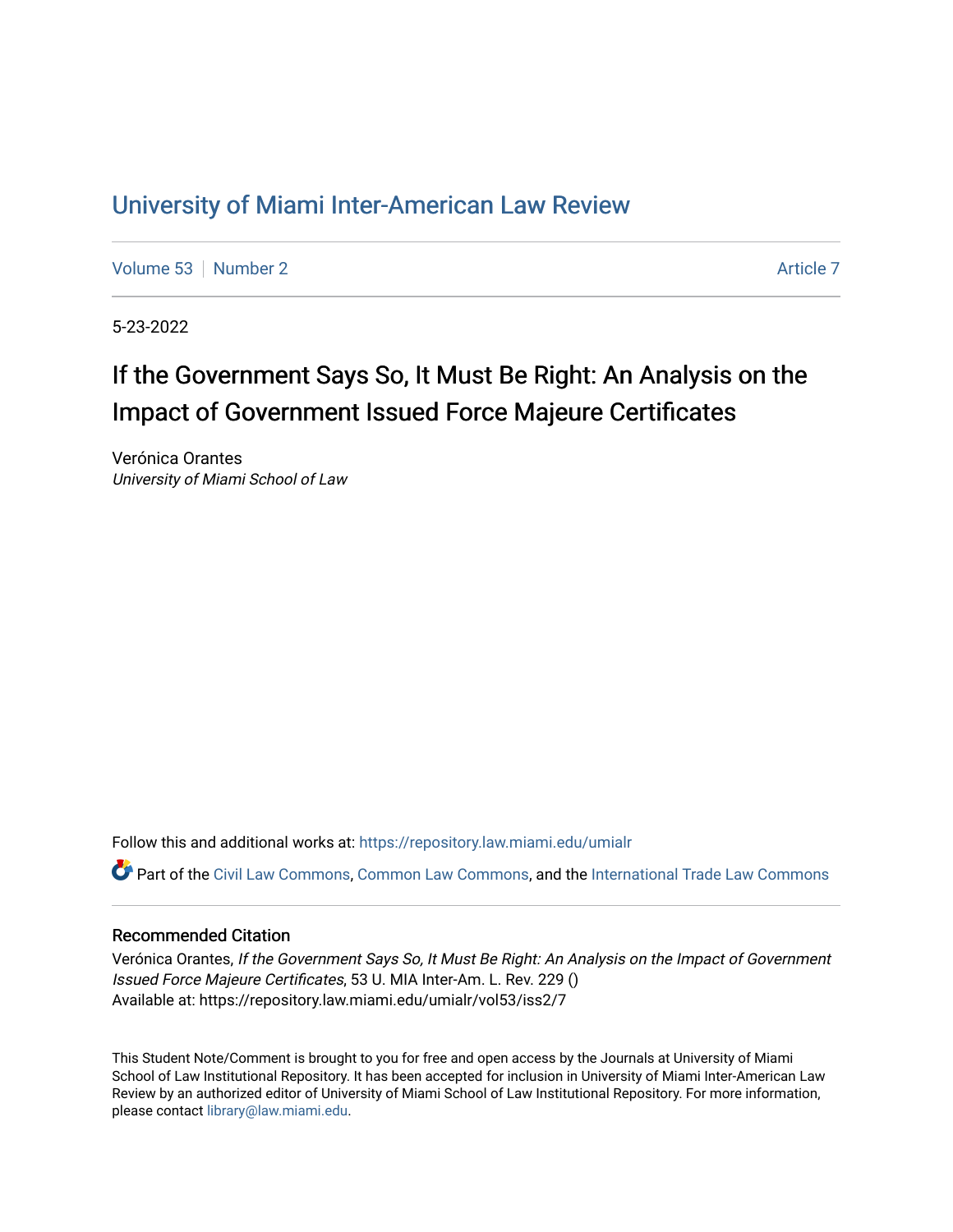# **If the Government Says So, It Must Be Right: An Analysis on the Impact of Government Issued Force Majeure Certificates**

Verónica Orantes[†](#page-1-0)

*In March 2020, the world came to a halt with the beginning of the Covid–19 pandemic. The pandemic's worldwide impact resulted in endless business transactions becoming impossible or impracticable to perform. The China Council for the Promotion of International Trade issued force majeure certificates for its national business parties to excuse their performance under cross–border transactions. This note explores how the excuses for the performance of a contract work under Common Law and Civil Law systems and how each system would react to the parties invoking force majeure under a force majeure certificate issued by a government agency.*

| v. Rule 201 of the Federal Rules of Evidence 237 |  |
|--------------------------------------------------|--|
|                                                  |  |

<span id="page-1-0"></span> <sup>†</sup> Verónica Orantes is a transactional attorney whose practice is focused on infrastructure and project finance in Latin America. She obtained her B.A. in Civil Law from Universidad Francisco Marroquin in Guatemala City (2012), and her Master of Laws at Duke University (2016). In 2021, she obtained her J.D. at the University of Miami. In 2022, Veronica will be joining Jones Day in Miami.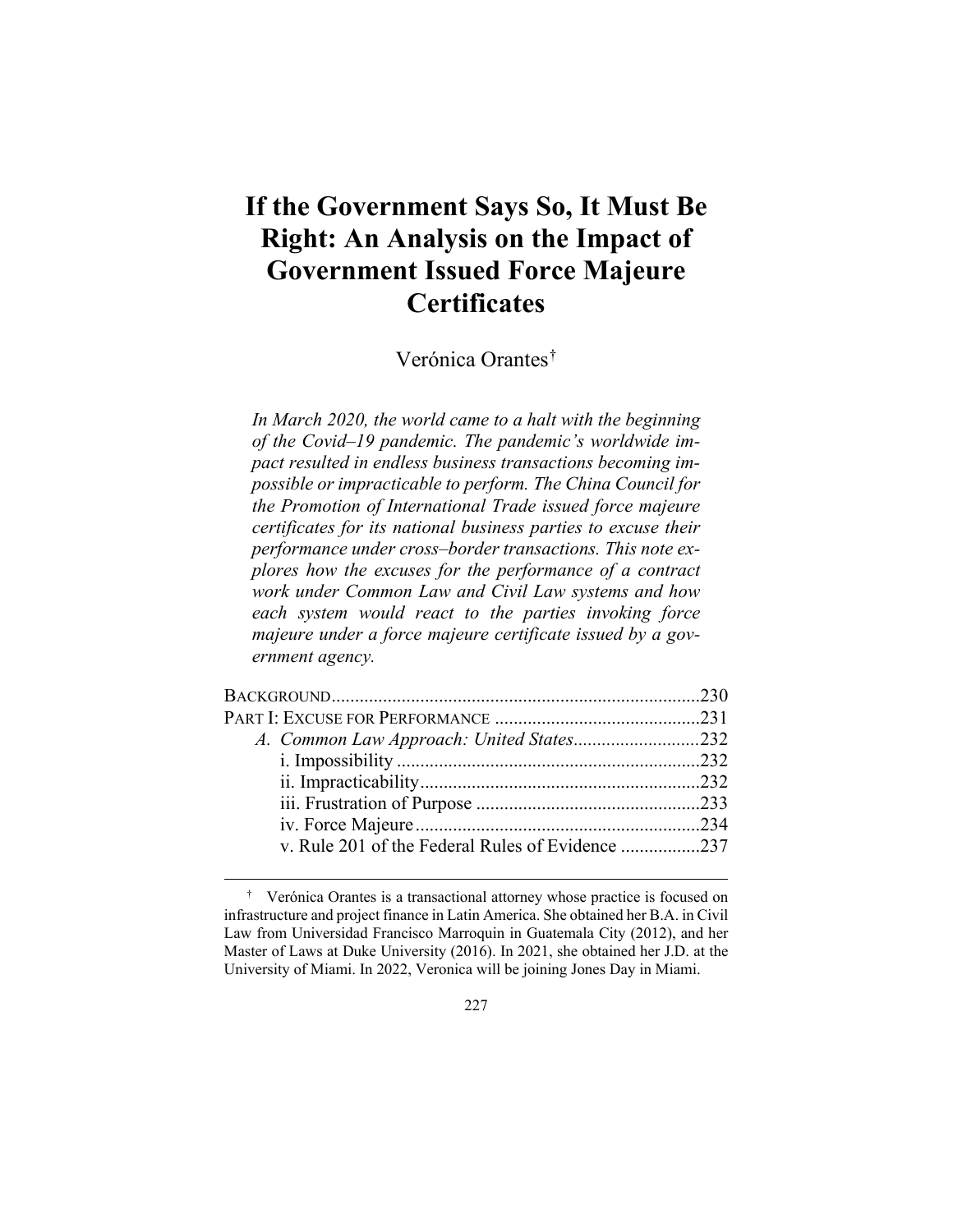| 228<br><b>INTER-AMERICAN LAW REVIEW</b>                  | [Vol. 53:2 |
|----------------------------------------------------------|------------|
| B. A Civil Law Approach: Mexico, Colombia, and Brazil238 |            |
|                                                          | .238       |
| 1. Force Majeure (Fuerza Mayor) and Fortuitous           |            |
|                                                          |            |
|                                                          |            |
|                                                          |            |
|                                                          |            |
|                                                          |            |
|                                                          |            |
|                                                          |            |
|                                                          |            |
|                                                          |            |
| B. Economic Impact of the Pandemic and the Lockdowns250  |            |
| C. The China Council for the Promotion of International  |            |
|                                                          |            |
|                                                          |            |
| A. Certificates in Common Law: United States254          |            |
| $i_{-}$                                                  |            |
|                                                          |            |
|                                                          |            |
|                                                          |            |
| i.                                                       |            |
|                                                          |            |
|                                                          |            |
|                                                          | .261       |

On March 11, 2020, the World Health Organization ("WHO") characterized the spread of Covid–[1](#page-2-0)9 as a pandemic.<sup>1</sup> The Covid– 19 pandemic crisis has raised, and continues to raise, several issues. One of specific importance is whether the current events constitute a force majeure event that excuses the non–performance of a

<span id="page-2-0"></span> <sup>1</sup> *Rolling Updates on Coronavirus Disease (Covid–19)*, WHO, https://www. who.int/emergencies/diseases/novel–coronavirus-2019/events-as-they-happen (last updated July 31, 2020) (quoting World Health Organization (@WHO), TWITTER (Mar. 11, 2020)).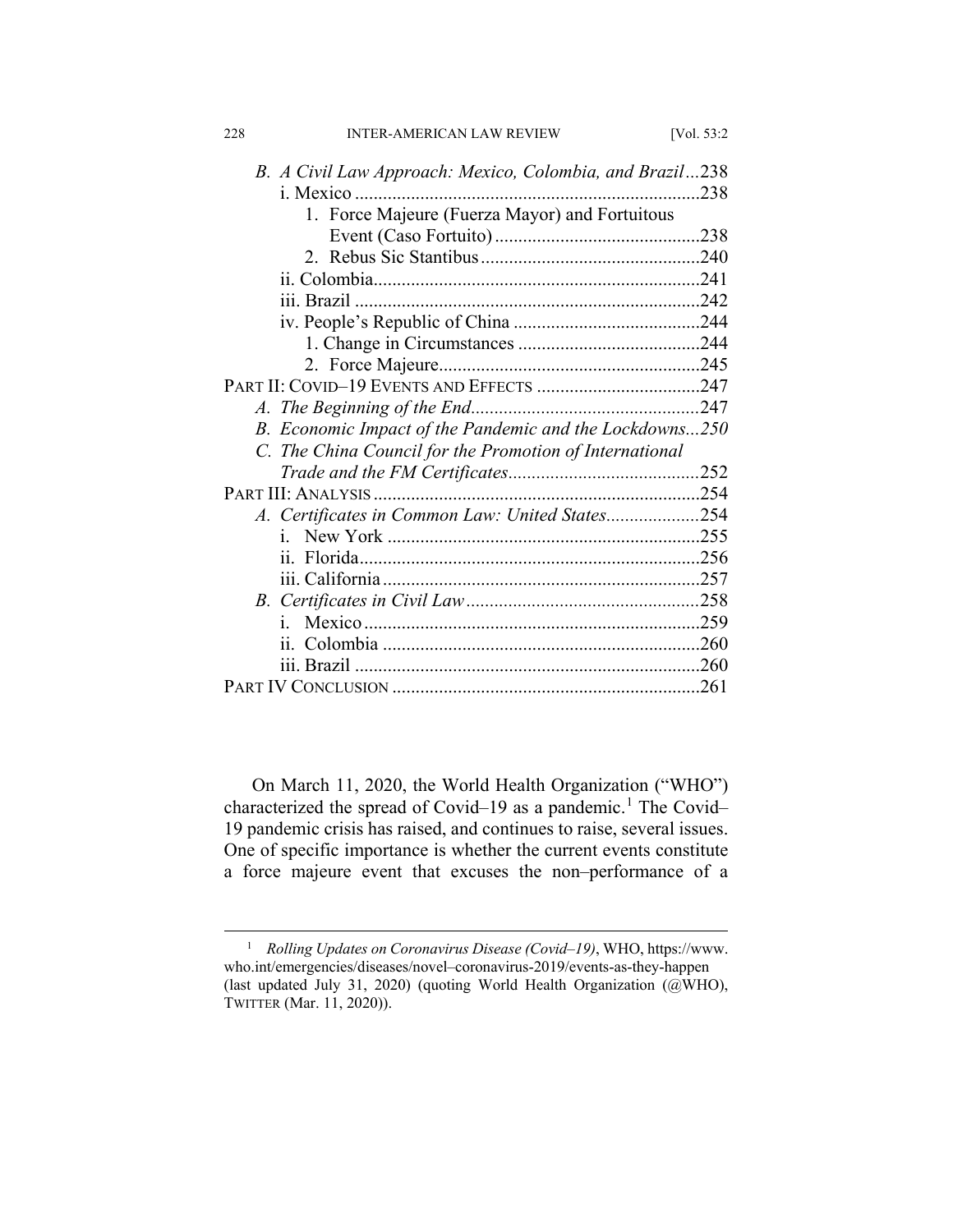contract.[2](#page-3-0) In response to these events, the China Council for the Promotion of International Trade (the "CCPIT"), a Chinese national foreign trade and investment promotion agency, $3$  has issued thousands of certificates for parties to prove a force majeure event in connection with the Covid–19 pandemic (the "FM Certificates") to Chinese companies as an excuse from performance under a contract.[4](#page-3-2) By early March, the CCPIT had issued FM Certificates for contracts worth 373.7 billion Chinese yuan (US\$53.79 billion), which spanned across all industries and sectors from manufacturing to retail and construction.<sup>[5](#page-3-3)</sup> This article will begin by discussing how an excuse for the performance of a contract traditionally works under the common law system and the standards of proof that are regularly required. Part I will discuss the excuse doctrines that exist under the civil law system, particularly in certain Latin America countries that follow the French Code system.

Part II will describe the Covid–19 events and how the pandemic has resulted in a tremendous unsettling in trade worldwide, including the struggle of commercial actors to avoid being held responsible for the non–performance of their contractual obligations. This section of the article will describe how China has reacted by attempting to protect Chinese companies issuing the FM Certificates and explore if any other country has used this same instrument. Part III will analyze what would happen if the defaulting party provided an FM Certificate in a claim before a common law court, specifically before U.S. courts. Part III will also analyze what would happen if a defaulting party provides a Certificate in a claim before a civil law

<span id="page-3-0"></span> <sup>2</sup> *See* David J. Marmins, *Is the Coronavirus a Force Majeure that Excuses Performance of A Contract?*, (Mar. 13, 2020), https://www.agg.com/news-insigh ts/publications/is-the-coronavirus-a-force-majeure-that-excuses-performance-ofa-contract/.

<span id="page-3-1"></span><sup>&</sup>lt;sup>3</sup> *The Impact of Covid–19 on Contract Performance and Force Majeure in China*, DENTONS (July 9, 2020), https://www.dentons.com/en/insights/articles/20 20/july/9/the-impact-of-covid19-on-contract-performance-and-force-majeure-inchina.

<sup>4</sup> *Id*.

<span id="page-3-3"></span><span id="page-3-2"></span><sup>5</sup> Huileng Tan, *China Invokes 'Force Majeure' To Protect Businesses — But the Companies May Be in for a 'Rude Awakening,'* CNBC (Mar. 6, 2020, 5:53 AM), https://www.cnbc.com/2020/03/06/coronavirus-impact-china-invokes-forc e-majeure-to-protect-businesses.html.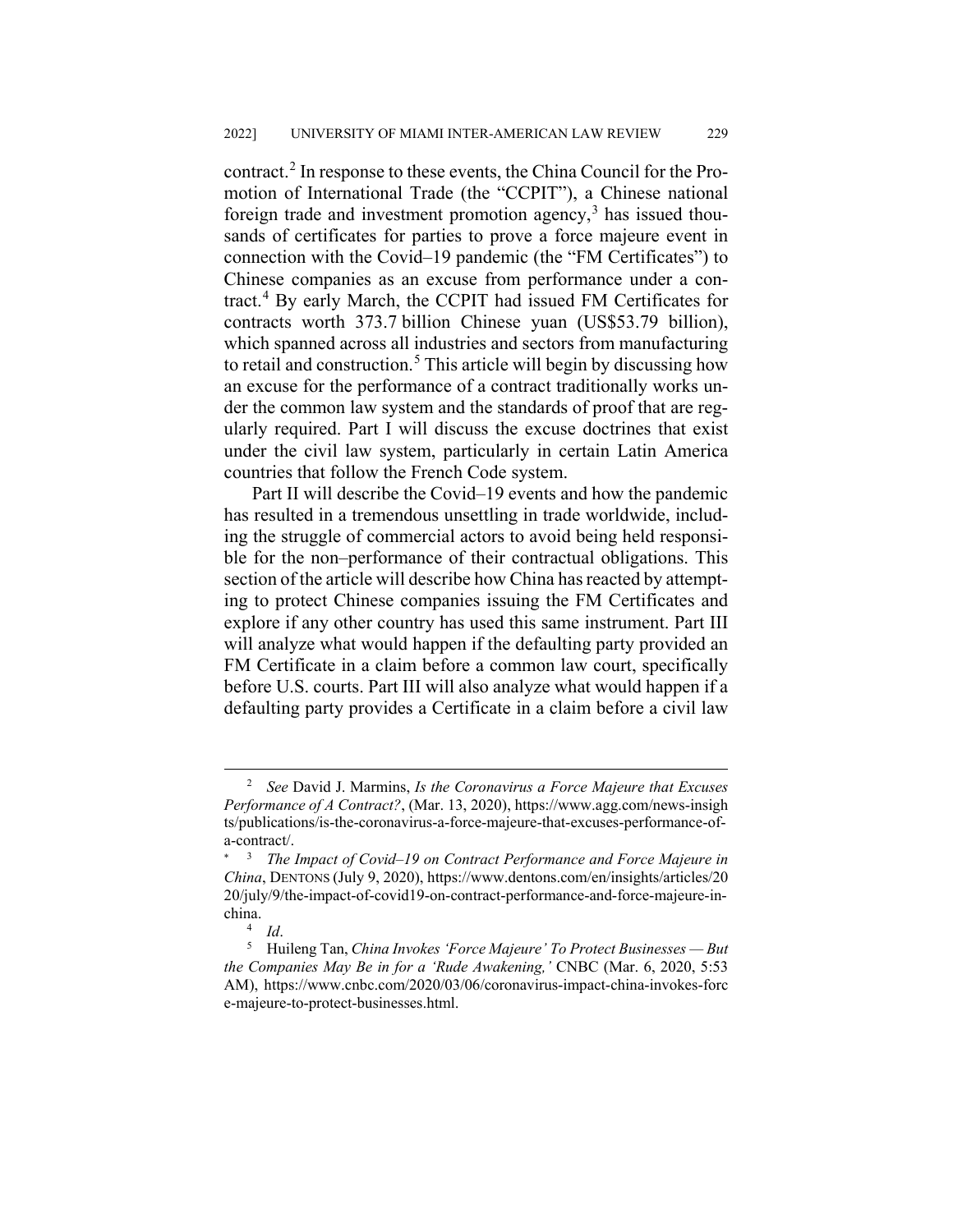court, taking some of China's strongest commercial partners in Latin America as examples, such as Mexico, Colombia, and Brazil.

Part IV will discuss the role of government findings to determine whether an excuse event has occurred. Specifically, the question is raised by what China is doing. Although, it may be the case that either currently or in the future, other governments will adopt a similar stance in order to protect the companies based in their country.

This note aims to explore the probabilities of success that Chinese commercial actors are likely to have using FM Certificates to excuse themselves from the performance of their contractual obligations in jurisdictions outside of China. Will the FM Certificates serve as a scapegoat in the face of Covid–19?

#### BACKGROUND

In December 2019, a new coronavirus was identified in Wuhan, China.<sup>[6](#page-4-0)</sup> On February 11, 2020, the WHO announced the new coronavirus outbreak was identified as Covid–19 and could cause a wide range of effects from mild symptoms to severe illness or death.<sup>[7](#page-4-1)</sup> Countries around the world adopted different responses to the outbreak, ranging from opening the economy while imposing virus control measures, to control responses with severe economic, political, and societal disruption.<sup>[8](#page-4-2)</sup>

On January 21, 2020, the first case of Covid–19 in the United States was confirmed. $9$  By mid–March, most local governments started implementing measures limiting mass gatherings and traveling.[10](#page-4-4) The Covid–19 lockdowns resulted in a global shock

<span id="page-4-0"></span> <sup>6</sup> *Basics of COVID–19*, CENTERS FOR DISEASE CONTROL AND PREVENTION, https://www.cdc.gov/coronavirus/2019-ncov/cdcresponse/about-Covid-19.html (last updated Nov. 4, 2021).

<sup>7</sup> *See id.*

<span id="page-4-2"></span><span id="page-4-1"></span><sup>8</sup> *See Covid –19: Briefing Materials Global Health and Crisis Response*, MCKINSEY § COMPANY (July 6, 2020), https://www.mckinsey.com/~/media/Mc Kinsey/Business%20Functions/Risk/Our%20Insights/COVID%2019% 20Implications%20for%20business/COVID%2019%20July%209/COVID-19- Facts-and-Insights-July-6.pdf.

<span id="page-4-4"></span><span id="page-4-3"></span><sup>9</sup> Anne Schuchat, *Public Health Response to the Initiation and Spread of Pandemic Covid-19 in the United States, February 24–April 21, 2020*, CDC (May 8, 2020), https://www.cdc.gov/mmwr/volumes/69/wr/mm6918e2.htm.

<sup>10</sup> *Id.*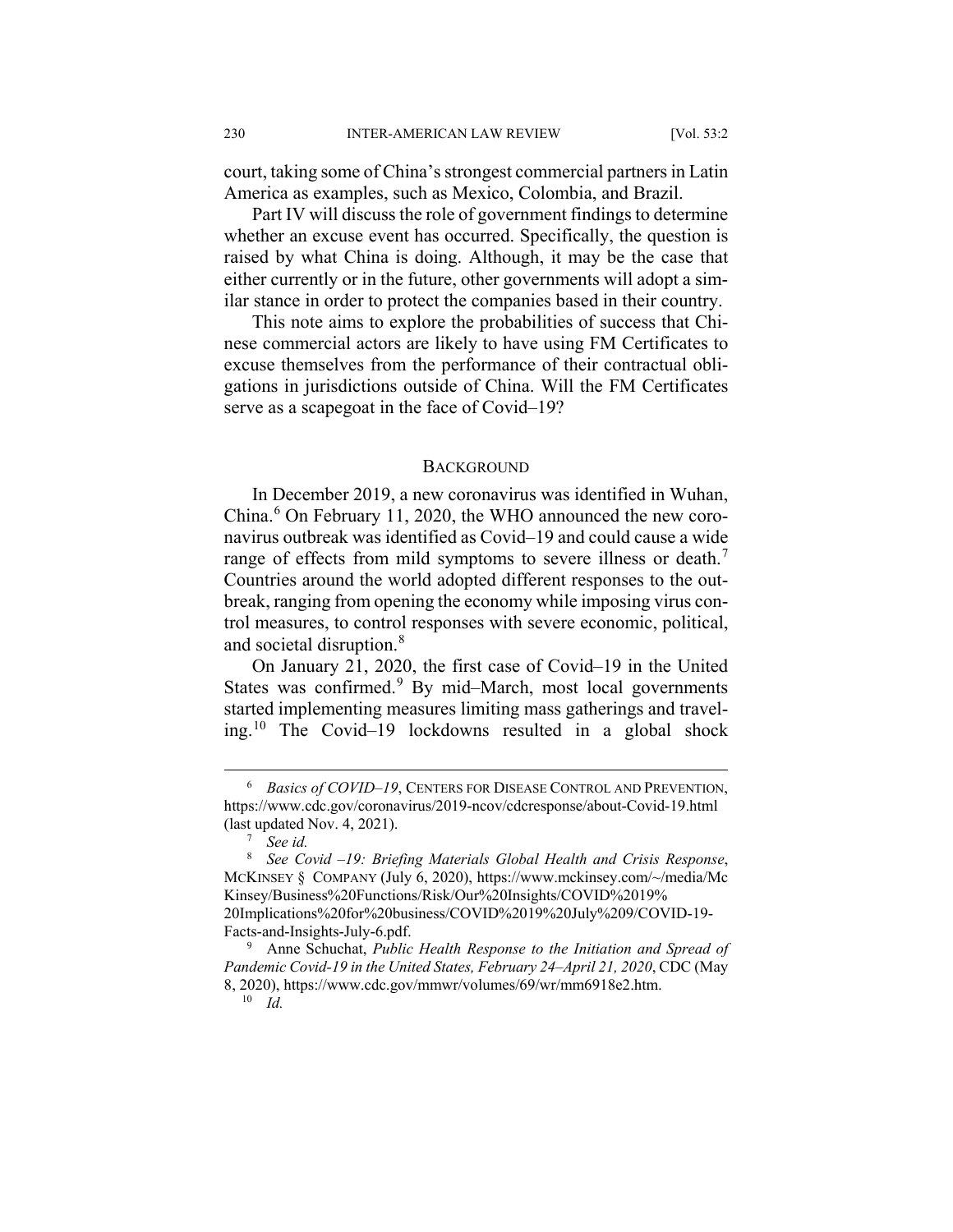disrupting both the supply and demand chains.<sup>[11](#page-5-0)</sup> The supply chain was disturbed by infections spreading in the workplace, business closures, and social distancing measures.[12](#page-5-1) The demand chain suffered the consequences of layoffs, loss of income, and reduced investment.[13](#page-5-2) In addition to the human cost, Covid–19 has had a devastating effect on the economy that has resulted in parties being un-able to perform their contractual obligations.<sup>[14](#page-5-3)</sup>

## PART I: EXCUSE FOR PERFORMANCE

The world of contracts is centered on *pact sunt servanda*, a universally accepted principle by which contracts are binding for the parties, and if one of them fails to perform, that party will be liable to the other.[15](#page-5-4) As a baseline, parties are not excused from performing their obligations under a contract for the sole fact that they are not able to perform.<sup>[16](#page-5-5)</sup> However, there are certain types of events or circumstances that may constitute a valid cause to exonerate a party for non–performance; i.e., force majeure. $17$ 

Legal systems around the world have developed rules under which a valid excuse for the non–performance of a contract may be acceptable.[18](#page-5-7) Although these excuses were originally intended to be narrow and limited to certain specific circumstances, they have inevitably grown into more relaxed and wider concepts lowering the threshold and resulting in the "liberalization" of excuses.<sup>[19](#page-5-8)</sup>

Today, in Mexico, the concept of the unforeseeable as an excuse for non–performance includes practical and economic

<span id="page-5-0"></span> <sup>11</sup> Alexander Chudik et. al, *Economic Consequences of Covid-19: A Counterfactual Multi-Country Analysis*, VOXEU (Oct. 19, 2020), https://voxeu.org/article/economic-consequences-Covid-19-multi-country-analysis.

 $\frac{12}{13}$  *Id.* 

<sup>13</sup> *Id.*

<span id="page-5-3"></span><span id="page-5-2"></span><span id="page-5-1"></span><sup>14</sup> *See* Lauren Bauer et al., *Ten Facts About COVID–19 and the U.S. Economy*, BROOKINGS (Sept. 17, 2020), https://www.brookings.edu/research/ten-factsabout-covid-19-and-the-u-s-economy/.

<span id="page-5-8"></span><span id="page-5-7"></span><span id="page-5-6"></span><span id="page-5-5"></span><span id="page-5-4"></span><sup>15</sup> Harold J. Berman, *Excuse for Nonperformance in the Light of Contract Practices in International Trade*, 63 COLUM. L. REV. 1413, 1413 (1963).

<sup>16</sup> *Id*.

 $\frac{17}{18}$  *Id.* 

 $\frac{18}{19}$  *Id.* 

<sup>19</sup> *Id*.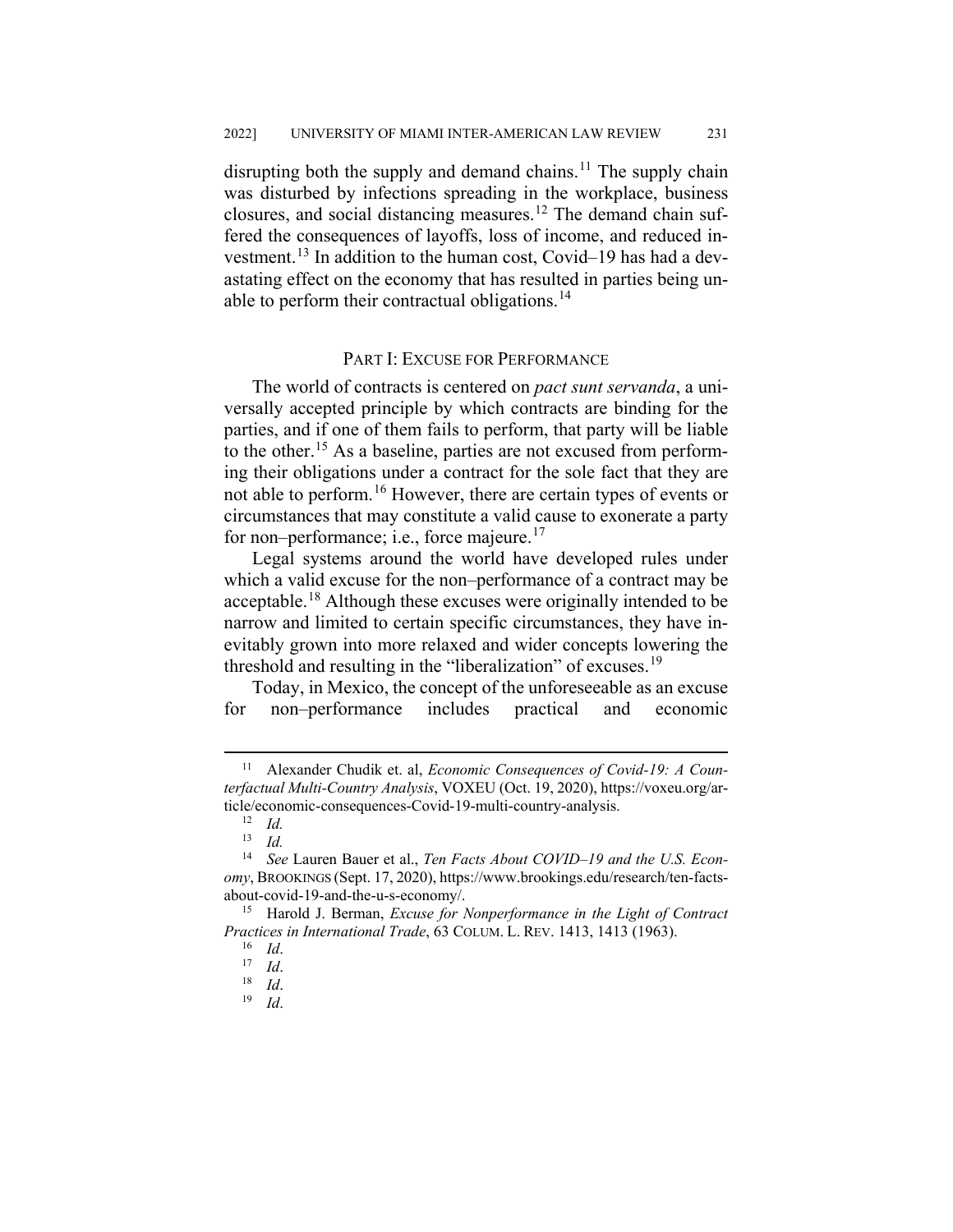232 INTER-AMERICAN LAW REVIEW [Vol. 53:2

impossibility.<sup>[20](#page-6-0)</sup> Other jurisdictions, like New York, have kept a narrow definition of force majeure but created other excuses such as the frustration of purpose.<sup>[21](#page-6-1)</sup> This section of the note will take us through the approach of different jurisdictions in both the common and civil law systems with respect to excuses for non–performance.

## *A. Common Law Approach: United States*

## i. Impossibility

A party may be excused of performing its obligations under a contractual relationship when the same is "objectively impossible" due to a supervening event.<sup>[22](#page-6-2)</sup> The Restatement (Second) of Contracts defines impossibility as impracticability due to extreme and unreasonable difficulty, expense, injury, or loss involved.<sup>[23](#page-6-3)</sup> For a party to succeed with a claim of impossibility, there must be no pos-sible alternative for the party to fulfill its obligations.<sup>[24](#page-6-4)</sup> As a result, if the obligation simply became more difficult to perform financially or in terms of time or efforts, the party may not claim impossibility. $^{25}$  $^{25}$  $^{25}$ 

## ii. Impracticability

Unlike impossibility, the excuse of impracticability does rest on the claim that performance of the obligation, although feasible, has become substantially more "difficult, complex or challenging" due to a supervening event.<sup>[26](#page-6-6)</sup> The events render the performance impracticable because they result in an excessive increase in the cost such

 <sup>20</sup> *Id.* at 1414.

<sup>&</sup>lt;sup>21</sup> Berman, *supra* note 15 at 1414.<br><sup>22</sup> Excuses for Non-Performance:

<span id="page-6-2"></span><span id="page-6-1"></span><span id="page-6-0"></span><sup>22</sup> *Excuses for Non-Performance: Conditions Following Contract Formation*, PRACTICAL LAW COM. TRANSACTIONS, https://us.practicallaw.thomsonreuters.com/1-553-6307 (last visited Dec. 22, 2020).

<span id="page-6-3"></span><sup>23</sup> Lawrence P. Rochefort et al., *The Coronavirus and Force Majeure Clauses in Contracts*, AKERMAN (Apr. 6, 2020), https://www.akerman.com/en/perspectives/the-coronavirus-and-force-majeure-clauses-in-contracts.html (quoting Restatement (Second) of Contracts § 254 (1981)).

<span id="page-6-6"></span><span id="page-6-5"></span><span id="page-6-4"></span><sup>24</sup> *See Excuses for Non-Performance: Conditions Following Contract Formation*, *supra* note 22.

<sup>25</sup> *Id*.

<sup>26</sup> *Id*.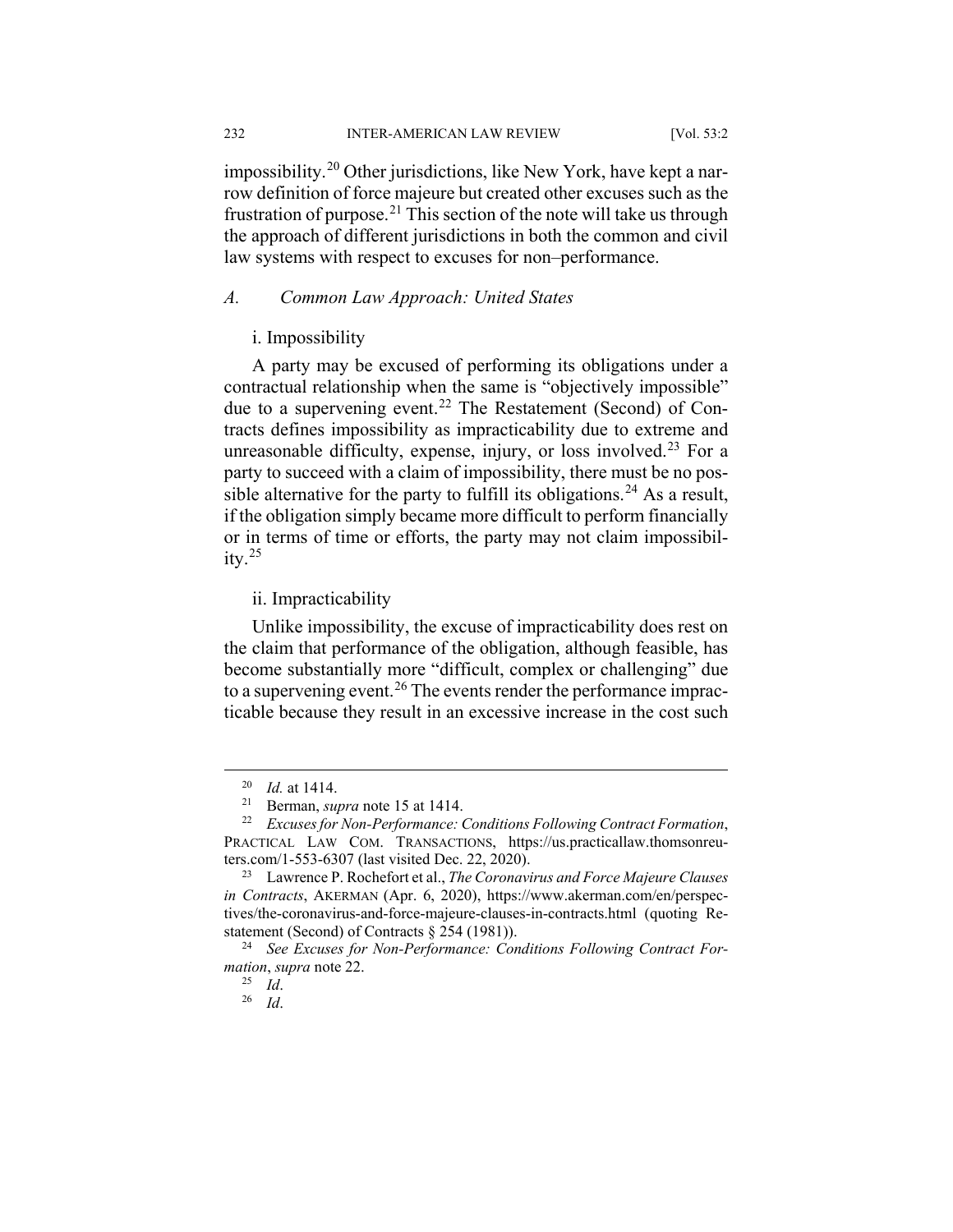that it would become commercially senseless.<sup>[27](#page-7-0)</sup> Ultimately, meeting the threshold of impracticability requires the supervening event to make the performance materially more expensive, resulting in it being unduly burdensome for the excused party.[28](#page-7-1)

#### iii. Frustration of Purpose

When a party's purpose for entering into the agreement is destroyed or precluded as a result of a supervening event, that party may claim the purpose has been frustrated and performance is thus excused.<sup>[29](#page-7-2)</sup> Frustration of purpose constitutes an excuse for performance when (i) the party invoking the excuse may no longer achieve its objective under the transaction, (ii) such objective was known to both parties, and (iii) the frustration of purpose was caused by a qualifying supervening event.<sup>[30](#page-7-3)</sup>

For this doctrine to apply, the frustrated purpose must be the basis of the contract to the extent that, as both parties understood it, without the frustrated purpose the transaction makes no sense.<sup>[31](#page-7-4)</sup> Although the party may still be able to perform its obligations under the contract, the excused party no longer has to fulfill its obligation be-cause the transaction will no longer generate the expected result.<sup>[32](#page-7-5)</sup> This doctrine excludes economic hardship and, as a result, the increase in the cost of performance does not constitute a frustration of purpose.[33](#page-7-6)

 <sup>27</sup> *Id*.

 $\frac{28}{29}$  *Id.* 

<sup>29</sup> *Id*.

<span id="page-7-3"></span><span id="page-7-2"></span><span id="page-7-1"></span><span id="page-7-0"></span><sup>30</sup> *Excuses for Non-Performance: Conditions Following Contract Formation*, *supra* note 23.

<span id="page-7-4"></span><sup>31</sup> *See generally* Lawrence P. Rochefort et al., *The Coronavirus and Force Majeure Clauses in Contracts*, AKERMAN (Apr. 6, 2020), https://www.akerman.com/en/perspectives/the-coronavirus-and-force-majeure-clauses-in-contracts.html (quoting Crown IT Servs. v. Olsen, 11 A.D. 3d 263, 265 (1st Dep't.  $2004)$ ).

<span id="page-7-5"></span><sup>32</sup> *Excuses for Non-Performance: Conditions Following Contract Formation*, *supra* note 23.

<span id="page-7-6"></span> $33$  A + E Television Networks, LLC v. Wish Factory Inc., 2016 WL 8136110, at \*13 (S.D.N.Y. Mar. 11, 2016) (quoting Health-Chem Corp. v. Baker, 737 F. Supp. 770, 776 (S.D.N.Y.)).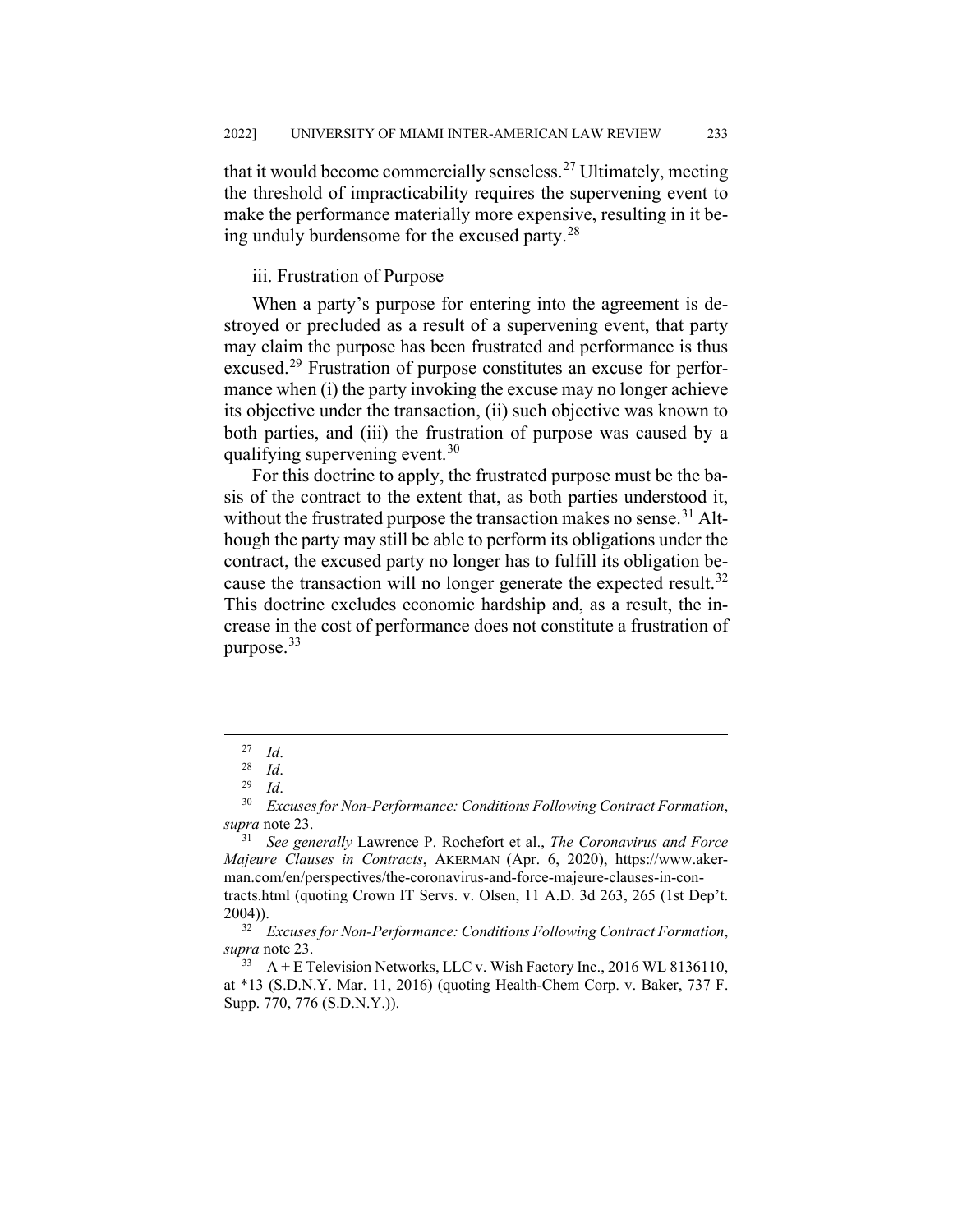iv. Force Majeure

Under the common law, force majeure is generally a concept created by contract where the parties agree to include a force majeure clause.<sup>[34](#page-8-0)</sup> In addition, even when the contract is silent on the matter, a court may still consider whether an event constitutes force majeure and excuses the performance of the impacted party.<sup>[35](#page-8-1)</sup> Further, Force majeure events are typically extreme events that may prevent the performing party from complying with his or her obli-gations under an agreement.<sup>[36](#page-8-2)</sup> The parties define what constitutes a force majeure event in a specific clause within the agreement.<sup>[37](#page-8-3)</sup> A force majeure clause will usually include acts of God, war, government regulation, terrorism strikes, and other events that are considered to be outside the control of the parties and outside the parties' ability to protect themselves from such risk.[38](#page-8-4)

The World Bank provides certain examples of force majeure clauses in the context of public–private partnership agreements.[39](#page-8-5) In addition, it usually includes a catch–all provision as follows:

> . . . other unforeseeable circumstances beyond the control of the Parties against which it would have been unreasonable for the affected party to take precautions and which the affected party cannot avoid even by using its best efforts, which in each case directly causes either party to be unable to comply with

 <sup>34</sup> *See generally* Rochefort *supra*, note 24.

<span id="page-8-1"></span><span id="page-8-0"></span><sup>35</sup> *Force Majeure Clauses: Key Issues*, PRACTICAL LAW COMMERCIAL TRANSACTIONS, https://us.practicallaw.thomsonreuters.com/5-524-2181?transitionType=Default&contextData=(sc.Default)&VR=3.0&RS=cblt1.0 (last visited Dec. 22, 2020).

<sup>36</sup> *Id*.

<span id="page-8-3"></span><span id="page-8-2"></span><sup>37</sup> 30 Richard A. Lord, *Williston on Contracts* §77:31 (4th ed. 2020), https://us.practicallaw.thomsonreuters.com/Document/Ie3c49ad0d21111d9a97 4bad5e31cfc15/View/FullText.html.<br> $^{38}$  *M* 

 $rac{38}{39}$  *Id.* 

<span id="page-8-5"></span><span id="page-8-4"></span><sup>39</sup> *See Sample Force Majeure Clauses*, WORLD BANK GROUP https://ppp.worldbank.org/public-private-partnership/ppp-overview/practical-to ols/checklists-and-risk-matrices/force-majeure-checklist/sample-clauses (last visi ted Feb. 3, 2021).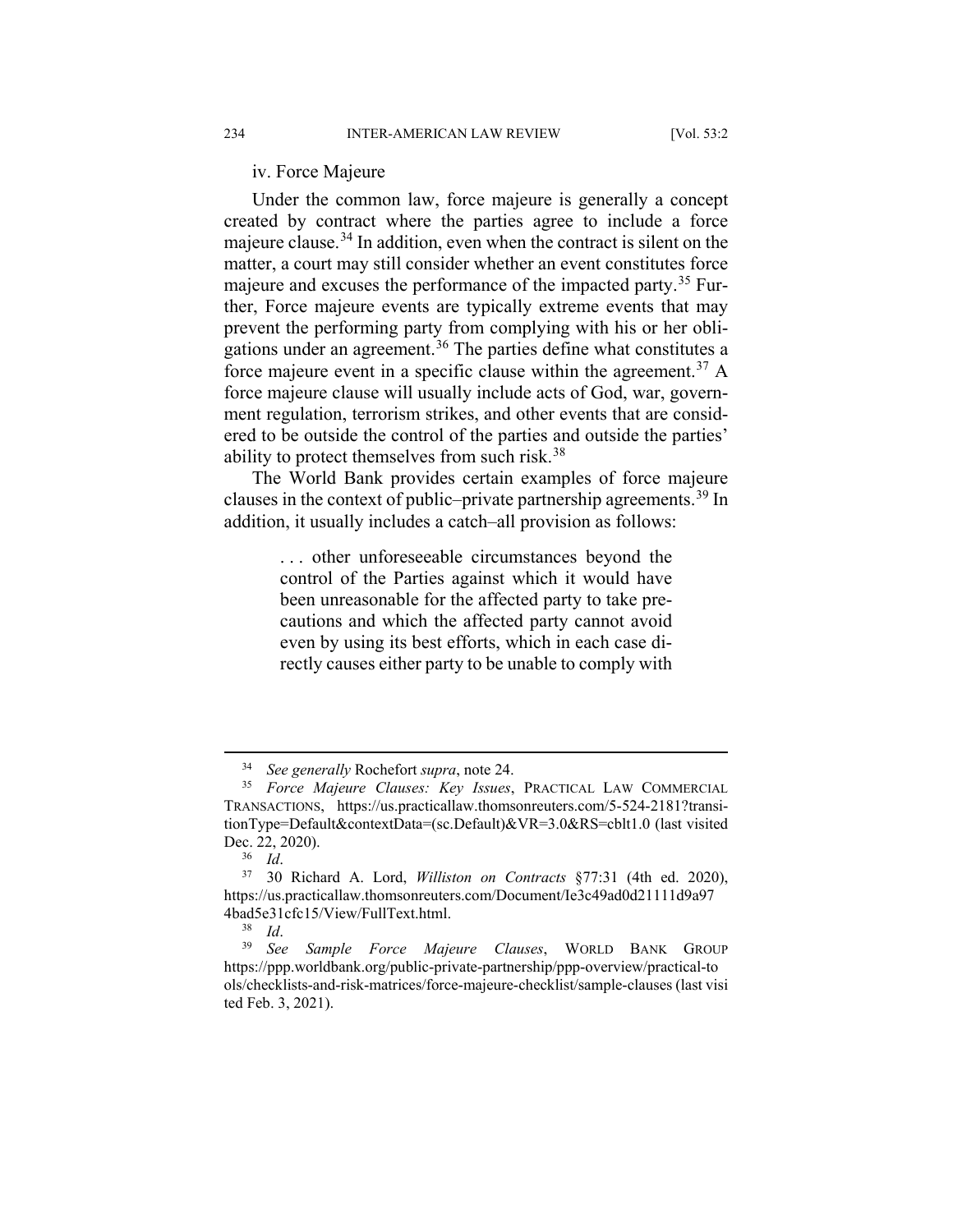all or a material part of its obligations under this Agreement.<sup>[40](#page-9-0)</sup>

The examples of force majeure clauses provided by the World Bank also include the consequences of a force majeure event and how they impact the performance under the agreement.<sup>[41](#page-9-1)</sup> As a result of a force majeure event, neither party would be in breach of their respective obligations under the agreement.<sup>[42](#page-9-2)</sup> An exception for pay-ment obligations may sometimes be included.<sup>[43](#page-9-3)</sup> Also, the parties would not be liable to the other party for any losses or damages of any nature under the following excerpt of the model clause:

> Neither Party shall be in breach of its obligations under this Agreement (other than payment obligations) or incur any liability to the other Party for any losses or damages of any nature whatsoever incurred or suffered by that other (otherwise than under any express indemnity in this Agreement) if and to the extent that it is prevented from carrying out those obligations by, or such losses or damages are caused by, a Force Majeure Event except to the extent that the relevant breach of its obligations would have occurred, or the relevant losses or damages would have arisen, even if the Force Majeure Event had not occurred (in which case this Clause ... shall not apply to that extent). $44$

The force majeure clause also requires the defaulting party invoking the force majeure event to provide, as soon as practicable from the day the force majeure event started and finished, proof that the force majeure event happened and the effects of same upon the performance of the defaulting party's obligations under the contract.[45](#page-9-5) The force majeure sample clauses provide for a limited period during which a defaulting party may suspend its obligations due

- <span id="page-9-5"></span> $\begin{array}{cc} 44 & Id. \\ 45 & I. \end{array}$
- <sup>45</sup> *Id*.

 $\frac{40}{41}$  *Id.* 

 $^{41}$  *See id.*<br> $^{42}$  *L* 

<span id="page-9-3"></span><span id="page-9-2"></span><span id="page-9-1"></span><span id="page-9-0"></span> $\frac{42}{43}$  *Id.* 

<span id="page-9-4"></span> $\begin{array}{cc} 43 & Id. \\ 44 & Id. \end{array}$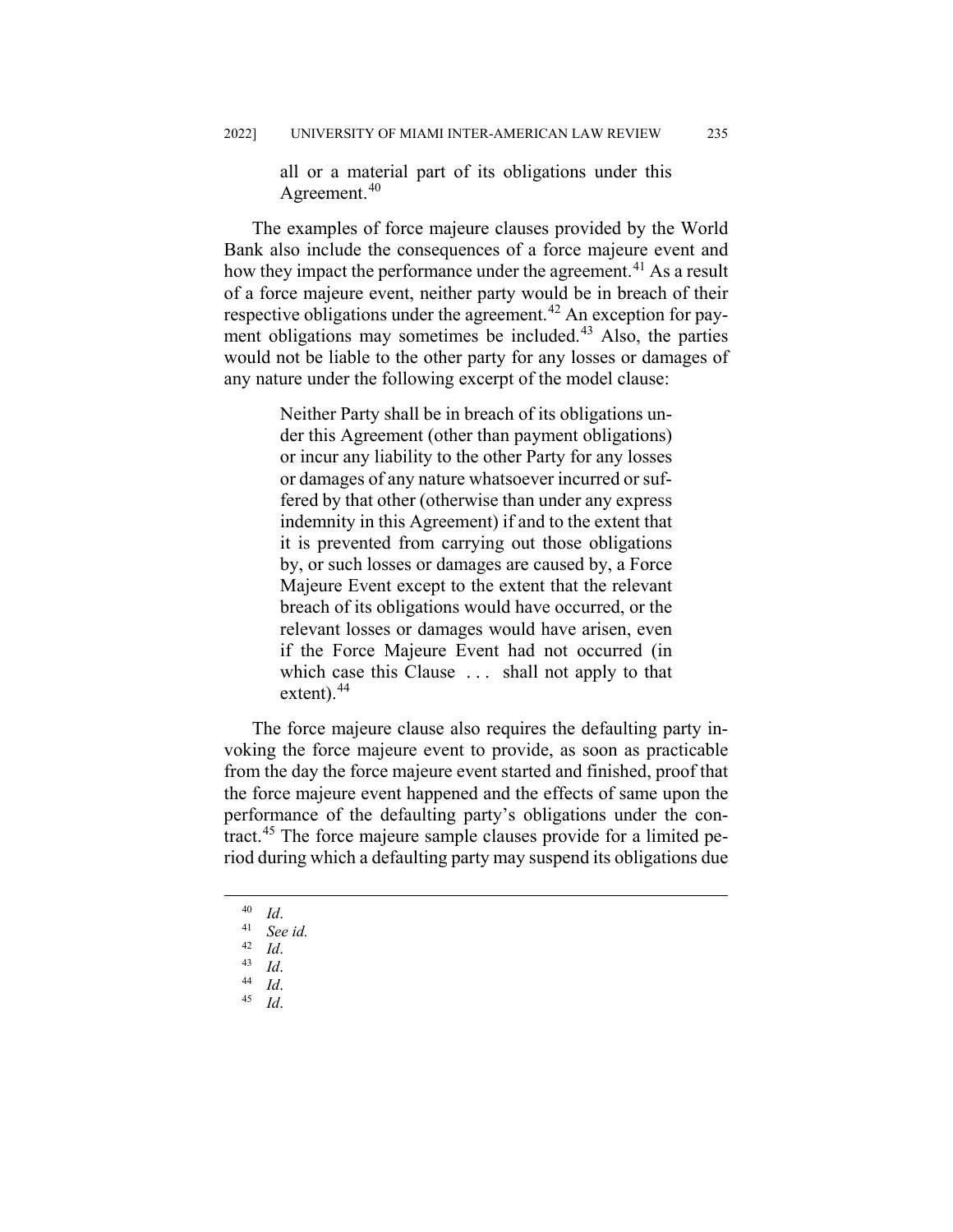to a force majeure event without necessarily terminating the agree-ment.<sup>[46](#page-10-0)</sup> They usually provide for a period of 180 consecutive days.<sup>[47](#page-10-1)</sup>

Similar to the concept of impossibility, an increase in expenses by itself is not enough for a party to claim force majeure.<sup>[48](#page-10-2)</sup> Force majeure would require for there to also be an "extreme and unrea-sonable difficulty, expense, or injury."<sup>[49](#page-10-3)</sup> The defaulting party would also have to prove that such force majeure event was beyond its con-trol and not the result of his or her own fault or negligence.<sup>[50](#page-10-4)</sup> Subsequently, a force majeure event results in neither party being liable for any damages caused by the event.<sup>[51](#page-10-5)</sup> Upon the occurrence of a force majeure event, either party may cancel the agreement by written notice to the other party or suspend the performance of its obligations.[52](#page-10-6)

Generally, in a sales agreement, the seller will try to negotiate a broad force majeure clause that includes as many events as possible that could excuse the non–performance of its obligations.<sup>[53](#page-10-7)</sup> On the contrary, the buyer, whose obligations will be limited mostly to payment, will fight to have a force majeure clause that is as narrow as possible including only those events that are genuinely outside of the seller's control.<sup>[54](#page-10-8)</sup> In addition, the buyer may require the right to cancel the agreement if the force majeure event is extended for a certain period of time.<sup>[55](#page-10-9)</sup>

Under New York law, the court will first require the contract to include a force majeure clause with the force majeure event listed within the force majeure clause.<sup>[56](#page-10-10)</sup> The defaulting party may argue there is a force majeure event where the WHO categorized the virus

 $\frac{47}{48}$  *Id.* 

<span id="page-10-3"></span> $\frac{49}{50}$  *Id.* 

<sup>53</sup> *Force Majeure Clauses: Key Issues*, *supra* note 23.

<span id="page-10-2"></span><span id="page-10-1"></span><span id="page-10-0"></span> <sup>46</sup> *See Sample Force Majeure Clauses*, WORLD BANK GROUP https://ppp.worldbank.org/public-private-partnership/ppp-overview/practicaltools/checklists-and-risk-matrices/force-majeure-checklist/sample-clauses (last visited Feb. 3, 2021).

 $^{48}$  Lord, *supra* note 38.

<span id="page-10-4"></span> $rac{50}{51}$  *Id.* See *id.* 

<sup>52</sup> *See id.*

<sup>54</sup> *Id*.

<sup>55</sup> *Id*.

<span id="page-10-10"></span><span id="page-10-9"></span><span id="page-10-8"></span><span id="page-10-7"></span><span id="page-10-6"></span><span id="page-10-5"></span><sup>56</sup> Phibro Energy, Inc. v. Empresa De Polimetros De Sines Sarl, 720 F.Supp. 312, 318 (S.D.N.Y. 1989).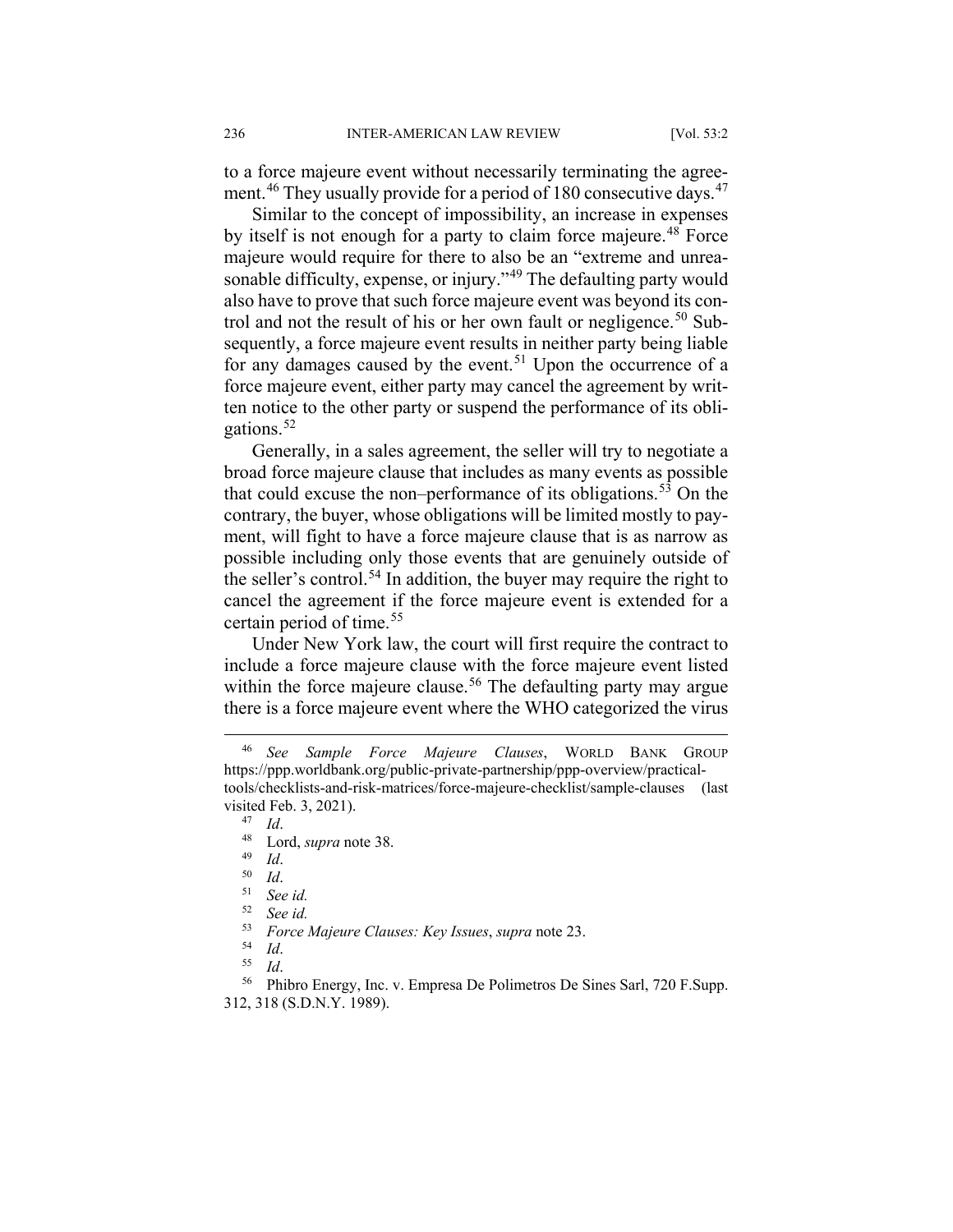as a pandemic or where a government–imposed lockdown measure has prevented performance under the contract. In addition, the event must be unforeseen, and the party invoking the force majeure clause must have attempted to perform its obligations notwithstanding the event.<sup>[57](#page-11-0)</sup>

Under Florida law, in addition to having a force majeure clause in the agreement, a defaulting party must show the event was un-foreseeable.<sup>[58](#page-11-1)</sup> In addition, the force majeure event has to have been outside the defaulting party's control.<sup>[59](#page-11-2)</sup> As a result, the party invoking a force majeure clause as a defense for non–performance must show the event was unavoidable, and the defaulting party was not at fault or negligent. $60$ 

Finally, under California law, an event will constitute force majeure when there was insuperable interference happening without the interference of the defaulting party, and it could not have been prevented by prudence, diligence, and care.<sup>[61](#page-11-4)</sup> In addition, even when a force majeure event has occurred, it will not constitute an excuse for performance unless it results in extreme and unreasonable diffi-culty, expense, injury, or loss.<sup>[62](#page-11-5)</sup>

## v. Rule 201 of the Federal Rules of Evidence

In order for the defaulting party to be able to prove the occurrence of a force majeure event and its effects on its ability to per-form, the party must provide the corresponding evidence.<sup>[63](#page-11-6)</sup> Under Rule 201 of the Federal Rules of Evidence; a court may judicially notice an adjudicative fact that is not subject to reasonable dispute because it is generally known in the territory or can be accurately and readily determined from sources whose accuracy cannot

<span id="page-11-0"></span> <sup>57</sup> *See* Rochester Gas & Elec. Corp. v Delta Star, Inc., 2009 WL 368508, at \*7 (W.D.N.Y. Feb. 13, 2009).

<span id="page-11-2"></span><span id="page-11-1"></span><sup>58</sup> *See* Bloom v. Home Devco/Tivoli Isles, LLC, 2009 WL 36594, at \*4 (S.D. Fla. Jan. 6, 2009).

<sup>59</sup> *See id.*

 $\begin{array}{cc} 60 & Id. \\ 61 & Mg. \end{array}$ 

<sup>&</sup>lt;sup>61</sup> Mathes v. City of Long Beach, 121 Cal. App. 2d 473, 477 (1953).<br><sup>62</sup> Putlar v. Napple, 54 Cal. 2d 580, 500 (1060).

Butler v. Nepple, 54 Cal. 2d 589, 599 (1960).

<span id="page-11-6"></span><span id="page-11-5"></span><span id="page-11-4"></span><span id="page-11-3"></span><sup>63</sup> *See* Beardslee v. Inflection Energy, LLC, 904 F. Supp. 2d 213, 220 (N.D.N.Y. 2012); *see also* Phillips P.R. Core, Inc. v. Tradax Petroleum Ltd., 782 F.2d 314, 319 (2d Cir. 1985).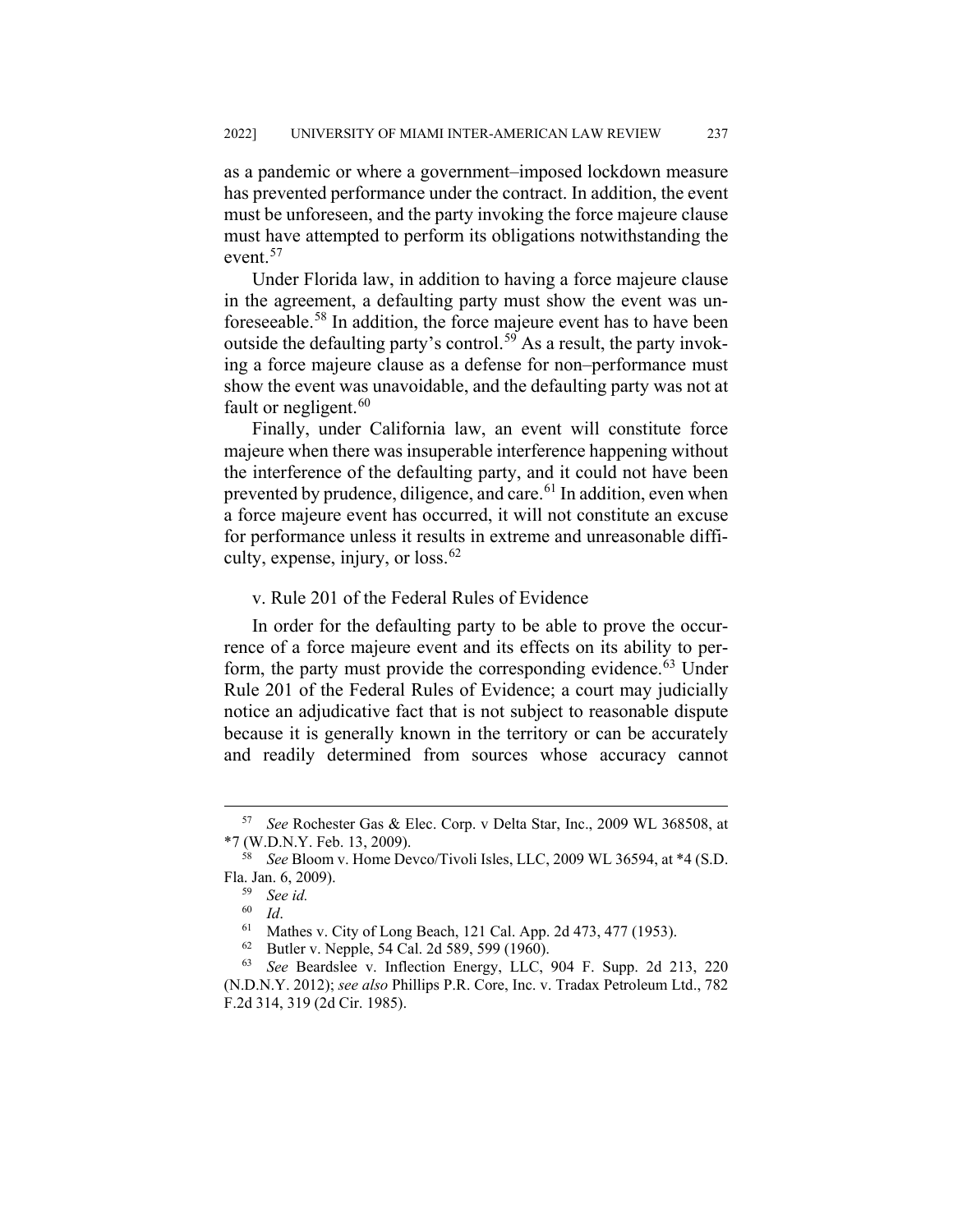reasonably be questioned.<sup>[64](#page-12-0)</sup> Further, the court instructs the jury to accept the noticed fact as conclusive.<sup>[65](#page-12-1)</sup>

In addition, the occurrence of a pandemic is a fact that, as dic-tated by the WHO, may not be subject to reasonable dispute.<sup>[66](#page-12-2)</sup> A party may request the court to take note of the adjudicative fact of the occurrence of the pandemic.<sup>[67](#page-12-3)</sup> Further, the party must provide the court with the necessary information to authorize such request.<sup>[68](#page-12-4)</sup>

#### *B. A Civil Law Approach: Mexico, Colombia, and Brazil*

## i. Mexico

## 1. Force Majeure (Fuerza Mayor) and Fortuitous Event (Caso Fortuito)

A force majeure or fortuitous event is an act of God, or an act of men that is "insurmountable, irresistible, or inevitable."[69](#page-12-5) A force majeure event is an act of nature that was not foreseeable, while a fortuitous event is a man–made event that is inevitable.<sup>[70](#page-12-6)</sup> A force majeure or fortuitous event constitutes an excuse for non–performance provided the defaulting party did not contribute to the event, did not take on the risk, nor is responsible for taking on the risk by  $law.<sup>71</sup>$  $law.<sup>71</sup>$  $law.<sup>71</sup>$ 

<sup>71</sup> Lovells, *supra* note 69.

 $^{64}$  FED. R. EVID. 201.

<sup>65</sup> *Id*.

<span id="page-12-2"></span><span id="page-12-1"></span><span id="page-12-0"></span><sup>66</sup> *See* United States v. Gamboa, 467 F. Supp. 3d 1092, 1099 (2020); *see also* Watson v. NYCHA-Brevoort Houses, 2020 WL 7347904, at\*2 (N.Y. Civ. Ct. Dec. 14, 2020).

<sup>&</sup>lt;sup>67</sup> United States v. Gamboa, 467 F. Supp. 3d 1092, 1099 (2020).

 $\frac{68}{69}$  *Id*.

<span id="page-12-5"></span><span id="page-12-4"></span><span id="page-12-3"></span><sup>69</sup> Hogan Lovells, *COVID-19 México – El problema de la Fuerza Mayor y el COVID–19* (*Covid-19 Mexico – The issue with Force Majeure and Covid–19*), HOGAN LOVELLS (Mar. 30, 2020), https://www.hoganlovells.com/es/publications/el-problema-de-la-fuerza-mayor-y-el-covid19.

<span id="page-12-7"></span><span id="page-12-6"></span><sup>70</sup> *¿Qué es caso fortuito? ¿Qué es fuerza mayor? ¿Cuáles son sus diferencias?* [*What is a fortitous case? What is Force Majeure? What are the Differences?*], INSTITUTO DE INVESTIGACIONES JURÍDICAS, https://asesoria.juridicas.unam.mx/preguntas/pregunta/29-Que-es-caso-fortuito-Que-es-fuerzamayor-Cuales-son-sus-diferencias (last visited Dec. 29, 2020).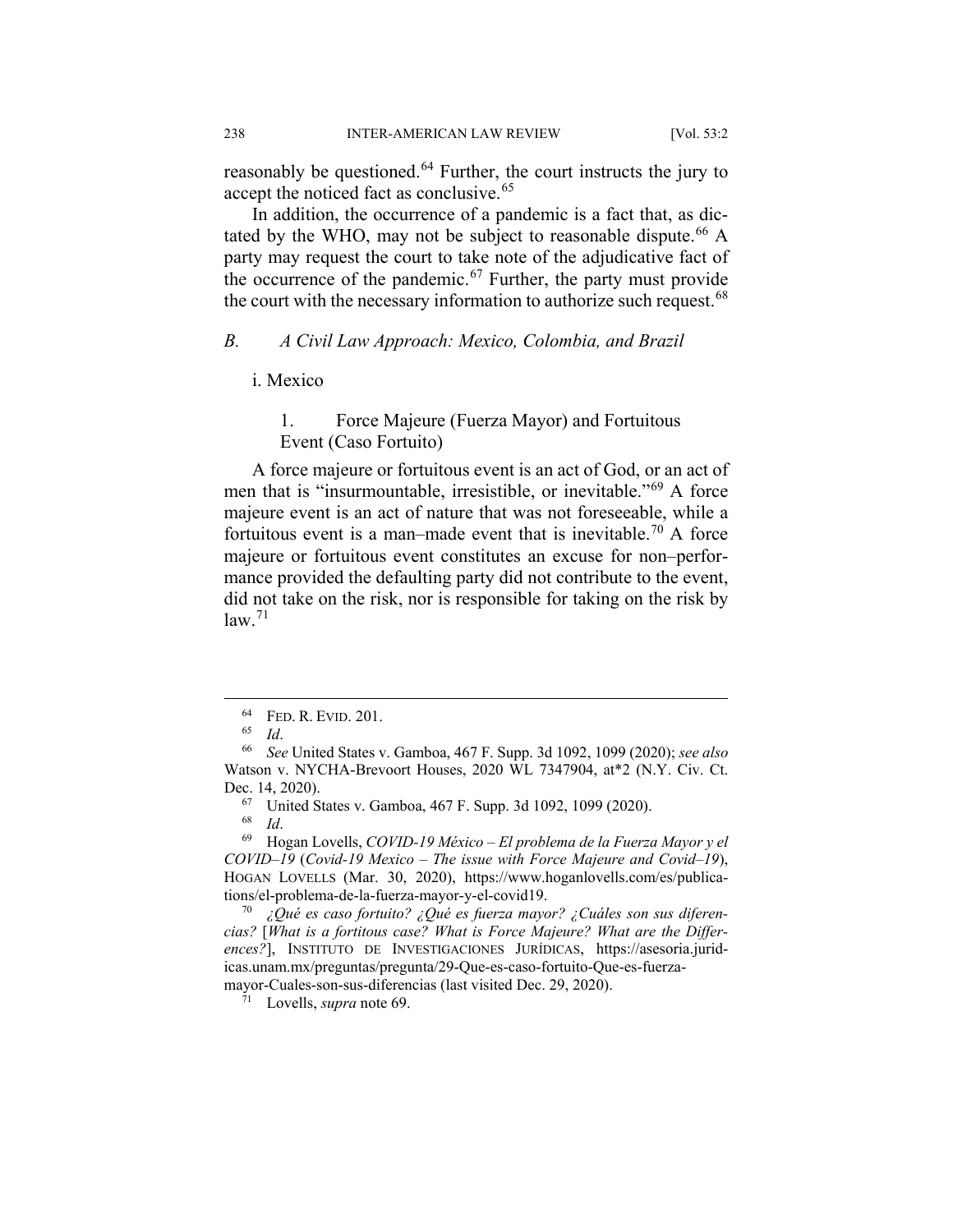Under Mexican law, force majeure and fortuitous events have the same elements and consequences.<sup>[72](#page-13-0)</sup> Article 1847 of the Federal Civil Code provides that no penalty shall be imposed on the obligor when non–performance is due to a fortuitous event or force majeure.<sup>[73](#page-13-1)</sup> In addition, article 2111 of the Civil Code of the Federal District (i.e., Mexico City) provides that a party shall not be liable upon the occurrence of a force majeure event if that party did not contribute to the occurrence of the event, nor took on the risk of such event, unless the law attributes the risk to that party.<sup>[74](#page-13-2)</sup> As a consequence of an act of nature or man–made act, not caused by the obligor, such party is impeded from performing all or part of its obliga-tions on a temporary or permanent basis.<sup>[75](#page-13-3)</sup> The defaulting party will not be held liable when a force majeure or fortuitous event renders that party's obligations physically or legally impossible.<sup>[76](#page-13-4)</sup>

In connection with Covid–19, unless the obligor is sick with the virus and cannot perform due to the illness, the mere existence of Covid–19 is not enough for a valid force majeure or fortuitous event claim because it does not inevitably impede the party from perform-ing.<sup>[77](#page-13-5)</sup> Also, having the WHO characterizing Covid–19 as a pandemic or any other international organization is not enough because a resolution of that nature only provides guidelines for each country

<span id="page-13-0"></span> <sup>72</sup> EY Mexico, *Aplicación de los conceptos de caso fortuito y fuerza mayor, como consecuencia de COVID-19, en el marco contractual. Breves consideraciones sobre contratos petroleros* [*The Application of the Concepts of Fortuitous Case and Force Majeure As the Consequence of Covid-19 In the Contracts Context. Brief Considerations On Oil Agreements*], EY MEXICO (Mar. 20, 2020), https://www.ey.com/es\_mx/energy-reimagined/energy-alert/caso-fortuito-yfuerza-mayor-Covid-19.

<span id="page-13-1"></span><sup>73</sup> Código Civil Federal [CC], art. 1847, Diario Oficial de la Federación [DOF] 31-08-1928, últimas reformas DOF 11-01-2021 (Mex.), https://mexico.justia.com/federales/leyes/codigo-civil-federal/libro-cuarto/primeraparte/titulo-primero/#:~:text=Art%C3%ADculo%201847.,caso%20for-

<span id="page-13-3"></span><span id="page-13-2"></span>tuito%20o%20fuerza%20insuperable (consultada el 3 de febrero de 2022) (Mex.). <sup>74</sup> Código Civil Federal [CC], art. 2111, Diario Oficial de la Federación [DOF] 26-05-1928, últimas reformas DOF 05-02-2015 (Mex.), formato PDF, http://aldf.gob.mx/archivo-c9dc6843e50163a0d2628615e069b140.pdf (consultada el 3 de febrero de 2022) (Mex.).

<span id="page-13-4"></span><sup>75</sup> EY Mexico, *supra* note 72.

<span id="page-13-5"></span> $rac{76}{77}$  *Id.* 

*Id.*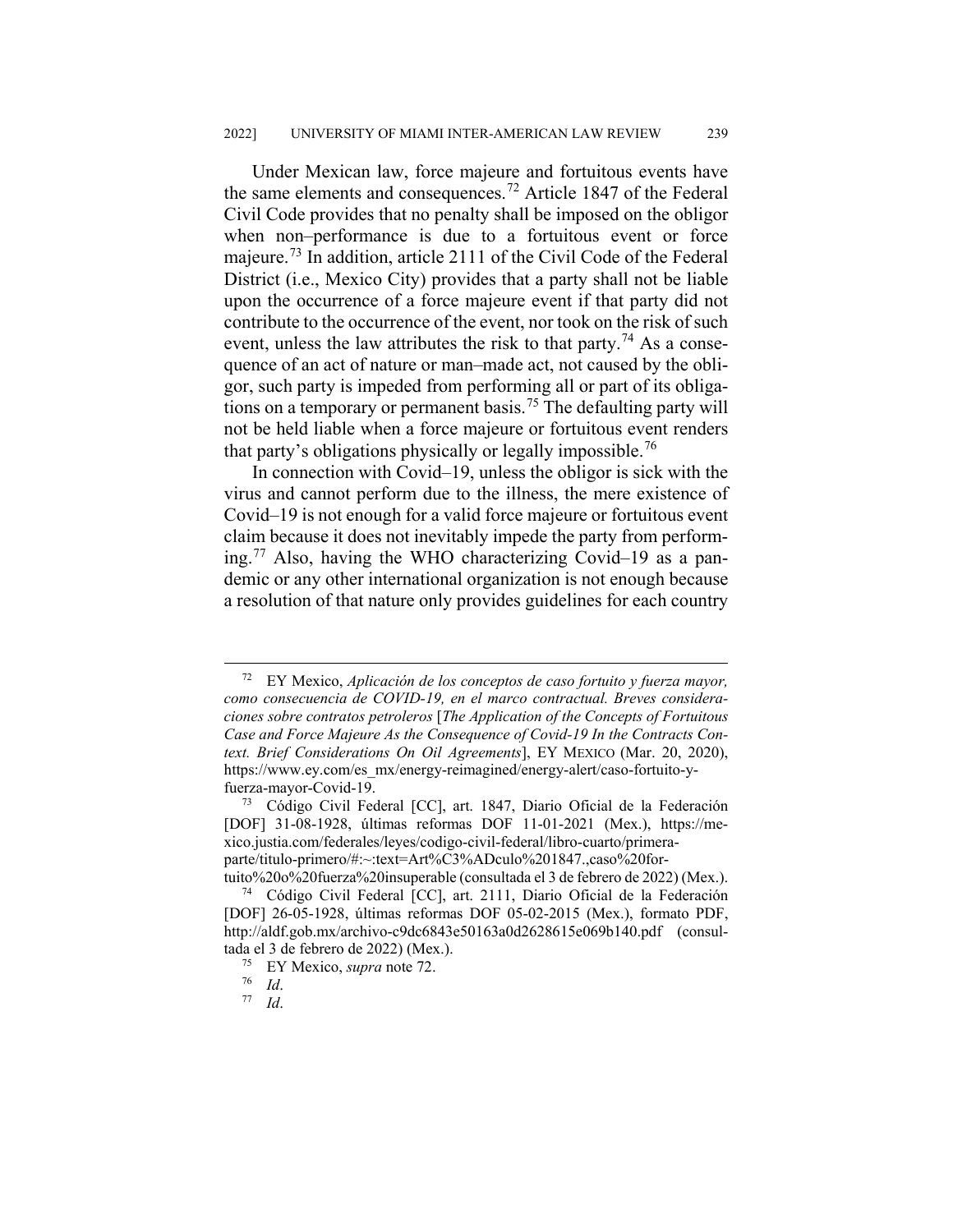to address the health emergency, but they are not mandatory for the countries or to the parties of the agreement.<sup>[78](#page-14-0)</sup>

Under Mexican law, for Covid–19 to constitute a force majeure or fortuitous event, it is necessary for a government entity to impose certain legally binding restrictions that would result in the obligor being inevitably impeded from performing its obligations.<sup>[79](#page-14-1)</sup>

## 2. Rebus Sic Stantibus

The theory of the unforeseeable, or *rebus sic stantibus*, allows the parties to amend their obligations under an agreement in order to even out or balance the parties when an unforeseeable event results in the obligations of one or both of the parties being too burdensome.[80](#page-14-2) This theory is applicable when under certain events provided by law, the parties have a right to amend or terminate the agreement as a result of the impact such extraordinary circumstances have on the initial considerations that gave rise to the agree-ment in the first place.<sup>[81](#page-14-3)</sup>

The defaulting party shall comply with certain formalities required by law for a claim under the theory of the unforeseeable, and, in some cases, it may be necessary for a court to authorize the amendment or termination.<sup>[82](#page-14-4)</sup> The party requesting the amendment or termination must provide evidence that there was a change in the circumstances or economic conditions material enough to justify the amendment of the obligations or the termination of the contract.<sup>[83](#page-14-5)</sup> Finally, the theory of the unforeseeable will only apply to those obligations that are pending performance and will not apply to obliga-tions that were defaulted or performed before the event occurred.<sup>[84](#page-14-6)</sup>

 $\frac{78}{79}$  *Id.* 

 $\frac{79}{80}$  *Id.* 

Lovells, *supra* note 70.

<span id="page-14-6"></span><span id="page-14-5"></span><span id="page-14-4"></span><span id="page-14-3"></span><span id="page-14-2"></span><span id="page-14-1"></span><span id="page-14-0"></span><sup>81</sup> *Coronavirus "Covid–19:" Contractual Aspects*, CHEVEZ RUIZ ZAMARRIPA (Mar. 2020), https://www.chevez.com/ingles/upload/files/TaxFlash TR\_2020-1.pdf.

 $rac{\overline{82}}{83}$  *Id.* 

 $\begin{array}{cc} 83 & Id. \\ 84 & I. \end{array}$ <sup>84</sup> *Id*.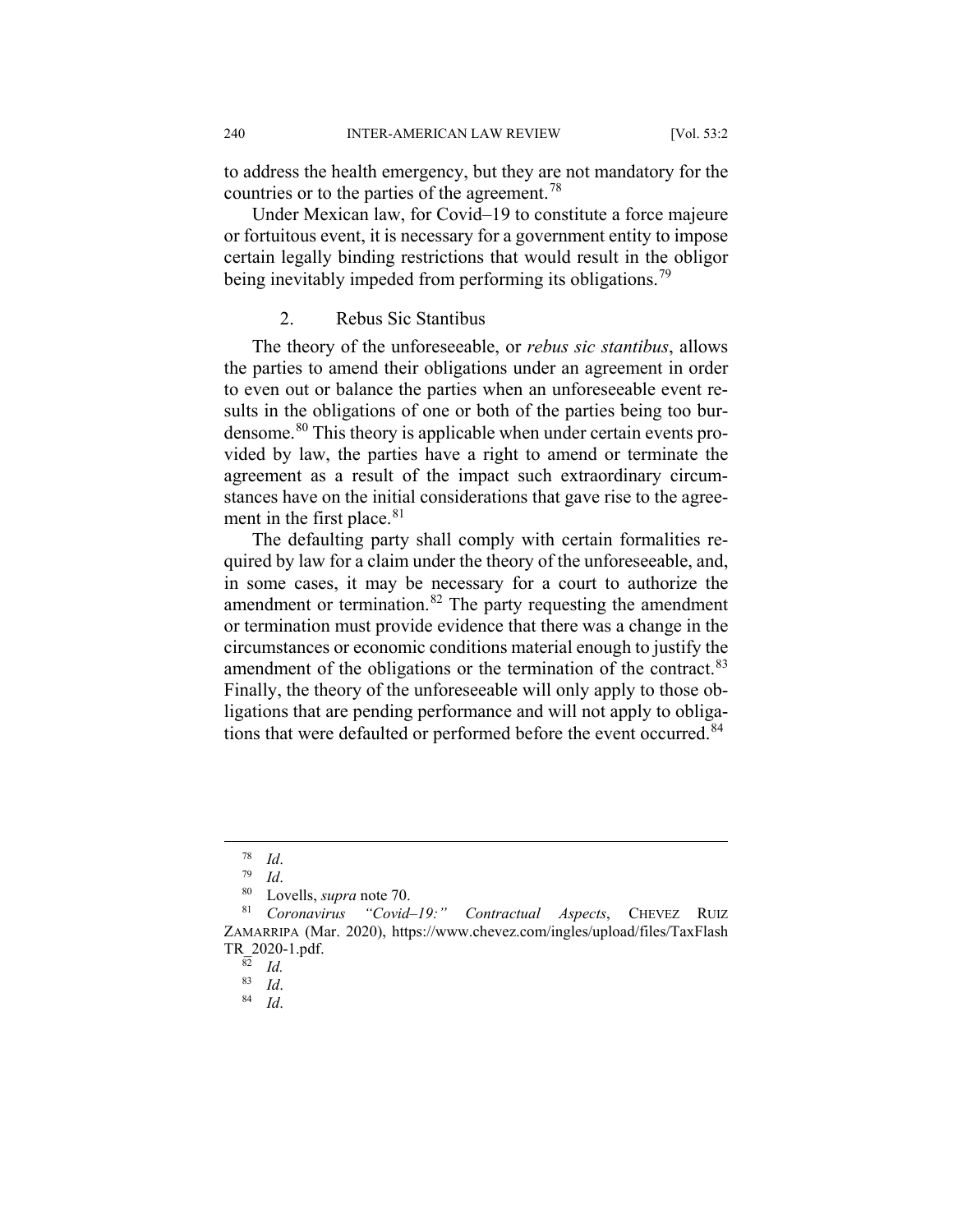#### ii. Colombia

Under the Civil Code of Colombia, a force majeure event or for-tuitous event is unforeseeable or inevitable.<sup>[85](#page-15-0)</sup> An event of this nature shall be construed as a "supervening impossibility" of performing the obligations under the agreement due to an event that was unfore-seeable, irresistible, and external.<sup>[86](#page-15-1)</sup> Specifically, unforeseeable shall mean the event was a surprise and exceptional, and as a result could not be reasonably avoided.<sup>[87](#page-15-2)</sup> Irresistible shall mean the event could not have been avoided by the obligor and was not provoked by the same.<sup>[88](#page-15-3)</sup>

The Covid–19 pandemic by itself does not necessarily constitute a force majeure event under Colombian law.[89](#page-15-4) A party may argue Covid–19 is a force majeure event when the pandemic has made it impossible to perform the obligations or if there is a government order that includes certain prohibitions and restrictions that result in the party being incapable of performing its obligations.  $90$ 

On March 22, 2020, the Government of Colombia issued Decree 457, which provides for certain restrictions and orders mandatory to all inhabitants of the country, including a stay home order and re-strictions on transportation.<sup>[91](#page-15-6)</sup> Decree 457 also included certain re-strictions for industrial and commercial activities.<sup>[92](#page-15-7)</sup> As a result, those parties that were impacted by Decree 457, to the extent such restriction made it impossible for the obligor to perform its

<sup>&</sup>lt;sup>85</sup> Código Civil [C.C.], art. 64 (Colom.), https://leyes.co/codigo\_civil/64.htm.<br><sup>86</sup> See Gabriela Manchero-Bucheli, COLOMRIA: The effects of the Covid19

<span id="page-15-1"></span><span id="page-15-0"></span>See Gabriela Manchero-Bucheli, *COLOMBIA: The effects of the Covid19 Pandemic on distribution and commercial agency contracts in Colombia*, INT'L DISTRIBUTION INST.(June 15, 2020), https://www.idiproject.com/news/colombiaeffects-covid19-pandemic-distribution-and-commercial-agency-contracts-co $lombia<sub>87</sub>$ 

<sup>87</sup> *See id.*

 $rac{88}{89}$  *Id.* 

See *id.* 

<sup>&</sup>lt;sup>90</sup> *See id.*<br><sup>91</sup> *Decret* 

<span id="page-15-6"></span><span id="page-15-5"></span><span id="page-15-4"></span><span id="page-15-3"></span><span id="page-15-2"></span><sup>91</sup> *Decreto 457, mediante el cual se imparten instrucciones para el cumplimiento del Aislamiento Preventivo Obligatorio* [*Decree 457, by which instructions are given for the Mandatory Preventive Isolation*], MINISTRY OF COMMERCE, INDUSTRY AND TOURISM OF COLOMBIA (Mar. 23, 2020) https://www.mincit.gov.co/prensa/noticias/general/decreto-457-mediante-elcual-se-imparten-instrucci#:~:text=El%20Gobierno%20Nacional%20expidi%C3%B3%20el,del%20lunes%2013%20de%20abril%2C.

<span id="page-15-7"></span><sup>92</sup> *See* Manchero-Bucheli, *supra* note 86.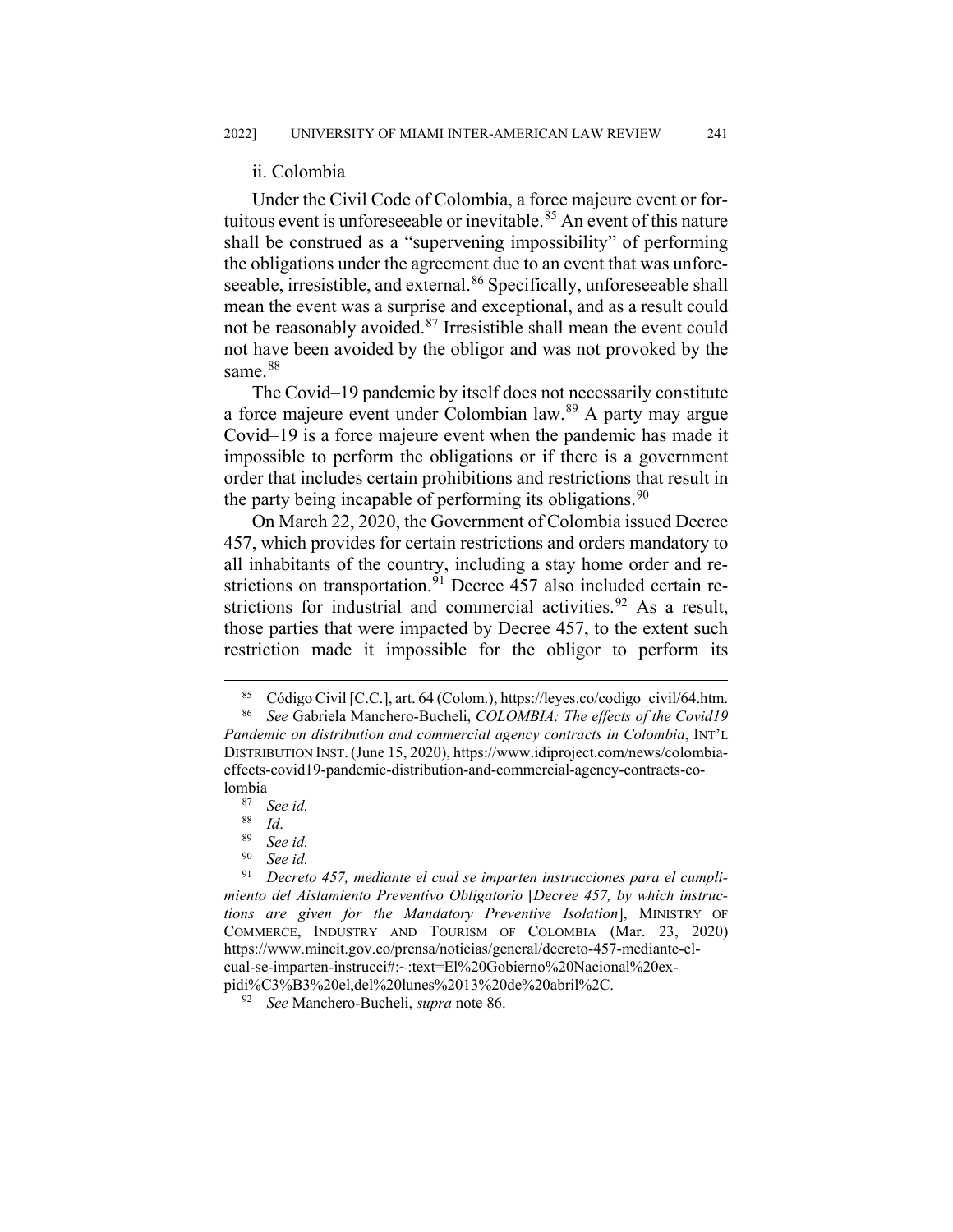obligations under the agreement, could have a viable claim under force majeure.<sup>[93](#page-16-0)</sup>

A force majeure claim may result in the termination of the contractual obligations or in the exoneration of liability to the defaulting party.<sup>[94](#page-16-1)</sup> In the event of the termination of the obligations, it is necessary to determine which party will bear the economic loss of the termination.<sup>[95](#page-16-2)</sup> Both civil and commercial laws determine which party will bear the loss.

For example, under article 930 of the Code of Commerce, in a commercial sales agreement if there is a loss for cause not attributable to the seller, the agreement must be terminated, and the seller will not be liable for such loss.<sup>[96](#page-16-3)</sup> Here, force majeure is more than an excuse for non–performance—it is a complete waiver.  $97$ 

Article 992 of the Code of Commerce provides another example in connection with transportation agreements.<sup>[98](#page-16-5)</sup> The law provides that if the carrier has adopted the necessary measures to mitigate the damage, the carrier shall be completely or partially waived of any liability for any damages caused by the non–performance or partial performance of the obligations due to force majeure.<sup>[99](#page-16-6)</sup> In addition, article 1609 of the Code of Commerce provides that under a maritime transportation agreement, the carrier shall be free of liability for any loss caused as a consequence of a force majeure event or quarantines. $100$ 

## iii. Brazil

In Brazil, an obligor may claim force majeure to be exonerated of its contractual obligations.<sup>[101](#page-16-8)</sup> The defaulting party may be

 <sup>93</sup> *See id.*

<sup>94</sup> *See id.*

<sup>95</sup> *See id.*

<span id="page-16-3"></span><span id="page-16-2"></span><span id="page-16-1"></span><span id="page-16-0"></span><sup>96</sup> Código de Comercio [C. Com.], art. 930 (Colom.), https://leyes.co/co digo de comercio/930.htm#:~:text=Art%C3%ADculo%20930.,vendedor%20libre%20de%20toda%20responsabilidad (Colom.).

<sup>97</sup> *See* Manchero-Bucheli, *supra* note 86

<span id="page-16-5"></span><span id="page-16-4"></span><sup>98</sup> Código de Comercio [C. Com.], art. 992 (Colom.), https://leyes.co/codigo \_de\_comercio/992.htm (Colom.)

 $\frac{99}{100}$  *Id.* 

 $\frac{100}{101}$  *Id.* 

<span id="page-16-8"></span><span id="page-16-7"></span><span id="page-16-6"></span><sup>101</sup> *Force Majeure in Brazil*, PINHEIRO NETO, [https://www.pinheironeto.com](https://www.pinheironeto.com.br/Documents/Artigos/the-legal-500-force-majeure-brazil.pdf) [.br/Documents/Artigos/the-legal-500-force-majeure-brazil.pdf.](https://www.pinheironeto.com.br/Documents/Artigos/the-legal-500-force-majeure-brazil.pdf)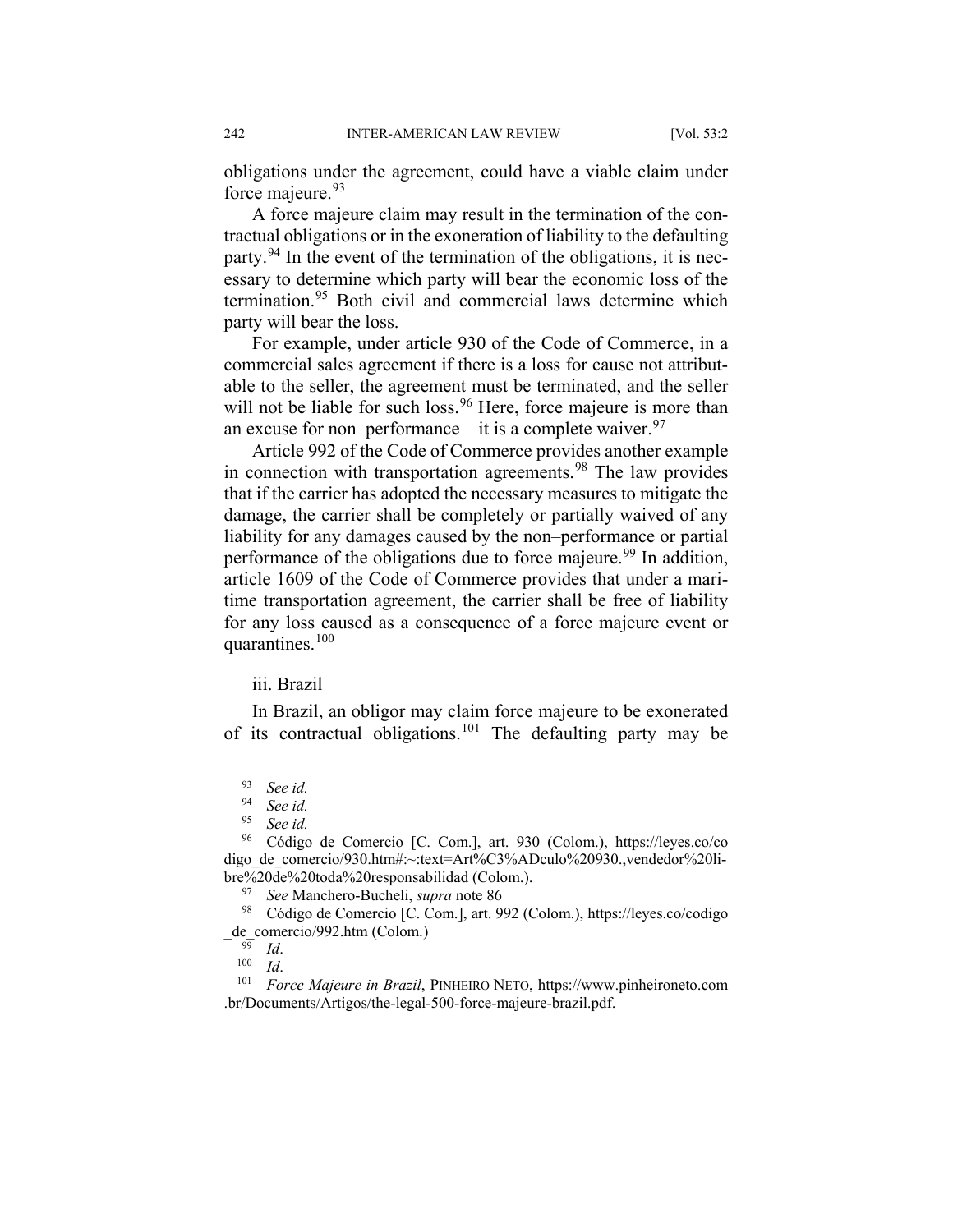excused from performing because the force majeure event renders the obligations impossible to fulfill.<sup>[102](#page-17-0)</sup>

Under Article 393 of the Brazilian Civil Code, a debtor shall not be liable for the losses arising from a fortuitous event or force majeure unless such party has expressly taken on the risk.<sup>[103](#page-17-1)</sup> In addition, the same article defines a fortuitous event or force majeure event as an inevitable fact whose effects were impossible to avoid or prevent.<sup>[104](#page-17-2)</sup> A force majeure event in the Brazilian law context is in essence "inevitable."<sup>[105](#page-17-3)</sup>

As a result, even when the parties may foresee the event, the defaulting party may still be exonerated if the effects of such event were inevitable.<sup>[106](#page-17-4)</sup> In addition, the event could not have been caused by the defaulting party's actions or lack thereof.<sup>[107](#page-17-5)</sup> Article 393 also allows the parties to agree to their own terms and conditions for pur-poses of determining when is there is a force majeure event.<sup>[108](#page-17-6)</sup> A force majeure clause may determine the consequence of the occur-rence of the event: termination or extinction of obligation.<sup>[109](#page-17-7)</sup> A force majeure clause may also impose additional duties on the obligor, including the duty to mitigate damages.<sup>[110](#page-17-8)</sup> In any case, in order to qualify for the exoneration of liability, the obligor must prove the force majeure event was inevitable, and the performance of the obligation as originally agreed is impossible or excessively burdensome. $111$ 

In Brazil, the Covid–19 pandemic could be considered a force majeure event.<sup>[112](#page-17-10)</sup> However, this requires a case–by–case analysis of the effects of the pandemic on the specific relationship and

<span id="page-17-1"></span><span id="page-17-0"></span> $\frac{102}{103}$  *Id.* 

CÓDIGO CIVIL [C.C.][CIVIL CODE] art. 393 (Braz.).

<span id="page-17-2"></span> $\frac{104}{105}$  *Id.* 

<span id="page-17-4"></span><span id="page-17-3"></span><sup>105</sup> *Force Majeure in Brazil*, *supra* note 101.

*Id.* 

<span id="page-17-5"></span> $\frac{107}{108}$  *Id.* 

<span id="page-17-7"></span><span id="page-17-6"></span> $\frac{108}{109}$  *Id. Id.* 

<span id="page-17-8"></span><sup>110</sup> *Force Majeure in Brazil*, *supra* note 101.

<span id="page-17-10"></span><span id="page-17-9"></span> $\frac{111}{112}$  *Id.* 

<sup>112</sup> *Id*.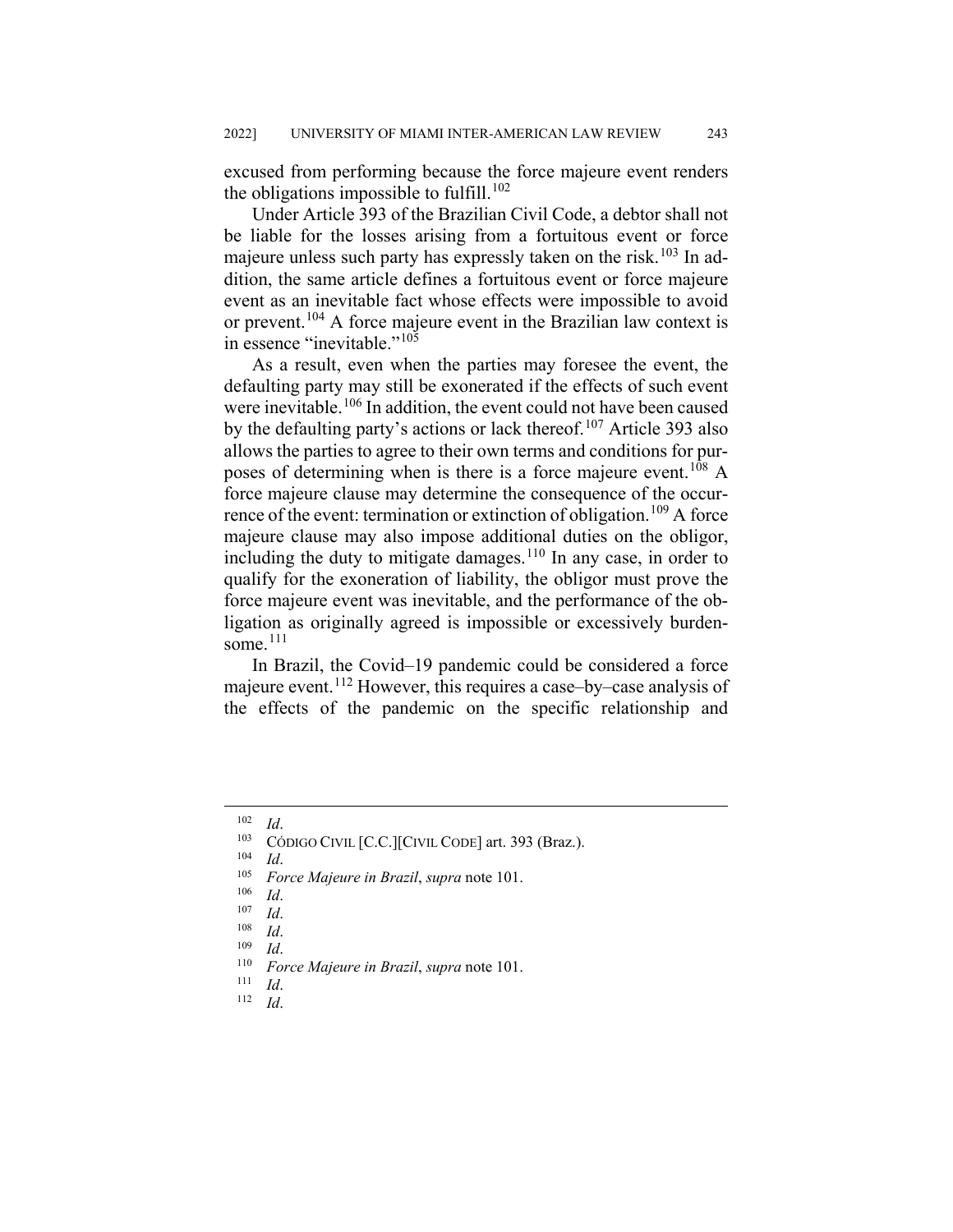obligations pending performance.<sup>[113](#page-18-0)</sup> A court will review whether the defaulting party could have avoided the non–performance.<sup>[114](#page-18-1)</sup>

#### iv. People's Republic of China

The chapter on contracts is based mainly on the PRC Contract Law effective as of October 1, 1999, and it also includes certain new or modified provisions.<sup>[115](#page-18-2)</sup> Previously the PRC Contract Law regulated the excuses for performance of contracts, now the Civil Code does.[116](#page-18-3) Enacting its first Civil Code last year, China follows a civil law system .<sup>[117](#page-18-4)</sup> The Civil Code was published on May 28, 2020, and has been in force since January 1, 2021.<sup>[118](#page-18-5)</sup> The Civil Code, among other provisions in connection to personal and private property rights, includes a set of provisions on contracts.<sup>[119](#page-18-6)</sup>

#### 1. Change in Circumstances

Although the Civil Code includes a compilation of many existing laws in the country, there are still plenty of novelties included in the same such as an amendment to the rule on change of circum-stances.<sup>[120](#page-18-7)</sup> Article 533 of the Civil Code provides the following:

> Article 533 – Where the basic conditions of a contract undergo significant changes, which are not

view\_on\_Key\_Issues\_of\_the\_Contract\_Part\_of\_Chi-

 <sup>113</sup> *Id*.

 $\frac{114}{115}$  *Id.* 

<span id="page-18-2"></span><span id="page-18-1"></span><span id="page-18-0"></span><sup>115</sup> *See* Ulrike Glueck ,Michael Munzinger & Lei Shi, *Overview on Key Issues of the Contract Part of China's First Civil Code*, CMS (June 24, 2020), https://www.cmschina.info/insight/2020\_China/06\_Civil\_Code\_2/Over-

nas First Civil Code 200624.pdf (on a thorough analysis on the differences between the PRC Contract Law and the new PRC Civil Code). .<br> $^{116}$  See generally id

<sup>116</sup> *See generally id.*

<span id="page-18-4"></span><span id="page-18-3"></span><sup>117</sup> Keith Zhai, Gabriel Crossely, & Yew L. Tian, *China set to implement its first civil code, as private investment slows*, THOMSON REUTERS (May 21, 2020, 4:08 AM), https://www.reuters.com/article/us-china-parliament-civil-code/chinaset-to-implement-its-first-civil-code-as-private-investment-slowsidUSKBN22X0TC.

<span id="page-18-7"></span><span id="page-18-6"></span><span id="page-18-5"></span><sup>118</sup> *PRC Civil Code Amends the Rule on Change of Circumstances*, CLYDE & CO (Aug. 5, 2020)[, https://www.clydeco.com/en/insights/2020/08/prc-civil-code](https://www.clydeco.com/en/insights/2020/08/prc-civil-code-amends-the-rule-on-change-of-circum)[amends-the-rule-on-change-of-circum.](https://www.clydeco.com/en/insights/2020/08/prc-civil-code-amends-the-rule-on-change-of-circum)

<sup>119</sup> Zhai et al, *supra* note 117.

<sup>120</sup> Clyde & Co, *supra* note 118.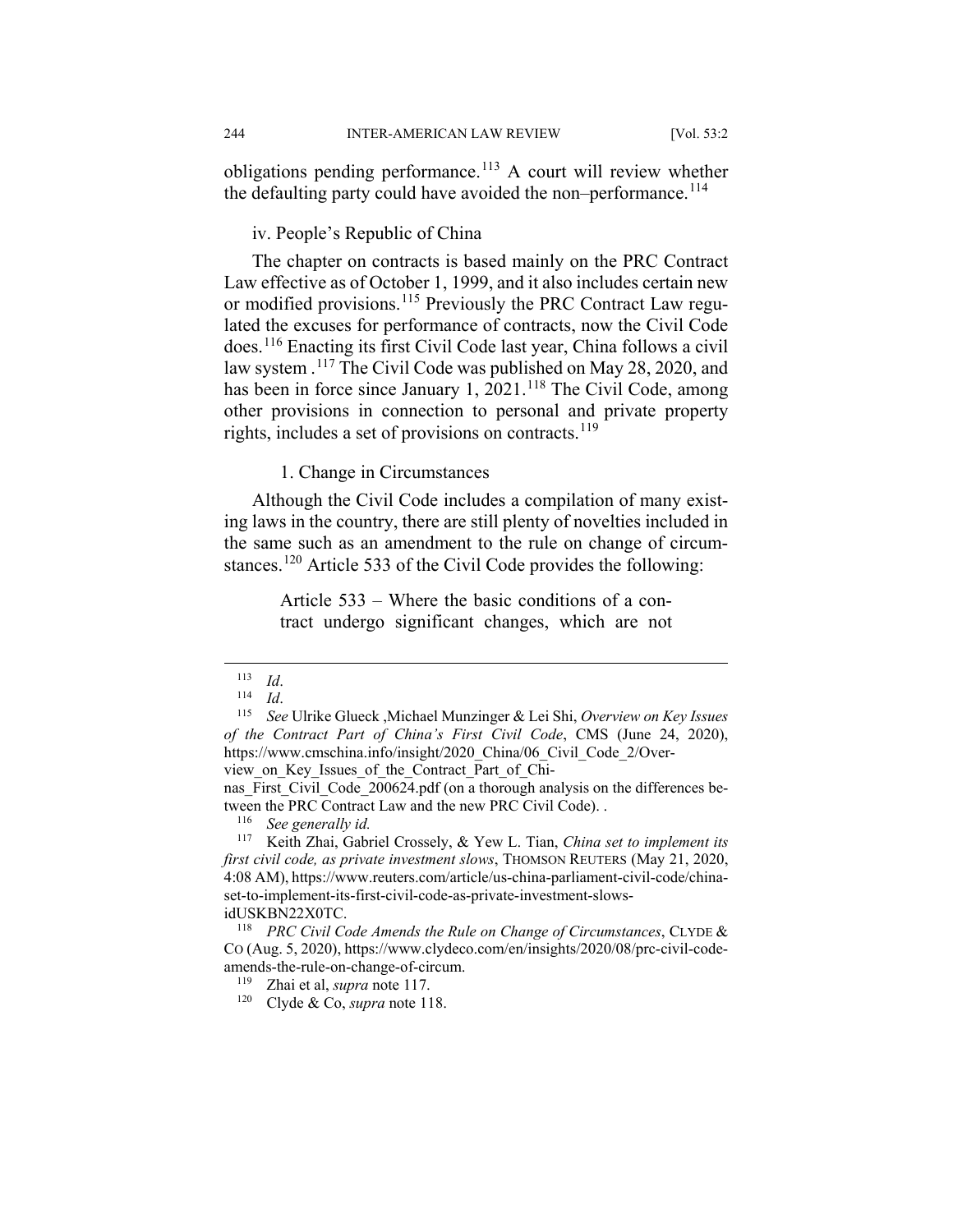commercial risks and were unforeseeable when the parties signed the contract, if the continued performance of the contract is obviously unfair to one party, the party adversely affected may renegotiate with the other party; if the negotiation fails within a reasonable period, the party/parties may apply to the Court or arbitration institution for modification or termination of the contract.

The Court or arbitration institution shall decide whether to modify or terminate the contract subject to the principle of justice and the actual facts of the case.[121](#page-19-0)

Although similar to the PRC Contract Law, the new provision in the Civil Code does not require for the circumstance to be caused by force majeure.[122](#page-19-1) Under article 533, the parties shall negotiate and try to find a solution by mutual consent before moving on to litigation.[123](#page-19-2) Once before a court or arbitral tribunal, the contract may be modified or terminated by the court or arbitral order.<sup>[124](#page-19-3)</sup>

## 2. Force Majeure

Force majeure under Chinese law used to be regulated under the PRC Contract Law adopted and promulgated in 1999.<sup>[125](#page-19-4)</sup> Article 117 provides that if a contract cannot be fulfilled due to force majeure, the obligations within it may be exempted in whole or in part.<sup>[126](#page-19-5)</sup> The extent of the exemption to fulfill the obligations will depend on force majeure's impact on the ability to do so, unless the law provides otherwise.[127](#page-19-6) If the force majeure occurs once there was already a delay in fulfillment, the party may not be exempt from such

 $\frac{121}{122}$  *Id.* 

<sup>&</sup>lt;sup>122</sup> Glueck, *supra* note 115.

 $\frac{123}{124}$  *Id.* 

*Id.* at 20.

<span id="page-19-5"></span><span id="page-19-4"></span><span id="page-19-3"></span><span id="page-19-2"></span><span id="page-19-1"></span><span id="page-19-0"></span><sup>&</sup>lt;sup>125</sup> *See* Contract Law of the People's Republic of China (合同法), (promulgated by the Ninth National People's Congress, Mar. 15, 1999, effective Mar. 15, 1999) art. 117, (China), https://www.ilo.org/dyn/natlex/docs/ELECTRONIC/529 23/108022/F1916937257/CHN52923%20Eng.pdf.

<sup>126</sup> *Id.*

<span id="page-19-6"></span><sup>127</sup> *Id*.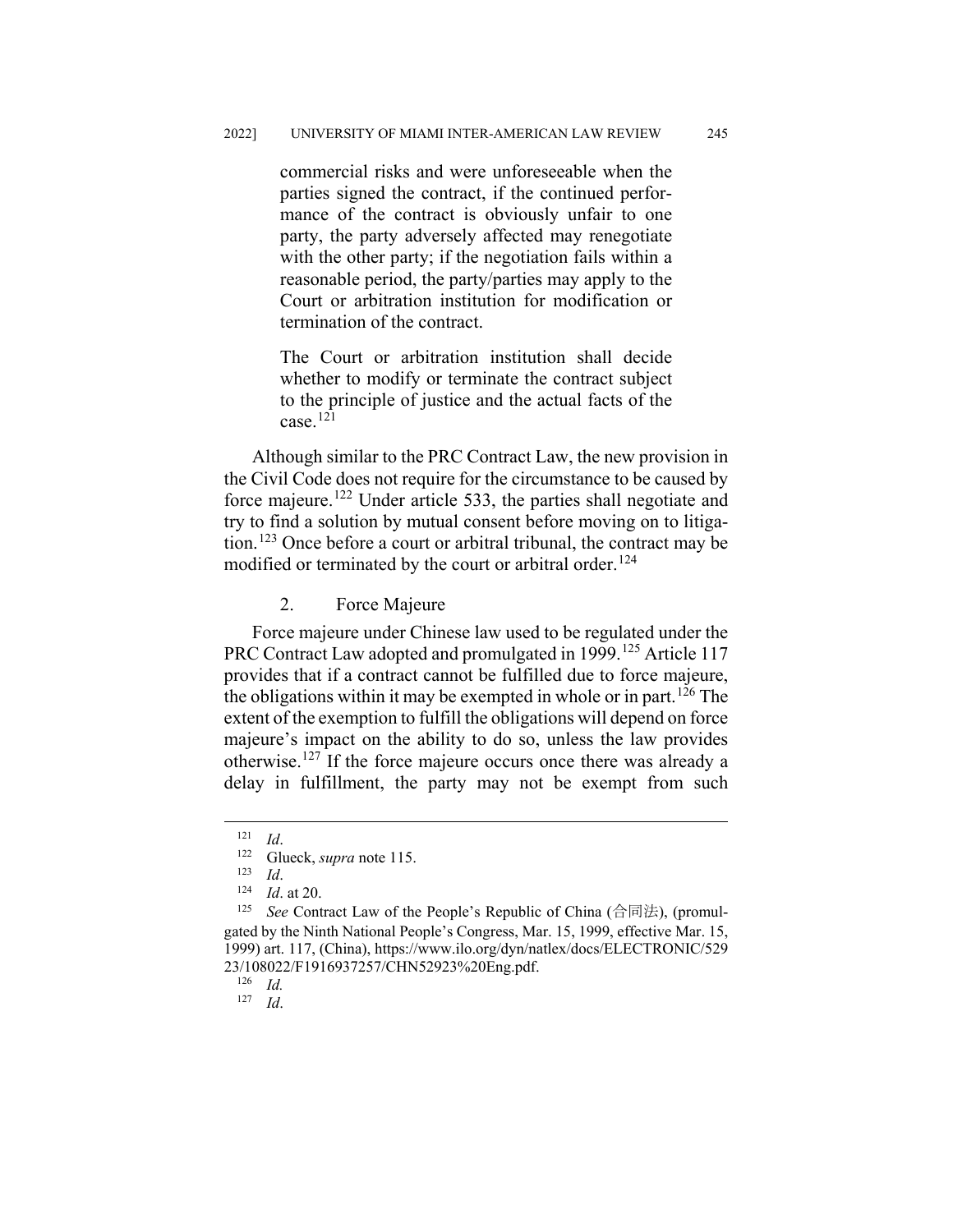obligations.[128](#page-20-0) The PRC Contract Law defines force majeure as ob-jective situations which cannot be foreseen, avoided or overcome.<sup>[129](#page-20-1)</sup>

Under Chinese contract law, a force majeure event may constitute a partial or full exemption to performance of the obligation in proportion to the circumstances of the force majeure event.<sup>[130](#page-20-2)</sup> In addition, article 118 of the same law requires the defaulting party to give notice to the other party in order to avoid greater damage and include evidence of the force majeure event within a reasonable time.<sup>[131](#page-20-3)</sup>

In 2003, the Supreme Court of China issued a judicial interpre-tation on the SARS outbreak.<sup>[132](#page-20-4)</sup> In the judicial opinion; the court stated that if the party was not able to perform its obligations under the contract as a result of any of the administrative measures adopted due to SARS, it should be considered a force majeure event.<sup>[133](#page-20-5)</sup> Although the Chinese courts have yet to declare whether the Covid–19 pandemic constitutes force majeure, certain Chinese courts have issued opinions to guide parties in the use of force majeure provisions in light of the Covid–19 events.<sup>[134](#page-20-6)</sup>

For example, the Supreme Court of China issued a guiding opinion on issues concerning civil litigation cases involving the Covid– 19 pandemic.[135](#page-20-7) The opinion recommends for the courts to require

<span id="page-20-4"></span><span id="page-20-3"></span><span id="page-20-2"></span><span id="page-20-1"></span><span id="page-20-0"></span><sup>132</sup> Yuanyou (Sunny) Yang, *China's Supreme People's Court Provides Guidance On Application of Force Majeure Doctrine for Covid-19-Related Civil Disputes*, PORTER WRIGHT (June 1, 2020), https://www.porterwright.com/media/chinas-supreme-peoples-court-provides-guidance-on-application-of-force-majeuredoctrine-for-Covid-19-related-civil-disputes/.<br> $\frac{133}{14}$ 

 $\frac{133}{134}$  *Id.* 

<span id="page-20-6"></span><span id="page-20-5"></span><sup>134</sup> Zunarelli Studio Legale Associato, Covid-19, *"Force Majeure" and Performance of Contractual Duties – Insights from Chinese High Courts*, INT'L COMPARATIVE LEGAL GUIDES (June 1, 2020), https://iclg.com/briefing/12928-Co vid-19-force-majeure-and-performance-of-contractual-duties-insights-from-chinese-high-courts.

<sup>135</sup> Fafa (2020) No. 12 (最高人民法院 印发《关于依法妥善审理涉新冠肺

<span id="page-20-7"></span>炎疫情民事案件 若干问题的指导意见 的通知) [Regarding the Proper Trial of Civil Cases Involving the New Coronary Pneumonia Epidemic Guiding Opinions on Certain Issues (1)], https://www.chinacourt.org/law/detail/2020/04/id/150152 .shtml (Sup. People's Ct. Apr. 20, 2020) (China).

 $\frac{128}{129}$  *Id.* 

 $\frac{129}{130}$  *Id.* 

 $\frac{130}{131}$  *Id.* 

<sup>131</sup> *Contract Law of the People's Republic of China*, *supra* note 125.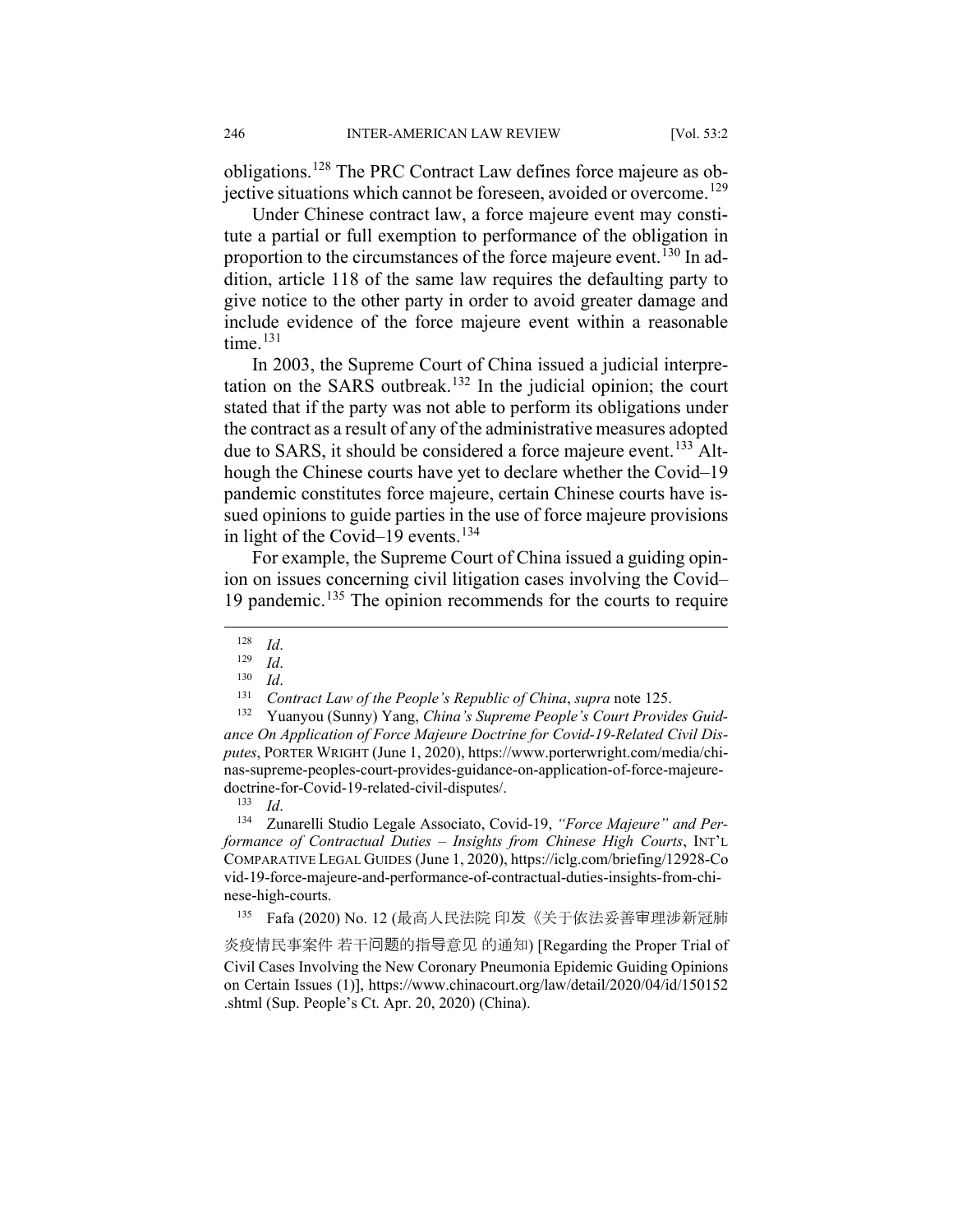the party seeking to be discharged in whole or in part of its liability for breach of contract, to demonstrate causation between the pandemic events or administrative measures and the party's failure to perform.<sup>[136](#page-21-0)</sup> In addition, the party shall provide timely notice to the other party in compliance with article 117 and 118 of the PRC Contract Law.[137](#page-21-1) However, if the pandemic and the control measures only cause difficulties in the performance of the contract, the parties shall renegotiate.<sup>[138](#page-21-2)</sup>

Similarly, the Beijing First Intermediate Court issued an opinion on lease agreements affecting the real estate sector.<sup>[139](#page-21-3)</sup> The opinion calls for a case–by–case analysis on whether the cessation of activities and the use of the premises as a result of the virus outbreak is insurmountable.<sup>[140](#page-21-4)</sup> When the business is able to resume activities after a short period of time, but its business suffers, that should be considered an "ordinary commercial risk" not subject to the protec-tion of a force majeure clause.<sup>[141](#page-21-5)</sup> On the other hand, when the business has endured long–term or permanent closure, it is necessary to consider the tenant exempt because of the impact of the force majeure event. [142](#page-21-6)

## PART II: COVID–19 EVENTS AND EFFECTS

#### *A. The Beginning of the End*

On December 31, 2019, the WHO learned about certain cases of an unknown type of pneumonia diagnosed in Wuhan City, Hubei Province of the Republic of China.<sup>[143](#page-21-7)</sup> On January 13, 2020, Thai-land reported the first case outside of China.<sup>[144](#page-21-8)</sup> At the time, the

<sup>144</sup> *Id*.

<span id="page-21-1"></span><span id="page-21-0"></span> $\frac{136}{137}$  *Id.* 

*Id.* 

<span id="page-21-2"></span> $\frac{138}{139}$  *Id.* 

<sup>139</sup> Zunarelli Studio Legale Associato, *supra* note 134.

*Id.* 

 $\frac{141}{142}$  *Id.* 

 $\frac{142}{143}$  *Id.* 

<span id="page-21-8"></span><span id="page-21-7"></span><span id="page-21-6"></span><span id="page-21-5"></span><span id="page-21-4"></span><span id="page-21-3"></span><sup>143</sup> *Novel Coronavirus (2019-– nCoV) Situation Report – 1*, WORLD HEALTH ORG. (Jan. 21, 2020) https://www.who.int/docs/default-source/coronaviruse/situation-reports/20200121-sitrep-1-2019-ncov.pdf?sfvrsn=20a99c10\_4.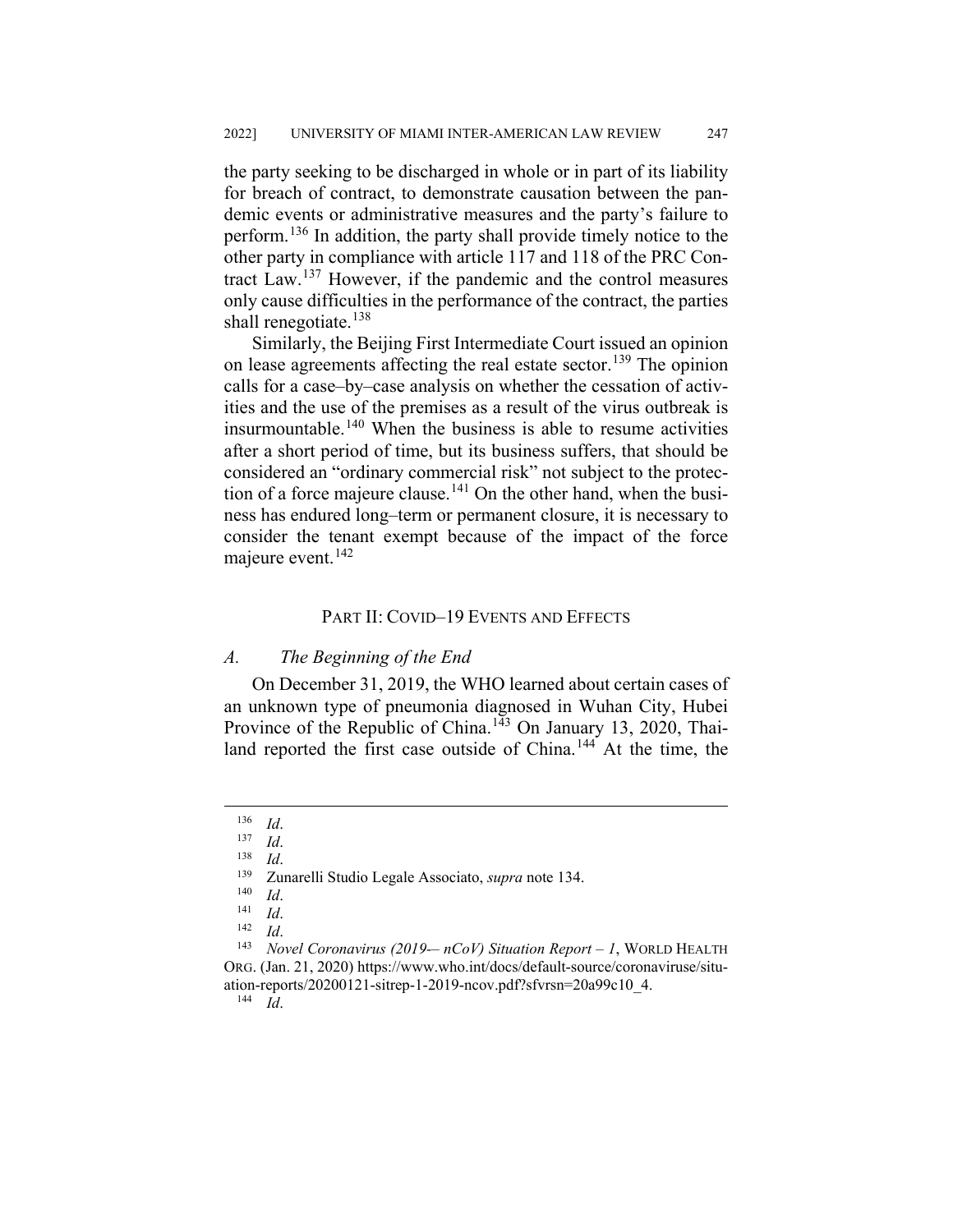United States implemented traveling restrictions and screening measures to travelers coming from Wuhan City.<sup>[145](#page-22-0)</sup>

On January 23, 2020, China started implementing strict lock-downs in certain regions, including Wuhan City and Huanggang.<sup>[146](#page-22-1)</sup> On March 11, 2020, the World Health Organization declared Covid–19 a pandemic.<sup>[147](#page-22-2)</sup> Two days later, on March 13, 2020, the Trump administration declared the coronavirus a national emergency and issued travel bans on non–Americans who visited one of 26 European countries within 14 days prior to coming to the United States.<sup>[148](#page-22-3)</sup>

On March 17, 2020, the United States reported its 100th death from Covid–19.<sup>[149](#page-22-4)</sup> On March 19, the State of California was the first to issue a statewide stay–at–home order which allowed only essen-tial workers and shops of essential needs to continue operations.<sup>[150](#page-22-5)</sup> And as of April 2, 2020, 90 countries around the world had ordered their citizens to stay at home.<sup>[151](#page-22-6)</sup> Half of the world's population was in lockdown by government orders in order to prevent the spread of the virus. $152$ 

By April 20, 2020, 40 U.S. states and the District of Columbia had issued shelter in place orders.<sup>[153](#page-22-8)</sup> In the United States, the governor of each state has the power to issue stay–at–home orders under

<span id="page-22-7"></span><sup>152</sup> Alasdair Sandford, *Coronavirus: Half of humanity now on lockdown as 90 countries call for confinement*, EURONEWS (Apr. 3, 2020), https://www.euronews.com/2020/04/02/coronavirus-in-europe-spain-s-death-toll-hits-10-000 after-record-950-new-deaths-in-24-hou.

<span id="page-22-8"></span><sup>153</sup> Dhaval M. Dave et al., *When Do Shelter-in-Place Orders Fight Covid-19 Best? Policy Heterogeneity Across States and Adoption Time 3*, (NAT'L BUREAU OF ECON. RSCH., Working Paper No. 27091, 2020), https://www.nber.org/system/files/working\_papers/w27091/w27091.pdf.

 <sup>145</sup> *Id*.

<span id="page-22-2"></span><span id="page-22-1"></span><span id="page-22-0"></span><sup>146</sup> *A Timeline of Covid–19 Developments in 2020*, AJMC (Jan. 1, 2021), http s://www.ajmc.com/view/a-timeline-of-covid19-developments-in-2020.

<sup>147</sup> *Id*.

 $\frac{148}{149}$  *Id.* 

 $\frac{149}{150}$  *Id.* 

<sup>150</sup> *Id*.

<span id="page-22-6"></span><span id="page-22-5"></span><span id="page-22-4"></span><span id="page-22-3"></span><sup>151</sup> Dhaval M. Dave et al., *When Do Shelter-in-Place Orders Fight Covid-19 Best? Policy Heterogeneity Across States and Adoption Time 3*, (NAT'L BUREAU OF ECON. RSCH., Working Paper No. 27091, 2020), https://www.nber.org/system/files/working\_papers/w27091/w27091.pdf.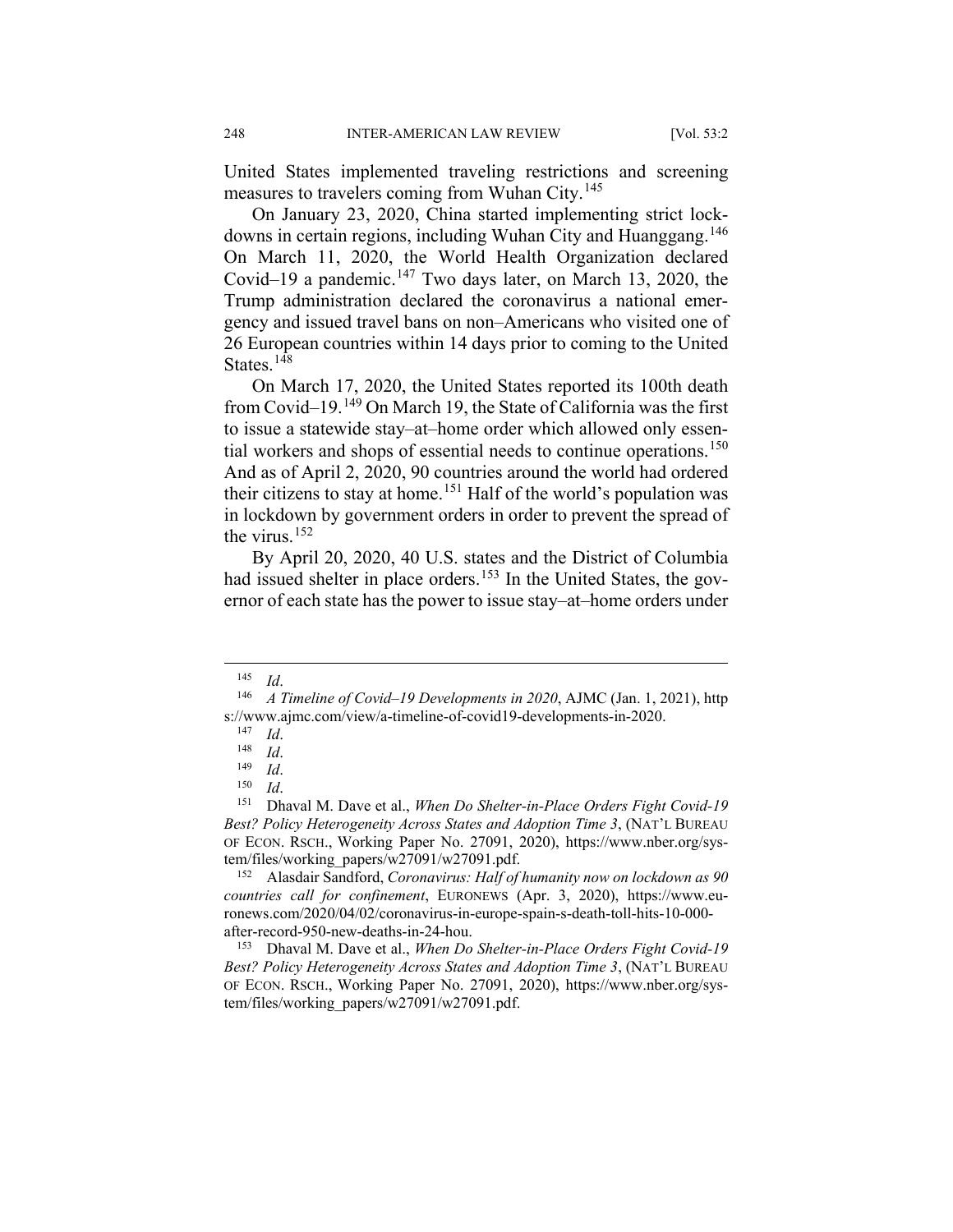the state's police constitutional powers.<sup>[154](#page-23-0)</sup> An order of such nature has the weight of law and violating the same is considered a misde-meanor.<sup>[155](#page-23-1)</sup> Violations of the orders vary from state to state, includ-ing fines or even prison for repeated offenses.<sup>[156](#page-23-2)</sup>

Mexico, on the other hand, has never gone into complete lockdown and has limited Covid–19 preventive measures to shutdowns of certain businesses such as indoor dining and cultural events.<sup>[157](#page-23-3)</sup> Mexico's president, Andrés Manuel López Obrador, has labeled lockdown and compulsory face–mask measures as authoritarian, la-beling it akin to a "dictatorship."<sup>[158](#page-23-4)</sup> López Obrador believes that these measures should be voluntary and people should be free to take the precautions they consider makes them feel safe.<sup>[159](#page-23-5)</sup> So far, Mexico has the fourth–highest death toll in the world with an official reported total of 153,639.[160](#page-23-6) However, Mexico's limited testing makes officials estimate the real death toll in Mexico to be much higher. $161$ 

In Colombia, the first Covid–19 case was confirmed on March 6, 2020.[162](#page-23-8) On March 12, 2020, one day after the WHO declared Covid–19 a pandemic, Iván Duque Márquez, the president of Co-lombia, issued the first measures to battle the virus.<sup>[163](#page-23-9)</sup> First, all

<span id="page-23-6"></span><sup>160</sup> COVID-19 Coronavirus Pandemic, WORLDOMETER, https://www.world ometers.info/coronavirus/ (last visited Jan. 28, 2020).

Associated Press in Mexico City, *supra* note 159.

<span id="page-23-9"></span><sup>163</sup> *President Duque Declares Health Emergency Due to Covid–19*, MINISTRY OF HEALTH AND SOC. PROTECTION (Mar. 12, 2020), https://www.minsalud.gov.co

<span id="page-23-0"></span> <sup>154</sup> U.S. CONST. amend. X (by which States have the rights and powers not delegated to the United States, granting the states the power to establish and enforce laws protecting the welfare, safety, and health of the public)**.**

<sup>&</sup>lt;sup>155</sup> Dave et. al, *supra* note 153, at 3.<br><sup>156</sup> Id

 $\frac{156}{157}$  *Id.* 

<span id="page-23-3"></span><span id="page-23-2"></span><span id="page-23-1"></span><sup>157</sup> *Mexico City, Suburbs Return to Partial Coronavirus Lockdown*, AP NEWS (Dec. 18, 2020), https://apnews.com/article/suburbs-coronavirus-pandemic-mexico-city-mexico-12d94be9131725387c230181037354e2.

 $\frac{158}{159}$  *Id.* 

<span id="page-23-5"></span><span id="page-23-4"></span><sup>159</sup> Associated Press in Mexico City, *Mexico: López Obrador says pandemic lockdowns are the tactic of dictators*, THE GUARDIAN (Dec. 2, 2020, 4:34 PM), https://www.theguardian.com/world/2020/dec/02/mexico-lopez-obrador-pandemic-lockdowns-dictatorship.

<span id="page-23-8"></span><span id="page-23-7"></span><sup>162</sup> *Colombia Confirms Its First Case of Covid-19*, MINISTRY OF HEALTH AND SOC. PROTECTION (Mar. 6, 2020), https://www.minsalud.gov.co/Paginas/Colombia-confirma-su-primer-caso-de-Covid-19.aspx.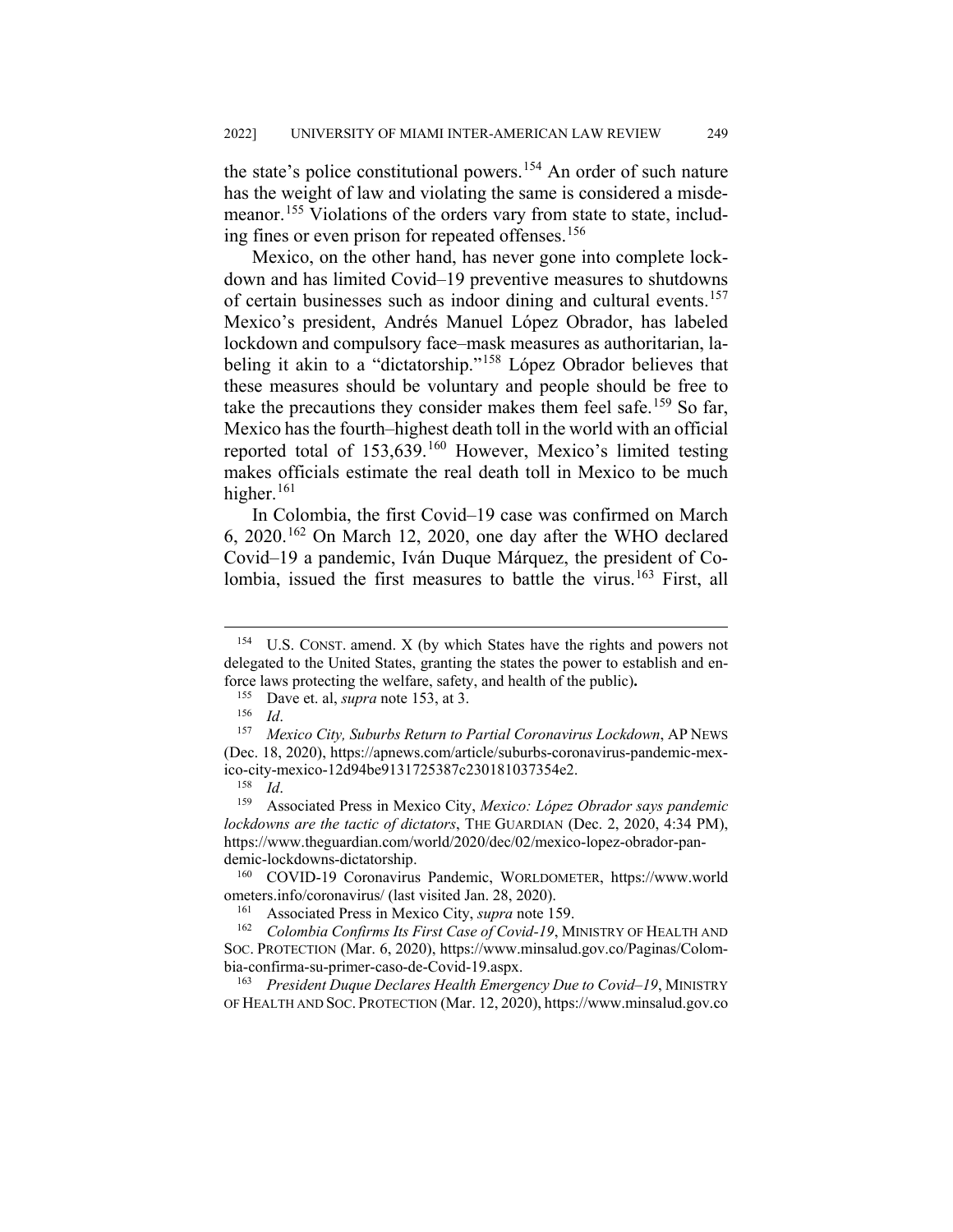public events with over 500 people were immediately canceled in-cluding soccer games that had been scheduled for that week.<sup>[164](#page-24-0)</sup> In addition, cruise ships were not allowed to come to the country, and arrangements were made with local hotels for foreigners to do man-datory quarantine.<sup>[165](#page-24-1)</sup> Colombia went into complete lockdown on March 25, 2020.<sup>[166](#page-24-2)</sup>

Finally, Brazil's president, similar to Mexico's president, has consistently opposed protective measures to help contain the virus despite having experienced the virus himself.<sup>[167](#page-24-3)</sup> At the beginning of March 2020, Brazil declared the pandemic a public health emergency, and the Ministry of Health urged state public officials to adopt measures such as social distancing and canceling public events.<sup>[168](#page-24-4)</sup> In response, most state governors adopted quarantine pol-icies to combat the virus.<sup>[169](#page-24-5)</sup> However, such initiatives were quickly undermined by the president's pressure on public health officials to ignore the recommendations. $170$ 

### *B. Economic Impact of the Pandemic and the Lockdowns*

The rapid spread of Covid–19 around the world forced govern-ments to implement stay–at–home or shelter–in–place orders.<sup>[171](#page-24-7)</sup> Stay–at–home orders require people to stay home except for any

<span id="page-24-0"></span> <sup>/</sup>Paginas/Presidente-Duque-declara-Emergencia-Sanitaria-frente-a-Covid-19.as px.<br> $164$  *Id.*<br> $165$  *Id.* 

<sup>165</sup> *Id*.

<span id="page-24-2"></span><span id="page-24-1"></span><sup>166</sup> *Measures to Face Covid-19 After One Month of Arrival to the Country*, MINISTRY OF HEALTH AND SOC. PROT. (Apr. 6, 2020), https://www.minsalud.gov .co/Paginas/Medidas-para-afrontar-la-Covid-19-tras-un-mes-de-su-llegada-alpais.aspx.

<span id="page-24-3"></span><sup>167</sup> Manuela Andreoni, *Coronavirus in Brazil: What You Need to Know*, N.Y. TIMES (Jan. 10, 2021), https://www.nytimes.com/article/brazil-coronavirus-cases .html.<br><sup>168</sup>

<sup>168</sup> *Id*.

<span id="page-24-5"></span><span id="page-24-4"></span><sup>169</sup> *Coronavirus: Brazil Reports Over 1,000 Deaths*, BBC NEWS (Apr. 1, 2020), https://www.bbc.com/news/world-latin-america-52251342<br><sup>170</sup> Andreoni, sung pote 167

<sup>&</sup>lt;sup>170</sup> Andreoni, *supra* note 167.

<span id="page-24-7"></span><span id="page-24-6"></span>Austan Goolsbee & Chad Syverson, *Fear, Lockdown, and Diversion: Comparing Drivers of Pandemic Economic Decline 2020* 1 (University of Chicago Booth School of Busines and NBER, Working Paper No. 2020-80), https: //papers.ssrn.com/sol3/papers.cfm?abstract\_id=3631180.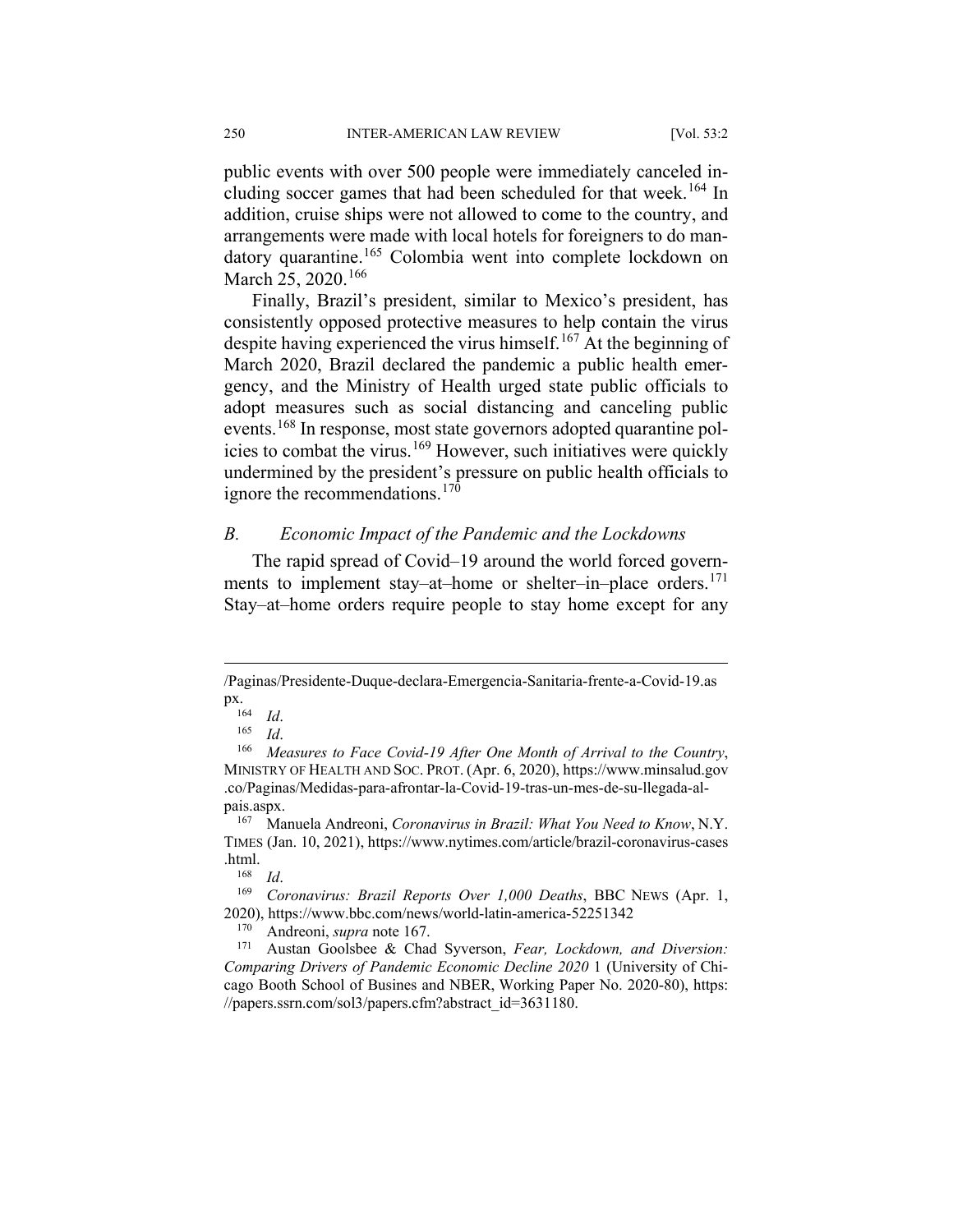essential activity like buying food or medicine.<sup>[172](#page-25-0)</sup> As hospitals battled the virus and its devastating health effects, merchants also struggled to keep their business afloat while suffering overwhelming eco-nomic damage.<sup>[173](#page-25-1)</sup> It is to say, confinement orders directly affected merchants' ability to continue operations and performance of their contractual obligations.[174](#page-25-2)

Determining the economic impact of Covid–19 lockdown measures is an ongoing process as we continue to experience the volatility of the situation.<sup>[175](#page-25-3)</sup> However, with a big percentage of economic transactions now occurring online, some may question the extent to which lockdowns actually impaired economic activity.<sup>[176](#page-25-4)</sup> A study by the University of Chicago Booth School of Business concluded that although overall consumer traffic fell by 60 percentage points during the pandemic, only seven percent could be attributed to legal restrictions; the rest was credited mainly to consumer be-havior.<sup>[177](#page-25-5)</sup> But an analysis on the economic cost of the lockdown in California concluded that 400 jobs were lost per life saved.<sup>[178](#page-25-6)</sup>

The same study from the University of Chicago determined economic traffic started declining even before the lockdown measures were in place.<sup>[179](#page-25-7)</sup> Consumers started reacting to the news of the virus, shifting their focus from their regular consumer activity towards more essential goods such as groceries.<sup>[180](#page-25-8)</sup> The study concludes that whether the activity was allowed or not by the policy in place was not a determining factor in the recovery of the economy.<sup>[181](#page-25-9)</sup> The most decisive reason why individuals decided to engage in some economic activities and avoid others was fear of the virus—not the lockdowns themselves.[182](#page-25-10) Specifically, data showed consumers' activity

<span id="page-25-0"></span><sup>&</sup>lt;sup>172</sup> Dave et al., *supra* note 153 at 3.<br><sup>173</sup> Syriansen, *supra* note 171

<span id="page-25-1"></span><sup>&</sup>lt;sup>173</sup> Syverson, *supra* note 171.

<span id="page-25-2"></span> $\frac{174}{175}$  *Id.* 

<span id="page-25-4"></span><span id="page-25-3"></span> $\frac{175}{176}$  *Id.* 

*Id.* 

<span id="page-25-5"></span> $\frac{177}{178}$  *Id*.

<span id="page-25-6"></span><sup>&</sup>lt;sup>178</sup> Dave et al., *supra* note 153 at 5.<br><sup>179</sup> Systems supra note 171 at 1

<span id="page-25-7"></span><sup>&</sup>lt;sup>179</sup> Syverson, *supra* note 171 at 1.<br><sup>180</sup> *Id.* at 2

<span id="page-25-8"></span> $\frac{180}{181}$  *Id.* at 2.

<span id="page-25-10"></span><span id="page-25-9"></span> $\frac{181}{182}$  *Id.* at 12.

<sup>182</sup> *Id*.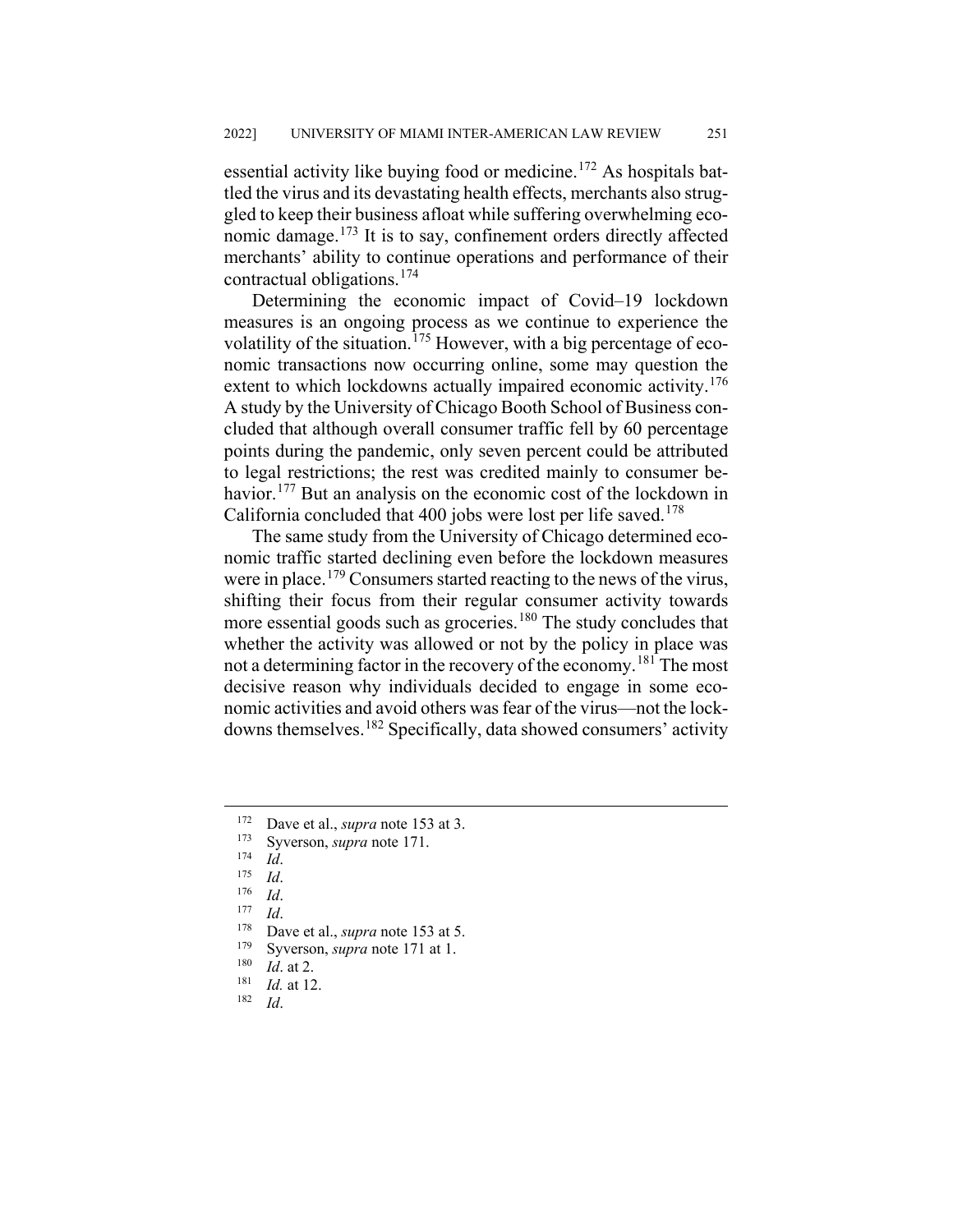was based on whether the activity would require interacting with other people. $183$ 

Additionally, the study showed that stay–at–home orders had a limited negative impact on economic activity, which fell eight percent due to the policy and only rose five percent after the policy was lifted.<sup>[184](#page-26-1)</sup> As mentioned before, lockdown measures were more influential in consumer activity in terms of inducing more consumption of essential goods, like groceries, and staying away from non– essential services such as restaurants.<sup>[185](#page-26-2)</sup> The virus also had an influence on which type of store the consumer would prefer to shop at, choosing smaller establishments with less traffic over bigger stores with more traffic.<sup>[186](#page-26-3)</sup> The study ultimately concludes that the changes and reactions in consumers' activity were mostly the result of voluntary decisions rather than government–imposed restrictions on activity.[187](#page-26-4) Restrictions on certain activities had only a modest impact on business resulting in reallocations from non–permitted activities to permitted ones.<sup>[188](#page-26-5)</sup>

## *C. The China Council for the Promotion of International Trade and the FM Certificates*

The CCPIT issues commercial certificates to certify documents and facts related to commercial activities under Chinese laws, rele-vant regulations, and international trade practices.<sup>[189](#page-26-6)</sup> In order to obtain a commercial certificate, a party is required to file an application through the CCPIT website.<sup>[190](#page-26-7)</sup> The CCPIT issues commercial cer-tificates based on the factual proof provided by the applicant.<sup>[191](#page-26-8)</sup>

At the beginning of 2020, the CCPIT declared they would be issuing commercial certificates to help local businesses in connection with contractual defaults as a result of measures put in place by the Chinese government as a consequence of the initial outbreaks of

 $\frac{187}{188}$  *Id.* 

 $\frac{190}{191}$  *Id.* 

<sup>191</sup> *Id*.

<span id="page-26-0"></span> <sup>183</sup> *Id*.

<span id="page-26-1"></span> $\frac{184}{185}$  *Id.* at 8.

<sup>&</sup>lt;sup>185</sup> Syverson, *supra* note 171 at 8.

*Id.* 

 $\frac{188}{189}$  *Id.* at 12.

<span id="page-26-8"></span><span id="page-26-7"></span><span id="page-26-6"></span><span id="page-26-5"></span><span id="page-26-4"></span><span id="page-26-3"></span><span id="page-26-2"></span>CHINA COUNCIL FOR THE PROMOTION OF INTERNATIONAL TRADE, https:// www.rzccpit.com/ (last visited Feb. 2, 2021).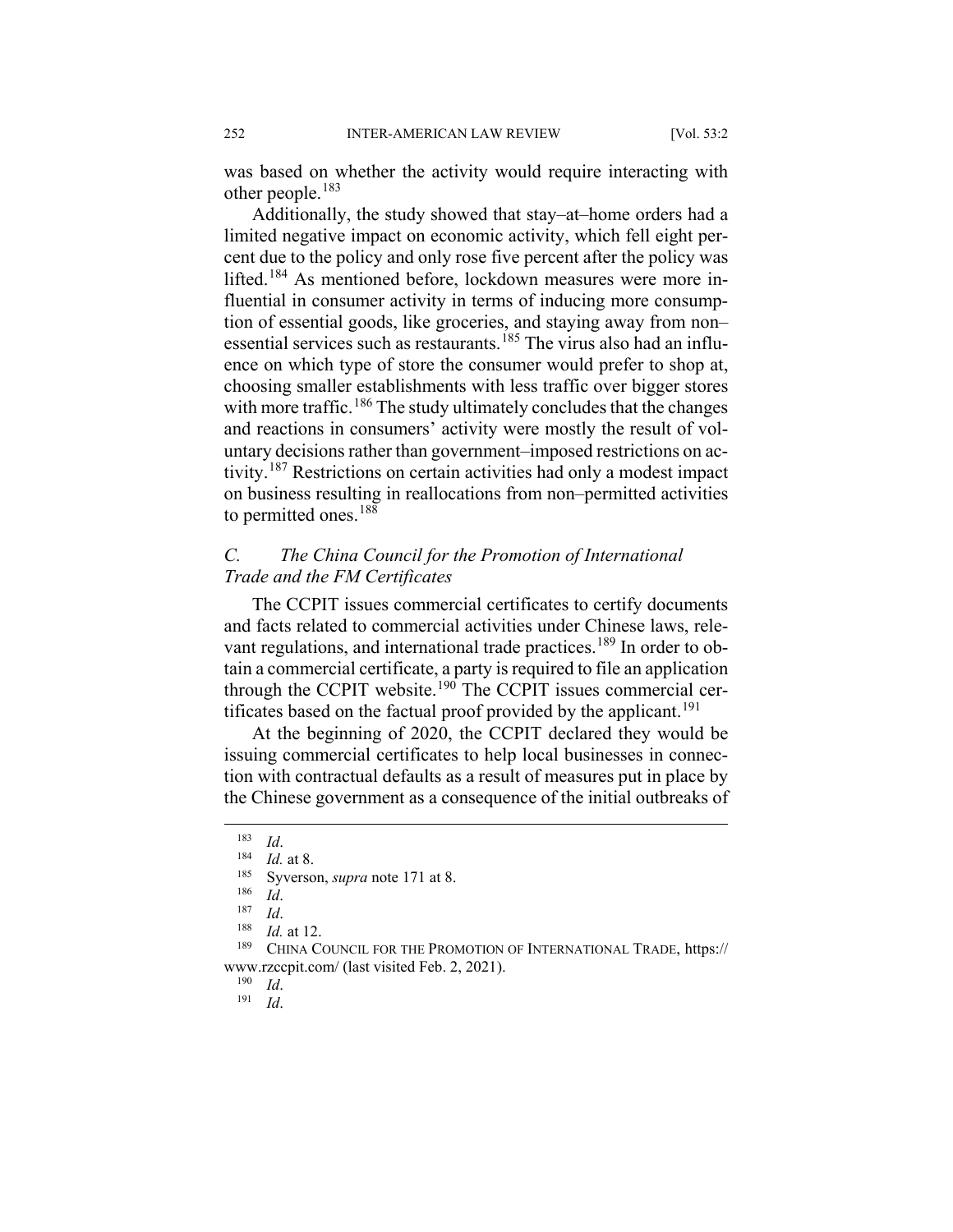Covid–19.<sup>[192](#page-27-0)</sup> The defaulting parties under a contract filing for commercial certificates were seeking to provide evidence to rely on in a force majeure claim.[193](#page-27-1) These certificates are commonly known as force majeure certificates.<sup>[194](#page-27-2)</sup> In order to assess the chances of success of such, it is necessary to understand the scope of the FM Certificates and the evidentiary weight they carry.

The CCPIT issued FM certificates to businesses that have provided evidence that they have not been able to meet their obligations as a consequence of the effects of the pandemic.<sup>[195](#page-27-3)</sup> The CCPIT may issue certificates stating the time, location and extension of an administrative action and overall proclamation of the virus spread as a pandemic.[196](#page-27-4)

For example, the CCPIT may issue a certificate for a party to prove the existence of a ban on the production of a certain product for a period of time in a specific area.<sup>[197](#page-27-5)</sup> Typically, the FM Certificates are issued based on certain specific regulations enacted by governments and competent authorities.<sup>[198](#page-27-6)</sup> The Certificates are mere evidence that the party was involved in a Covid–19 related event.<sup>[199](#page-27-7)</sup> However, the FM Certificates are not direct evidence that such specific event constitutes objective, unpredictable, unavoidable and insurmountable circumstances that directly impacted the performance of the party under the contract.<sup>[200](#page-27-8)</sup>

<sup>&</sup>lt;sup>192</sup> Rochefort, *supra* note 23.

 $\frac{193}{194}$  *Id.* 

 $\frac{194}{195}$  *Id*.

Rochefort, *supra* note 23.

<span id="page-27-4"></span><span id="page-27-3"></span><span id="page-27-2"></span><span id="page-27-1"></span><span id="page-27-0"></span><sup>196</sup> Evan Chuck & Yao Mou, *Coronavirus Outbreak: Time to Review Force Majeure Provisions in International Commercial Contracts*, CROWELL & MORNING LLP (Feb. 13, 2020) https://www.cmtradelaw.com/2020/02/coronavir us-outbreak-time-to-review-force-majeure-provisions-in-international-commercial-contracts/.

<span id="page-27-5"></span><sup>197</sup> Zunarelli Studio Legale Associato, *supra* note 134.

<span id="page-27-6"></span> $\frac{198}{199}$  *Id.* 

<span id="page-27-8"></span><span id="page-27-7"></span> $\frac{199}{200}$  *Id.* 

*Id.*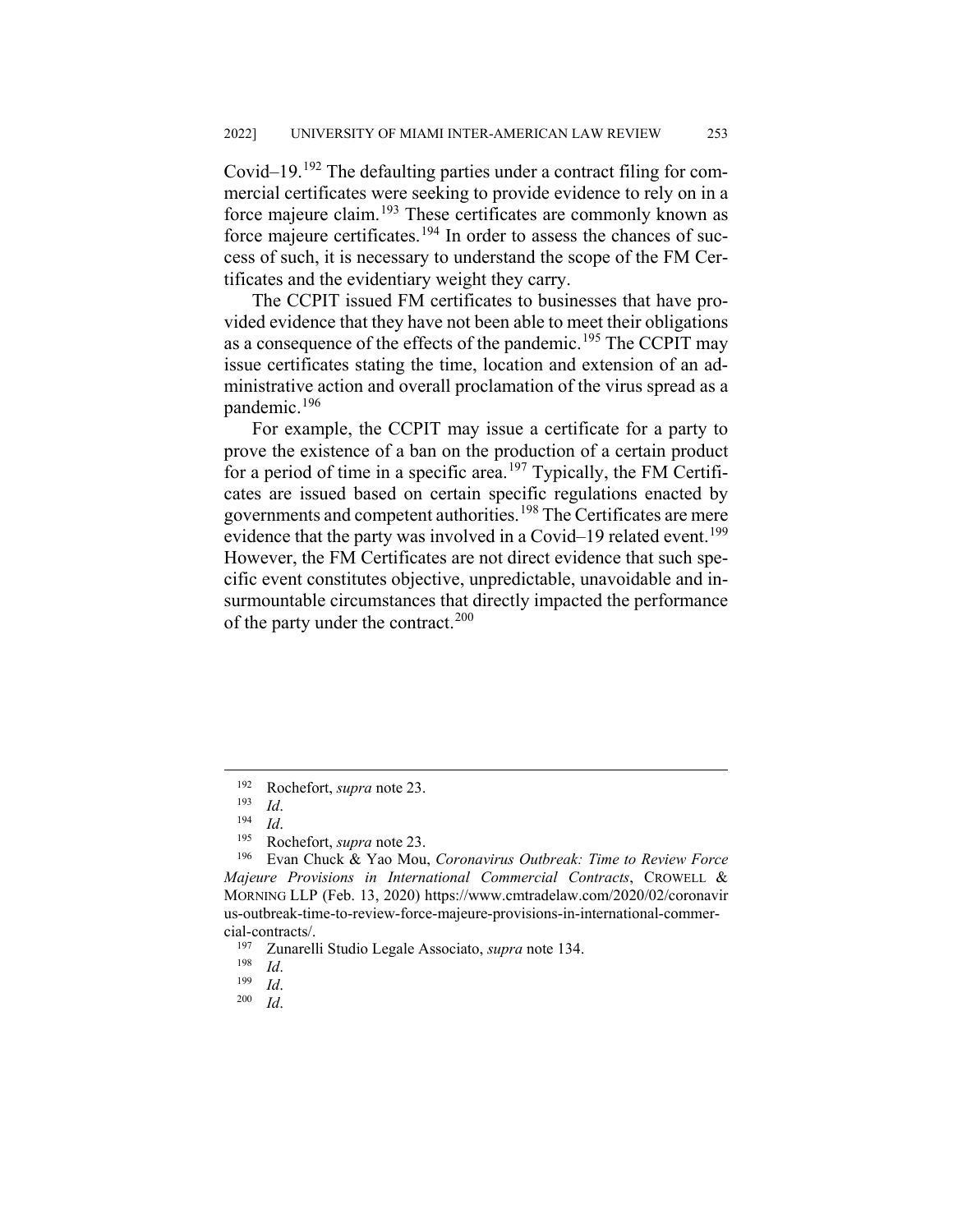#### PART III: ANALYSIS

#### *A. Certificates in Common Law: United States*

Under the common law, a non–performing party may be excused of performance and, as a result, not liable for a breach of contract if the party qualifies under an excuse for non–performance.<sup>[201](#page-28-0)</sup> Excuses for non–performance may be impossibility, impracticability, frustration of purpose, economic hardship, a contractual excuse provided for under the agreement (which may include a change in law or a material adverse effect), or force majeure. $202$ 

A claim for impossibility may be successful when the defaulting party is able to prove it had no possible alternative to perform its obligations.[203](#page-28-2) The party will need to provide evidence of a super-vening event that renders the obligation objectively impossible.<sup>[204](#page-28-3)</sup> An FM Certificate may be used by the defaulting party to have the court take note of the pandemic or a lockdown policy as an adjudi-cative fact.<sup>[205](#page-28-4)</sup> However, the party will still need to provide evidence that as a consequence of such an event there was no possible alternative to perform.[206](#page-28-5)

Similarly, impracticability is where the party may perform the obligation but doing so is difficult, complex or challenging to the point that it would result in an excessive increase in cost and is com-mercially senseless.<sup>[207](#page-28-6)</sup> An FM Certificate would have a limited effect in an impracticability claim—the Certificate would provide evidence of the occurrence of the event but fall short in proving the effects of same on the party's ability to perform its obligations under

<sup>207</sup> *Id*.

<span id="page-28-1"></span><span id="page-28-0"></span> <sup>201</sup> *Excuses for Non-Performance: Conditions Following Contract Formation*, PRACTICAL LAW COMMERCIAL TRANSACTIONS, https://us.practicallaw.thomsonreuters.com/1-553-6307 (last visited Dec. 22, 2020).

*Id.* 

 $\frac{203}{204}$  *Id.* 

<sup>204</sup> *Id*.

<span id="page-28-4"></span><span id="page-28-3"></span><span id="page-28-2"></span><sup>205</sup> FED. R. EVID. 201. *See also* Beardslee v. Inflection Energy, LLC, 904 F. Supp. 2d 213, 220 (N.D.N.Y. 2012); Phillips P.R. Core, Inc. v. Tradax Petroleum Ltd., 782 F.2d 314, 319 (2d Cir. 1985).

<span id="page-28-6"></span><span id="page-28-5"></span><sup>206</sup> *Excuses for Non-Performance: Conditions Following Contract Formation*, PRAC.L.COM. TRANSACTIONS, https://us.practicallaw.thomsonreuters.com/1-553 -6307 (last visited Dec. 22, 2020).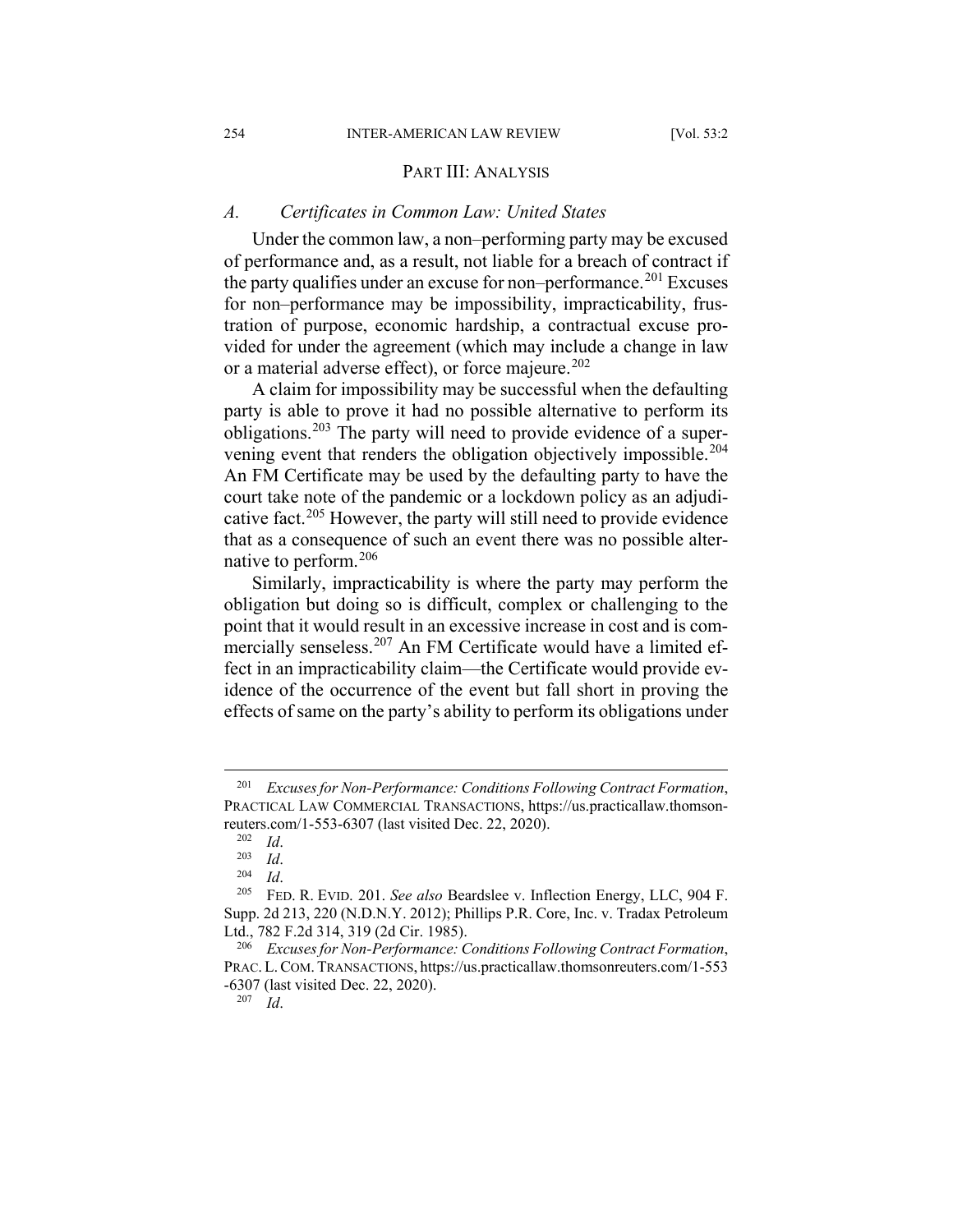the contract.[208](#page-29-0) Comparably, under a frustration of purpose claim, an FM Certificate would have little impact on the success rate of the claim, and the party would still need to prove the purpose of the agreement was destroyed or precluded by the event, and without such purpose, it makes no sense for the party to continue to perform under the contract.<sup>[209](#page-29-1)</sup>

As a result, we are left with force majeure as an excuse for performance and the use of FM Certificates in a claim before United States courts. Below we will go through an analysis under three different jurisdictions within the United States: New York, Florida, and California.

i. New York

Under New York law, the coronavirus pandemic may successfully constitute a force majeure event that excuses a non–performing party of its contractual obligations.<sup>[210](#page-29-2)</sup> The first requirement for a valid force majeure claim is for the contract in question to provide for a force majeure clause.[211](#page-29-3) The force majeure clause shall include either an epidemic or pandemic as a force majeure event and/or a governmental act.<sup>[212](#page-29-4)</sup>

The party must also be able to determine if the event was unforeseeable at the time when the parties entered into the agree-ment.<sup>[213](#page-29-5)</sup> For example, if the agreement was executed after the WHO pronounced the occurrence of the pandemic, the party would likely not succeed in its claim. Moreover, New York law requires the party to attempt to perform.<sup>[214](#page-29-6)</sup> The party shall provide evidence that, notwithstanding the force majeure event, the party tried to perform its

<sup>214</sup> *Id*.

 $\frac{208}{209}$  *Id.* 

 $\frac{209}{210}$  *Id.* 

<span id="page-29-2"></span><span id="page-29-1"></span><span id="page-29-0"></span><sup>210</sup> *Force Majeure Clauses: Key Issues*, PRAC. L. COM. TRANSACTIONS, https ://us.practicallaw.thomsonreuters.com/5-524-2181?transitionType=Default

<sup>&</sup>amp;contextData=(sc.Default)&VR=3.0&RS=cblt1.0 (last visited Dec. 22, 2020).

<span id="page-29-3"></span><sup>211</sup> Phibro Energy, Inc. v. Empresa De Polimetros De Sines Sarl, 720 F. Supp. 312, 318 (S.D.N.Y. 1989).

<span id="page-29-4"></span><sup>212</sup> Richard A. Lord, *Williston on Contracts*, §77:31 (Sweet & Maxwell eds., 4th ed. 2020), https://us.practicallaw.thomsonreuters.com/Document/Ie3c49ad0d 21111d9a974bad5e31cfc15/View/FullText.html.

<span id="page-29-6"></span><span id="page-29-5"></span><sup>213</sup> Rochester Gas & Elec. Corp. v Delta Star, Inc., 2009 WL 368508 (W.D.N.Y. Feb. 13, 2009).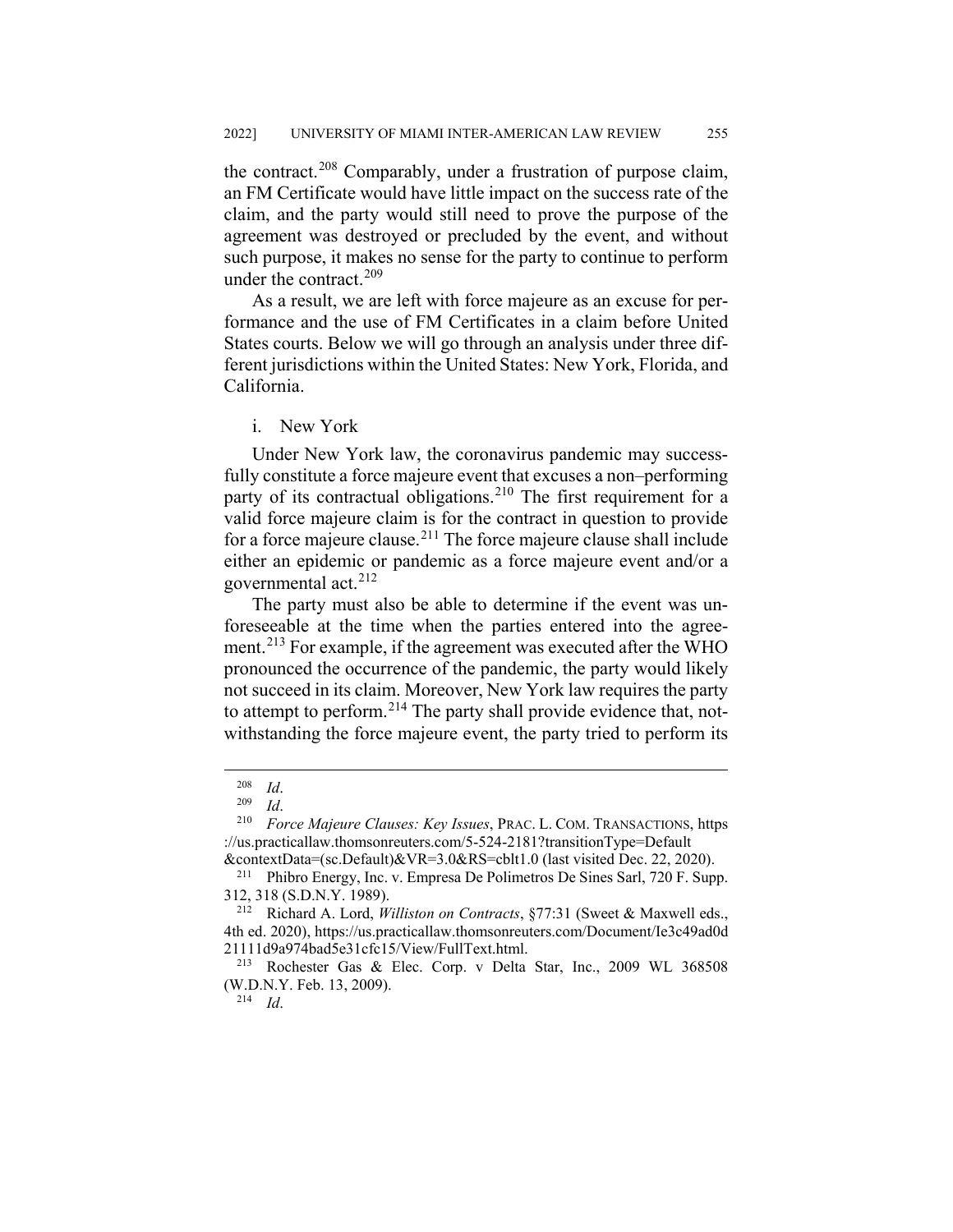obligation but failed due to the restrictions imposed by the force majeure event.<sup>[215](#page-30-0)</sup>

However, the utility of an FM Certificate is more uncertain. Here, an FM Certificate may help the defaulting party in establishing the occurrence of the force majeure event without a dispute. $216$ The party may request for the court to take note of the occurrence of the pandemic or a government act such as a lockdown or other measures imposed by an authority in order to slow the spread of the virus.[217](#page-30-2) The FM Certificate may provide the court with enough information to prove such.[218](#page-30-3) However, the FM Certificate will fall short in satisfying all the elements to be proved in order to have a successful force majeure event, like whether the event was foresee-able and if it was outside of the control of the defaulting party.<sup>[219](#page-30-4)</sup>

ii. Florida

Under Florida law, the coronavirus pandemic will likely consti-tute a force majeure event.<sup>[220](#page-30-5)</sup> Similar to New York, the first step is to determine if the contract in question has a force majeure clause and, if so, if it includes a pandemic or government act as a force majeure event.<sup>[221](#page-30-6)</sup> The force majeure event must also have been unforeseeable to the parties at the time they entered into the agree-ment.<sup>[222](#page-30-7)</sup> Thus, if the parties entered into the agreement once the pandemic was already happening or after the government had already put in place stay–at–home policies, the party will likely fail in its claim.

In addition, the party must prove the force majeure event was outside of the party's control.<sup>[223](#page-30-8)</sup> That means that the party claiming

 $\frac{215}{216}$  *Id.* 

 $^{216}$  FED. R. EVID. 201.<br><sup>217</sup> See United States v

<span id="page-30-2"></span><span id="page-30-1"></span><span id="page-30-0"></span><sup>217</sup> *See* United States v. Gamboa, 467 F.Supp. 3d, ¶19, Cr. No. 09-1741 JAP; *see also* Watson v. NYCHA-Brevoort Houses, 11660/2020, 2020 WL 7347904, at\*2 (N.Y. Civ. Ct. Dec. 14, 2020).

<sup>&</sup>lt;sup>218</sup> Watson, 2020 WL 7347904, at <sup>\*</sup>2.<br><sup>219</sup> Phibro Energy Inc. y Empress De

<span id="page-30-4"></span><span id="page-30-3"></span><sup>219</sup> Phibro Energy, Inc. v. Empresa De Polimetros De Sines Sarl, 720 F. Supp. 312, 318 (S.D.N.Y. 1989).

<span id="page-30-8"></span><span id="page-30-7"></span><span id="page-30-6"></span><span id="page-30-5"></span><sup>&</sup>lt;sup>220</sup> Bloom v. Home Devco/Tivoli Isles, LLC, 2009 WL 36594, at \*4 (S.D. Fla. Jan. 6, 2009).

 $\frac{221}{222}$  *Id.* 

 $\frac{222}{223}$  *Id.* 

*Id.*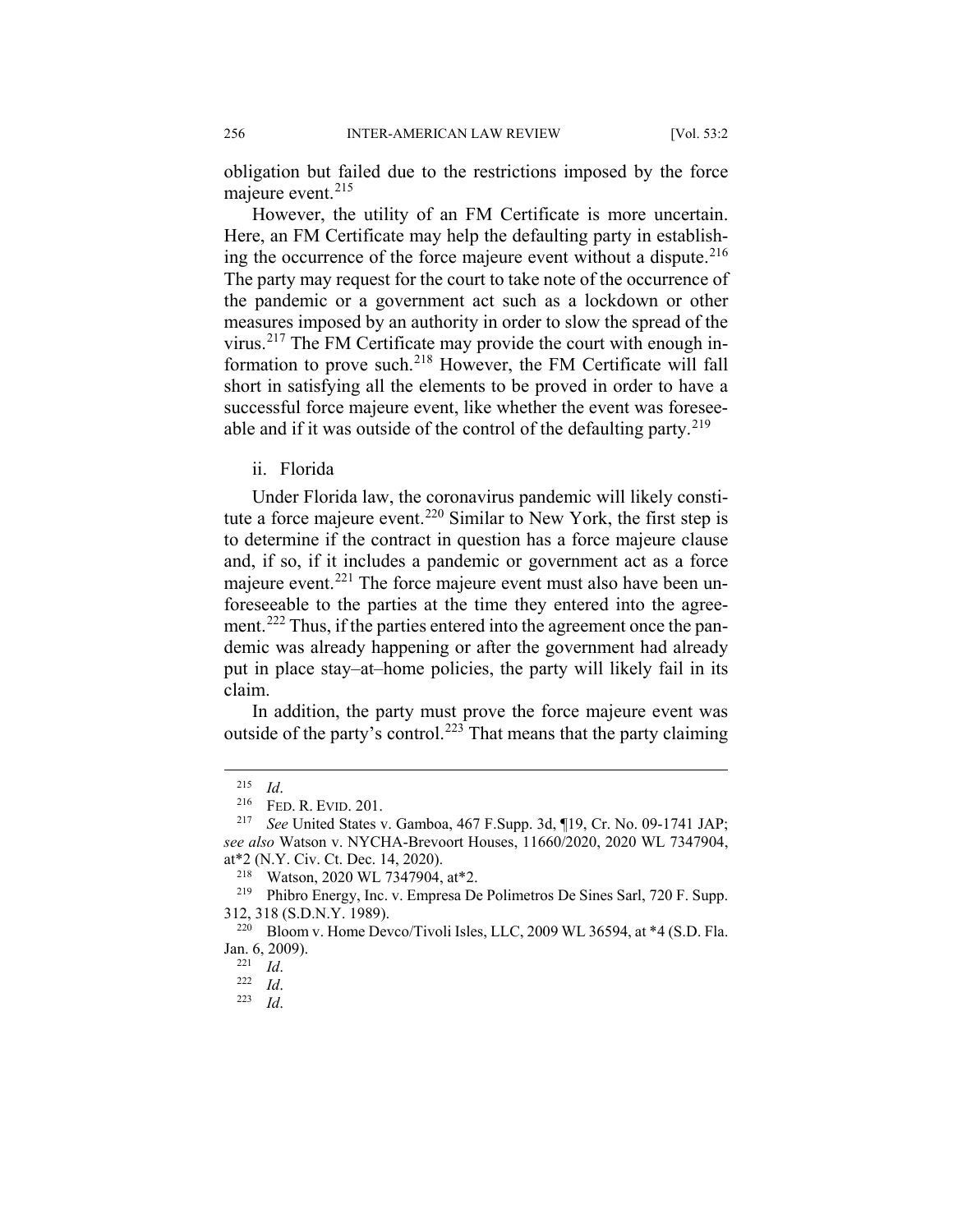the exemption could not have prevented or overcome the force majeure event.<sup>[224](#page-31-0)</sup> For example, certain governments provided a period of time before the policy was effective in order to allow busi-nesses to mitigate the damage caused by the lockdowns.<sup>[225](#page-31-1)</sup> In that case, the party would have to prove that despite having a short period to react before the policy was in place, it was still not possible to perform its obligations.[226](#page-31-2) Finally, the party must prove it was not at fault or negligent.<sup>[227](#page-31-3)</sup> If the party could have performed its obligations, but due to its negligence in ordering supplies on time it was not able to react and perform, then such party will likely fail on its claim.[228](#page-31-4)

Here, as under New York law, the FM Certificate would have a limited impact on claims' chances of success. The party making a force majeure claim and providing the court with an FM Certificate will only be able to prove one of four elements required for a successful force majeure claim. The FM Certificate is not enough to prove all of the elements needed to support a FM claim.

## iii. California

Under California law, a force majeure event has a broader meaning. Force majeure is subject to a test on whether under a particular set of circumstances an insuperable interference was occurring without the party's intervention that it could not have been prevented by the exercise of prudence, diligence, and care.<sup>[229](#page-31-5)</sup> In addition, even where the agreement includes a force majeure clause and the party is able to establish the occurrence of a force majeure event, a mere increase in expense will not be enough to establish a valid force majeure excuse.<sup>[230](#page-31-6)</sup> The party must also prove that performing the

 $\frac{224}{225}$  *Id.* 

<span id="page-31-1"></span><span id="page-31-0"></span><sup>225</sup> *See* Emergency Order 23-20, MIAMI-DADE COUNTY (May 27, 2020) https://www.miamidade.gov/global/initiatives/coronavirus/emergency-orders/emergency-order-23-20.page; *see also* Emergency Order 16-20, MIAMI-DADE COUNTY (March 31, 2020) https://www.miamidade.gov/global/initiatives/ coronavirus/emergency-orders/emergency-order-16-20.page

<sup>&</sup>lt;sup>226</sup> *Bloom*, 2009 WL 36594, at \*4.

 $\frac{227}{228}$  *Id.* 

 $\frac{228}{229}$  *Id.* 

<span id="page-31-6"></span><span id="page-31-5"></span><span id="page-31-4"></span><span id="page-31-3"></span><span id="page-31-2"></span>Mathes v. City of Long Beach, 121 Cal. App. 2d 473, 477, 263 P.2d 472, 474 (1953).

<sup>230</sup> Butler v. Nepple, 54 Cal. 2d 589, 598, 354 P.2d 239 (1960).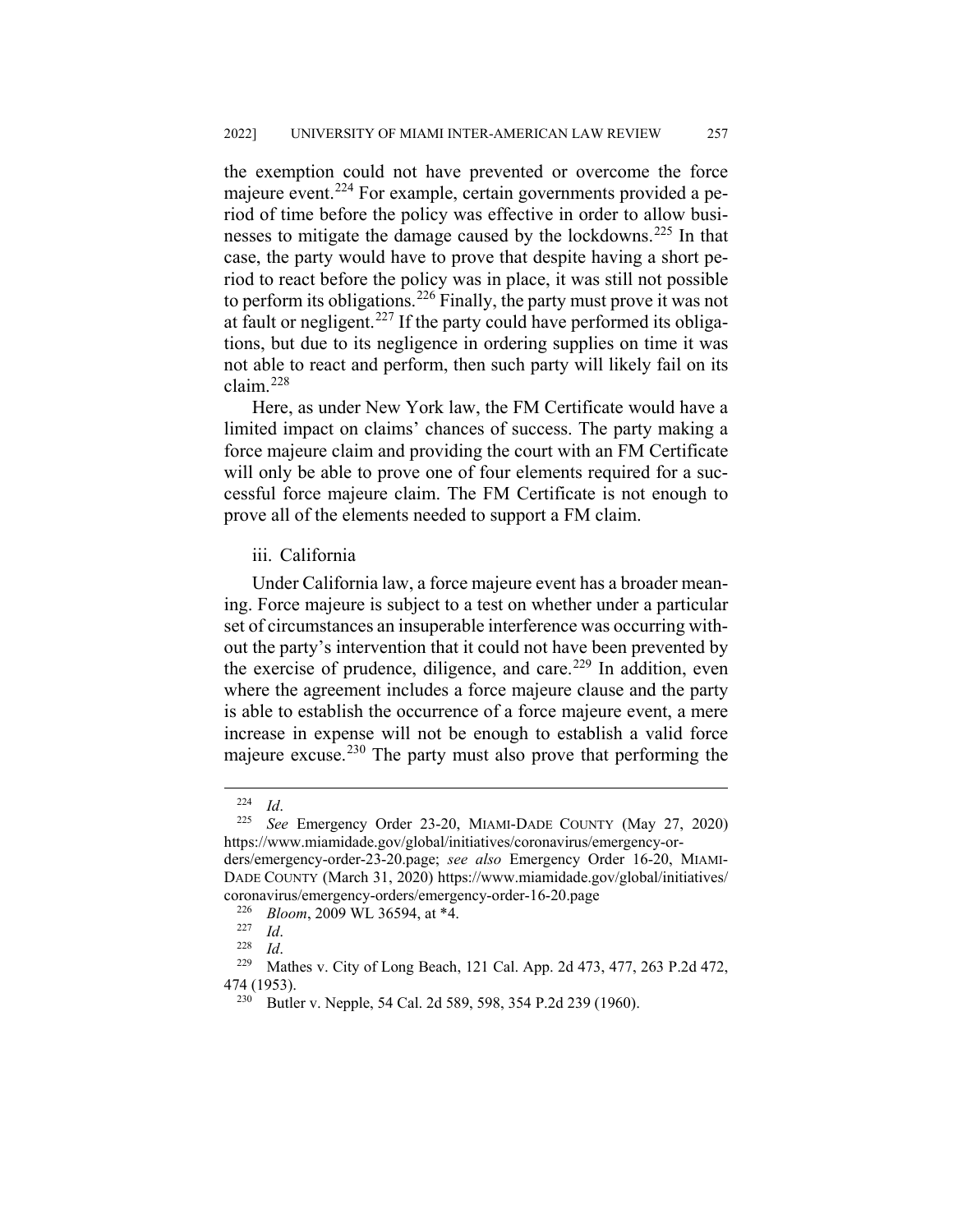obligations under the agreement would result in extreme and unreasonable difficulty, expense, injury, or  $loss.^{231}$  $loss.^{231}$  $loss.^{231}$ 

Therefore, under California law, a party providing an FM Certificate would be far from establishing a valid force majeure claim. The effectiveness of the FM Certificate would be limited to establishing the fact that the pandemic happened, or a government act was in place.<sup>[232](#page-32-1)</sup> However, the defaulting party would need to prove the additional elements required under the laws of California.<sup>[233](#page-32-2)</sup> An FM Certificate will likely not prove the effects of the event on the defaulting party's ability to perform, such as if it could have been prevented, if the increased cost was so extreme and unreasonable, or if the interference caused by the event was insuperable.<sup>[234](#page-32-3)</sup>

#### *B. Certificates in Civil Law*

Countries under the Civil law system, such as Mexico, Colombia, Brazil, and China, generally have a statute that provides for a force majeure provision applicable to all contracts governed under the law of that jurisdiction.<sup>[235](#page-32-4)</sup> As a result, parties are free to include a force majeure clause in their contracts defining what constitutes a force majeure event and the consequences of the same. However, the statute will provide for certain fall back language, which shall be considered in an analysis of a force majeure claim provided the parties have not expressly agreed otherwise.

 <sup>231</sup> *Id*.

<span id="page-32-1"></span><span id="page-32-0"></span><sup>232</sup> *See* United States v. Gamboa, 467 F. Supp. 3d, ¶19, Cr. No. 09-1741 JAP; *see also* Watson v. NYCHA-Brevoort Houses, 11660/2020, 2020 WL 7347904, at\*2 (N.Y. Civ. Ct. Dec. 14, 2020).

<span id="page-32-2"></span><sup>233</sup> *See* Mathes v. City of Long Beach, 121 Cal. App. 2d 473, 477, 263 P.2d 472, 474 (1953); *see also* Butler v. Nepple, 54 Cal. 2d 589, 598, 354 P.2d 239 (1960).

<sup>234</sup> *Id*.

<span id="page-32-4"></span><span id="page-32-3"></span><sup>235</sup> *See* CC, art. 1847, https://mexico.justia.com/federales/leyes/codigo-civilfederal/libro-cuarto/primera-parte/titulo-primero/#:~:text=Art%C3%ADculo%2 01847.,caso%20fortuito%20o%20fuerza%20insuperable; *see also* Civil Code of Colombia, Art. 64, https://leyes.co/codigo\_civil/64.htm; *see also* CÓDIGO CIVIL [C.C.] [CIVIL CODE] art. 393 (Braz.); *see also* Contract Law of the People's Republic of China, *supra* note 125.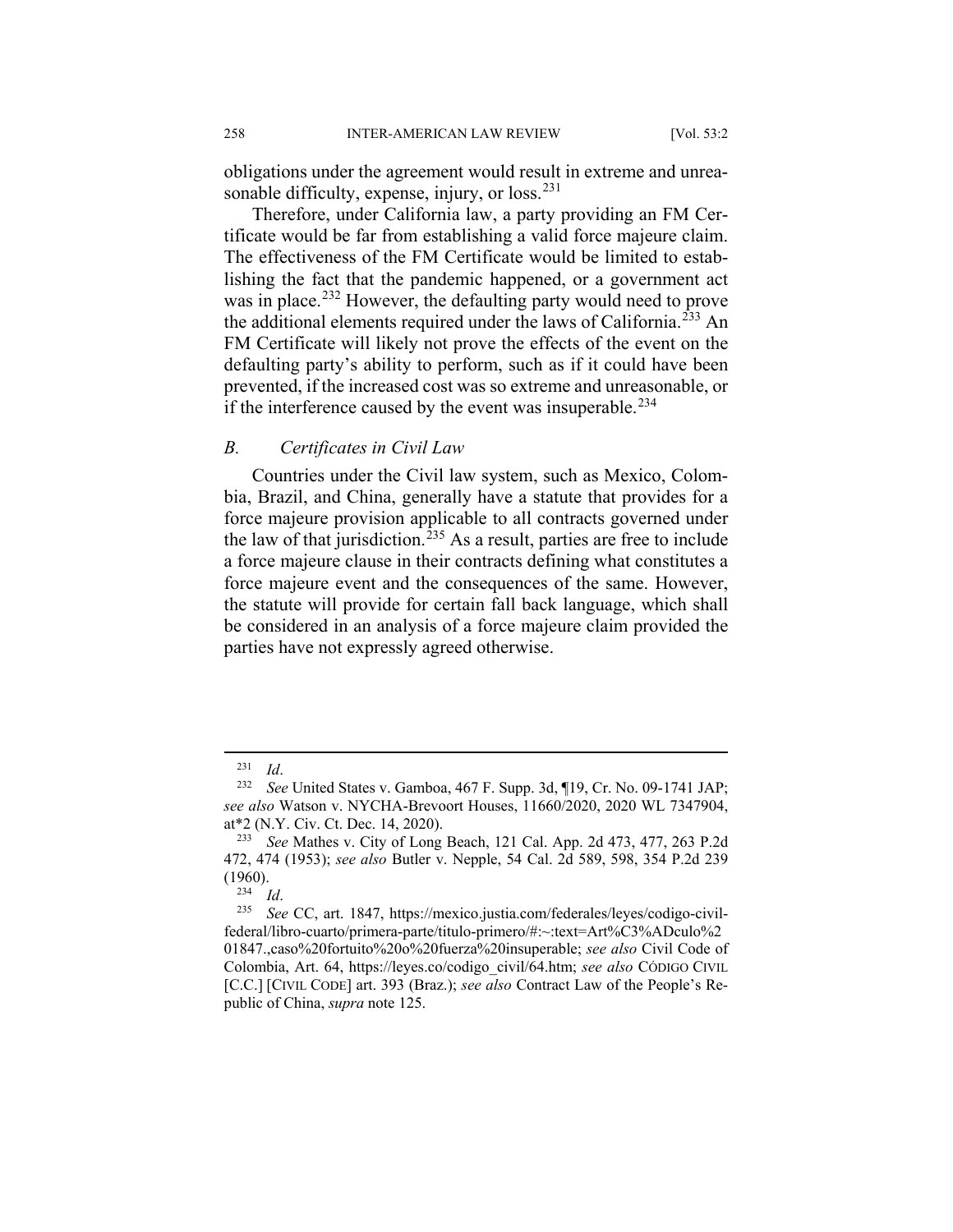#### i. Mexico

Under Mexican law, the defaulting party claiming a defense for non–performance under force majeure must provide evidence of the occurrence of the force majeure event and that such makes it inescapable for the party to default in the performance of the contractual obligations.[236](#page-33-0) An FM Certificate would provide evidence that the WHO has characterized Covid–19 as a pandemic.<sup>[237](#page-33-1)</sup> However, the facts certified would not be not enough to succeed in a force majeure claim because a resolution of that nature only provides guidelines for each country to address the health emergency, but they are not mandatory to the countries or to the parties of the agreement.<sup>[238](#page-33-2)</sup>

A defaulting party *would* likely succeed in a force majeure claim under Mexican law if a Covid–19 related event, such as governmental legally binding restrictions, results in the obligor being inevitably impeded from performing its obligations.<sup>[239](#page-33-3)</sup> In that case, an FM Certificate would provide the defaulting party the evidence that the governmental policy was in fact put in place. $240$  However, the party would also need to provide additional evidence on how that specific policy impeded the performance of the obligations under the agreement. $^{241}$  $^{241}$  $^{241}$ 

In addition, a defaulting party may claim that the pandemic constitutes an unforeseeable extraordinary event rendering the outstanding obligations under the agreement significantly more expen-sive.<sup>[242](#page-33-6)</sup> Under the contractual unforeseeability theory, the party

<span id="page-33-0"></span> <sup>236</sup> EY Mexico, *The Application of the Concepts of Fortuitous Case and Force Majeure As the Consequence of Covid-19 In the Contracts Context. Brief Considerations On Oil Agreements*, EY MEXICO, https://www.ey.com/es\_mx/energyreimagined/energy-alert/caso-fortuito-y-fuerza-mayor-Covid-19 (Mar. 20, 2020).

<span id="page-33-1"></span><sup>237</sup> *The Impact of Covid–19 on Contract Performance and Force Majeure in China*, DENTONS (July 9, 2020), https://www.dentons.com/en/insights/articles/ 2020/july/9/the-impact-of-covid19-on-contract-performance-and-force-majeurein-china.

<span id="page-33-2"></span><sup>238</sup> *The Application of the Concepts of Fortuitous Case and Force Majeure As the Consequence of Covid-19 In the Contracts Context. Brief Considerations On Oil Agreements*, EY MEXICO, https://www.ey.com/es\_mx/energy-reimagined/energy-alert/caso-fortuito-y-fuerza-mayor-Covid-19 (Mar. 20, 2020).<br><sup>239</sup> Id

 $\frac{239}{240}$  *Id.* 

 $\frac{240}{241}$  *Id.* 

<sup>&</sup>lt;sup>241</sup> Lovells, *supra* note 69.<br><sup>242</sup> *The Application of the C* 

<span id="page-33-6"></span><span id="page-33-5"></span><span id="page-33-4"></span><span id="page-33-3"></span>The Application of the Concepts of Fortuitous Case and Force Majeure As *the Consequence of Covid–19 In the Contracts Context, supra* note 236.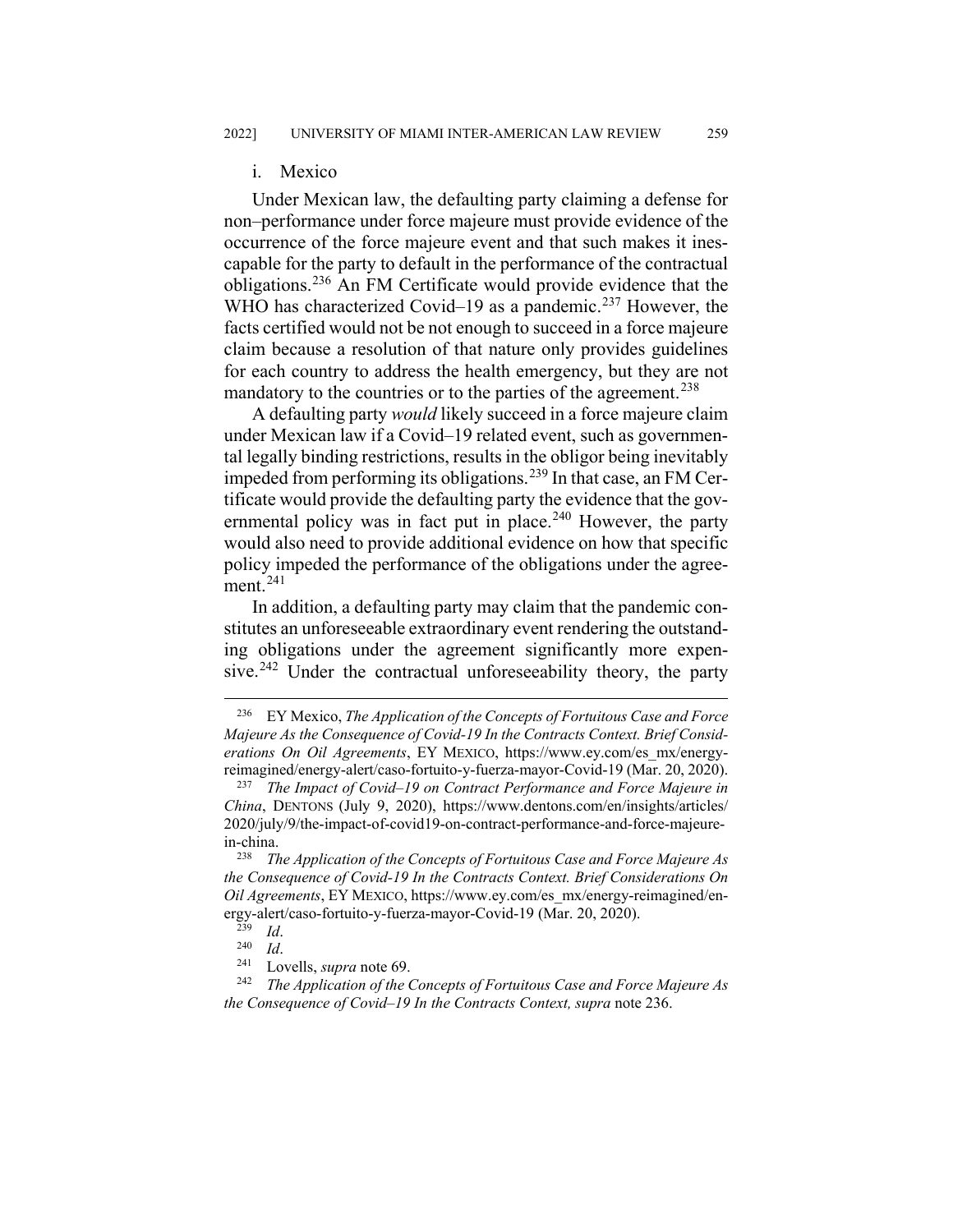looks to find the equilibrium between the parties by amending the obligations under the contract.<sup>[243](#page-34-0)</sup> In this context, an FM Certificate would be of extremely limited importance since it would provide no impact in proving the elements of an unforeseeable event under this theory.[244](#page-34-1)

## ii. Colombia

Under Colombian law, the Covid–19 pandemic may constitute a force majeure event when the pandemic makes it impossible to perform the obligations under the contract, or a government act or policy, including a set of restrictions or prohibitions on economic and industrial activities, precludes the party from performing.<sup>[245](#page-34-2)</sup> However, the court would need to apply a case–by–case analysis where under a specific set of facts it will determine whether at the moment of the execution of the agreement the pandemic was an unforeseeable or inevitable event.  $24\overline{6}$ 

In addition, the court would analyze whether the effects of the pandemic or lockdown measures make it impossible for the party to perform.[247](#page-34-4) An FM Certificate would be limited to providing evi-dence on the existence of the pandemic or lockdown measure.<sup>[248](#page-34-5)</sup> However, the party would still have the burden of proof for the other elements of the claim.<sup>[249](#page-34-6)</sup>

## iii. Brazil

Under Brazilian law, a party may claim a force majeure event exemption based on any administrative decision by the Brazilian government imposing restrictions on mobility, commercial activi-ties, and similar acts.<sup>[250](#page-34-7)</sup> However, the courts are unlikely to be influenced by an FM Certificate because a force majeure claim needs

<span id="page-34-0"></span> <sup>243</sup> *The issue with Force Majeure and Covid–19*, *supra* note 70.

<span id="page-34-1"></span><sup>244</sup> *Coronavirus "Covid–19:" Contractual Aspects*, *supra* note 81.

C.C., art. 64.

<sup>246</sup> *See* Manchero-Bucheli, *supra* note 87.

 $\frac{247}{248}$  *Id.* 

<span id="page-34-7"></span><span id="page-34-6"></span><span id="page-34-5"></span><span id="page-34-4"></span><span id="page-34-3"></span><span id="page-34-2"></span>The Impact of Covid-19 on Contract Performance and Force Majeure in *China, supra* note 237.

 $^{249}$  C.C., art. 64.<br><sup>250</sup> C.C. art. 393

C.C., art. 393.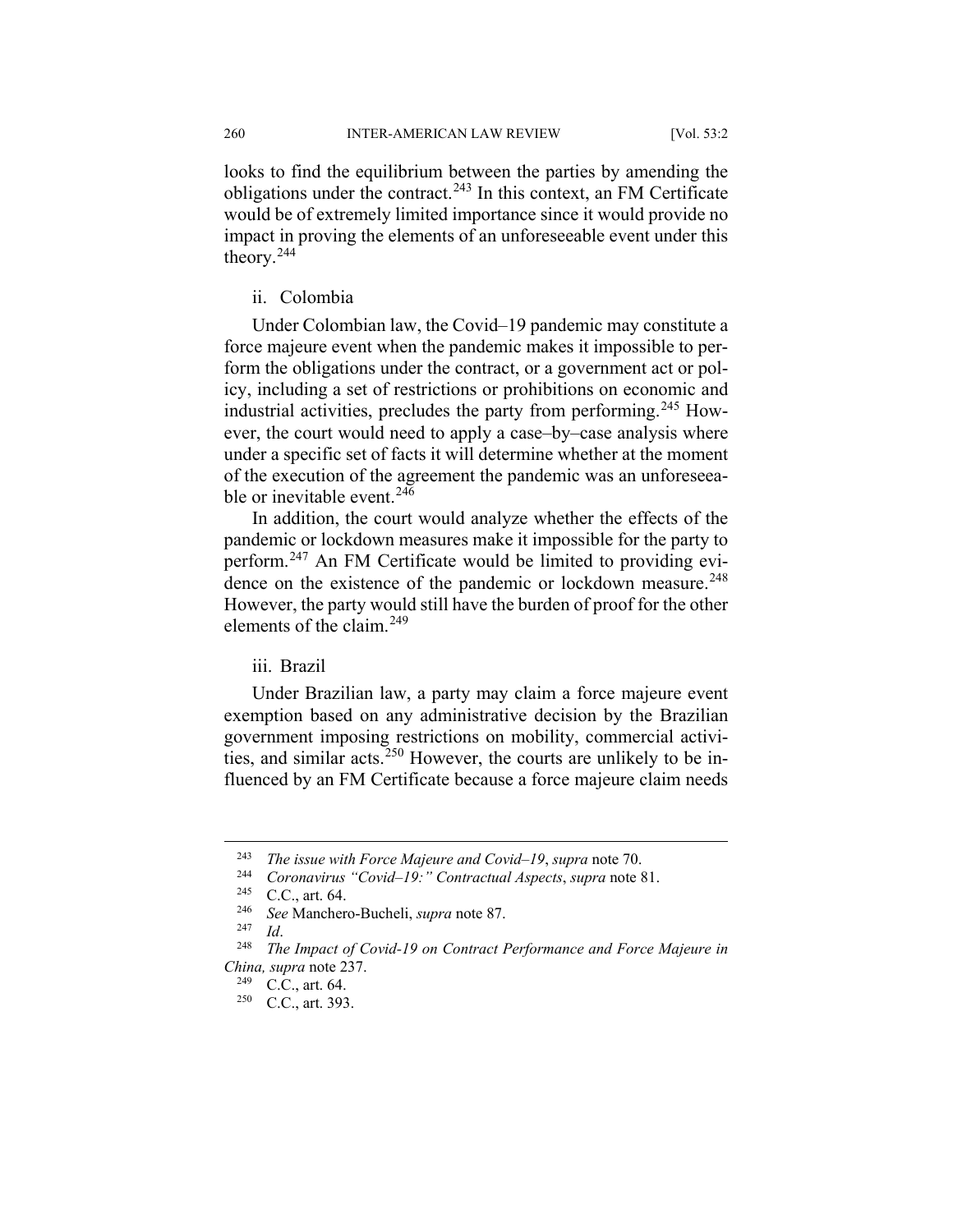to be proven on a case–by–case basis.<sup>[251](#page-35-0)</sup> A party is likely to succeed in a force majeure claim if there is evidence that such government action directly or indirectly delayed or prohibited timely access to resources or services or impacted the availability of labor or materials. $^{252}$  $^{252}$  $^{252}$ 

#### PART IV CONCLUSION

The Covid–19 pandemic shook the entire globe, driving businesses worldwide to review their contracts and try to mitigate their exposure to contractual liability. As a result, some businesses tried to re–negotiate terms, while others inevitably breached their contractual obligations. This has led to an intense discussion on the application of force majeure clauses under different legal systems.

Under the common law system, a force majeure excuse is created by the parties by mutual agreement. Under the civil law system, a force majeure excuse is based on statute, and parties may agree otherwise. As a general rule, in the contracts sphere, under both the common law and civil law systems, a claim for an excuse of performance is a factual dispute. The defaulting party has the burden of proving how the pandemic or lockdown measures had an effect on the specific set of facts.

A governmental agency has a limited role in a proceeding on the excuse for performance of a contract between two private parties. The issuance of FM Certificates by governmental agencies would not hurt but falls short of giving any material advantage to the defaulting party. In addition, in the case of the CCPIT, there is little explanation as to how the evidence provided by the party is analyzed and considered before issuing the FM Certificate.

Although the utility of the force majeure excuse for performance varies across the spectrum within the different legal systems, it is without exception a factual analysis that needs to be done on a case– by–case basis. A party may benefit from an FM Certificate by avoiding the contractual debate over whether the pandemic or the lockdown happened to warrant the excuse of force majeure. Given the

<span id="page-35-1"></span><span id="page-35-0"></span><sup>&</sup>lt;sup>251</sup> Pinheiro, *supra* note 101.

<sup>252</sup> *Id*.